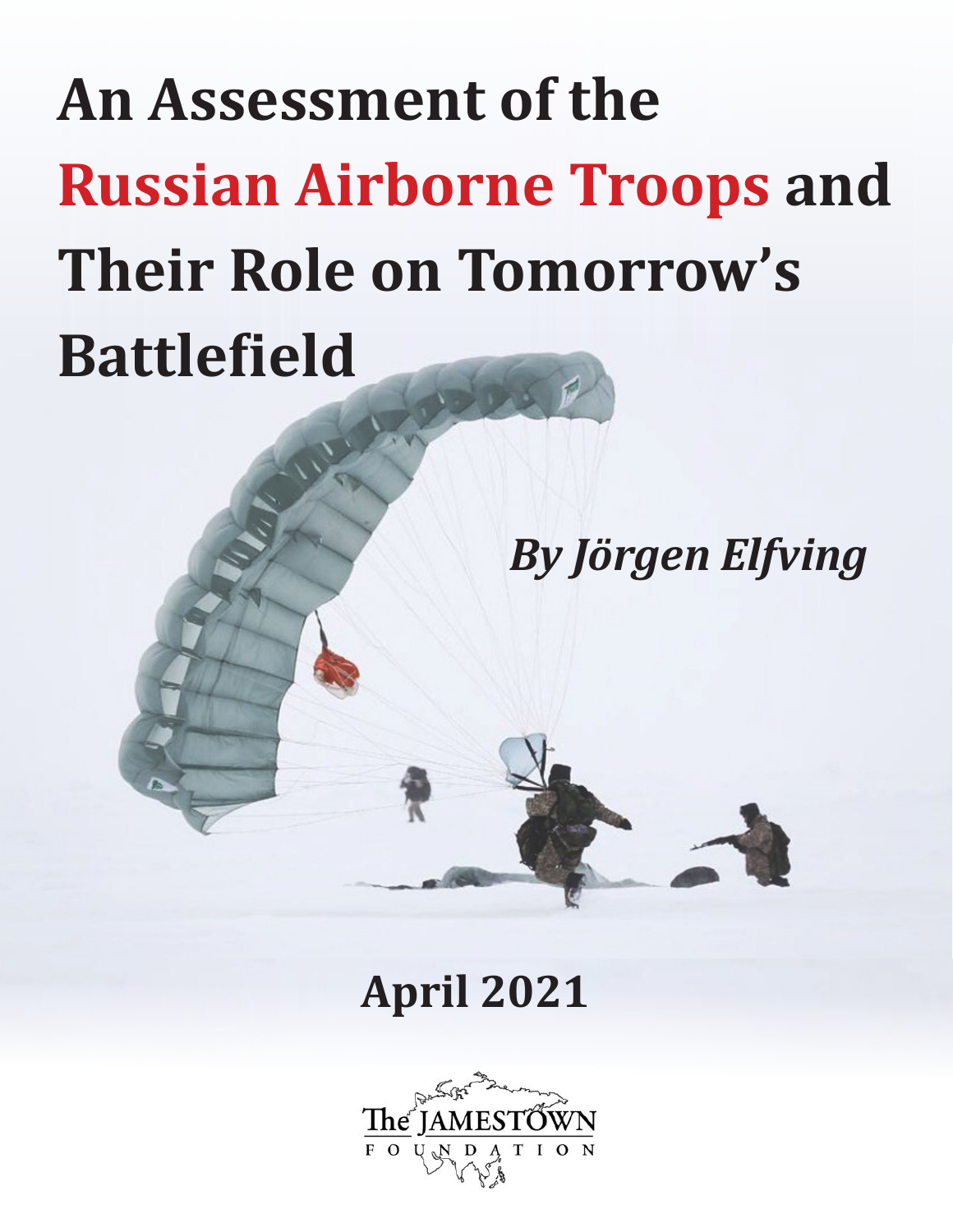# **An Assessment of the Russian Airborne Troops and Their Role on Tomorrow's Battlefield**

*Jörgen Elfving* 



April 2021 Washington, DC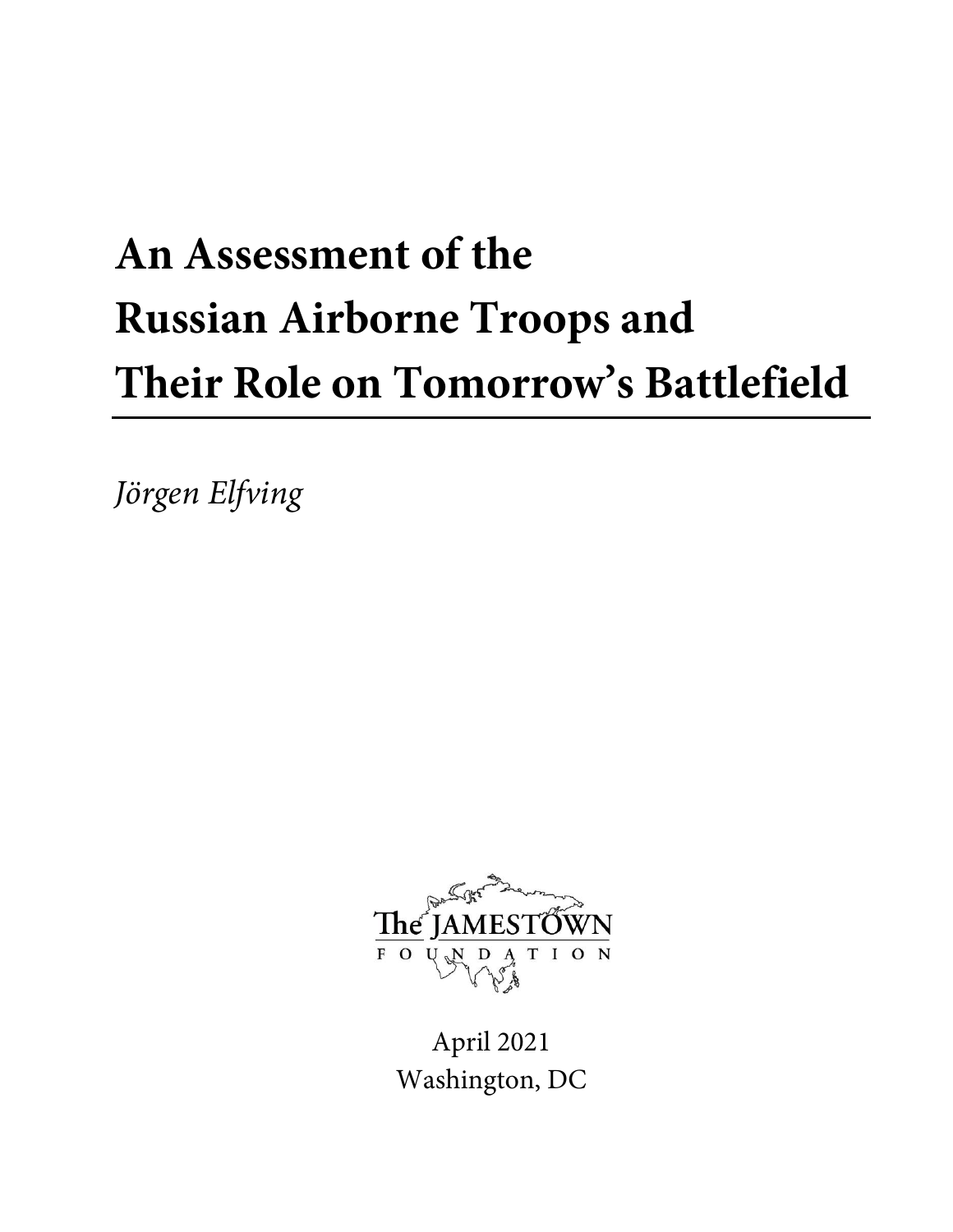#### **THE JAMESTOWN FOUNDATION**

Published in the United States by The Jamestown Foundation 1310 L Street NW Suite 810 Washington, DC 20005 http://www.jamestown.org

Copyright © 2021 The Jamestown Foundation

All rights reserved. Printed in the United States of America. No part of this report may be reproduced in any manner whatsoever without written consent. For copyright and permissions information, contact The Jamestown Foundation, 1310 L Street NW, Suite 810, Washington, DC 20005.

The views expressed in this report are those of the author and not necessarily those of The Jamestown Foundation.

For more information on this book of The Jamestown Foundation, email pubs@jamestown.org.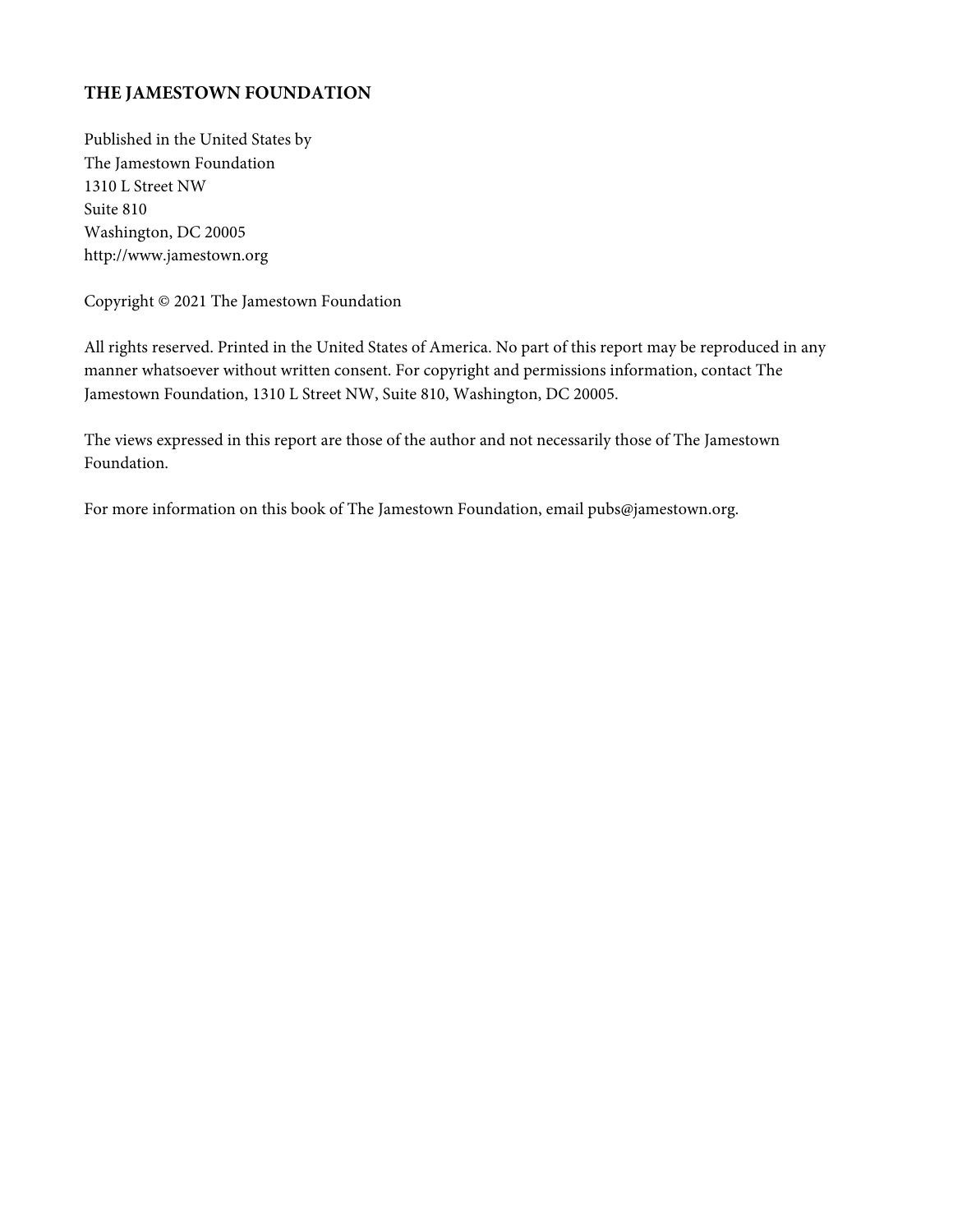## **Jamestown's Mission**

The Jamestown Foundation's mission is to inform and educate policy makers and the broader community about events and trends in those societies which are strategically or tactically important to the United States and which frequently restrict access to such information. Utilizing indigenous and primary sources, Jamestown's material is delivered without political bias, filter or agenda. It is often the only source of information which should be, but is not always, available through official or intelligence channels, especially in regard to Eurasia and terrorism.

#### **Origins**

Founded in 1984 by William Geimer, The Jamestown Foundation made a direct contribution to the downfall of Communism through its dissemination of information about the closed totalitarian societies of Eastern Europe and the Soviet Union.

William Geimer worked with Arkady Shevchenko, the highest-ranking Soviet official ever to defect when he left his position as undersecretary general of the United Nations. Shevchenko's memoir *Breaking With Moscow* revealed the details of Soviet superpower diplomacy, arms control strategy and tactics in the Third World, at the height of the Cold War. Through its work with Shevchenko, Jamestown rapidly became the leading source of information about the inner workings of the captive nations of the former Communist Bloc. In addition to Shevchenko, Jamestown assisted the former top Romanian intelligence officer Ion Pacepa in writing his memoirs. Jamestown ensured that both men published their insights and experience in what became bestselling books. Even today, several decades later, some credit Pacepa's revelations about Ceausescu's regime in his bestselling book *Red Horizons* with the fall of that government and the freeing of Romania.

The Jamestown Foundation has emerged as a leading provider of information about Eurasia. Our research and analysis on conflict and instability in Eurasia enabled Jamestown to become one of the most reliable sources of information on the post-Soviet space, the Caucasus and Central Asia as well as China. Furthermore, since 9/11, Jamestown has utilized its network of indigenous experts in more than 50 different countries to conduct research and analysis on terrorism and the growth of al-Qaeda and al-Qaeda offshoots throughout the globe.

By drawing on our ever-growing global network of experts, Jamestown has become a vital source of unfiltered, open-source information about major conflict zones around the world—from the Black Sea to Siberia, from the Persian Gulf to Latin America and the Pacific. Our core of intellectual talent includes former high-ranking government officials and military officers, political scientists, journalists, scholars and economists. Their insight contributes significantly to policymakers engaged in addressing today's newly emerging global threats in the post 9/11 world.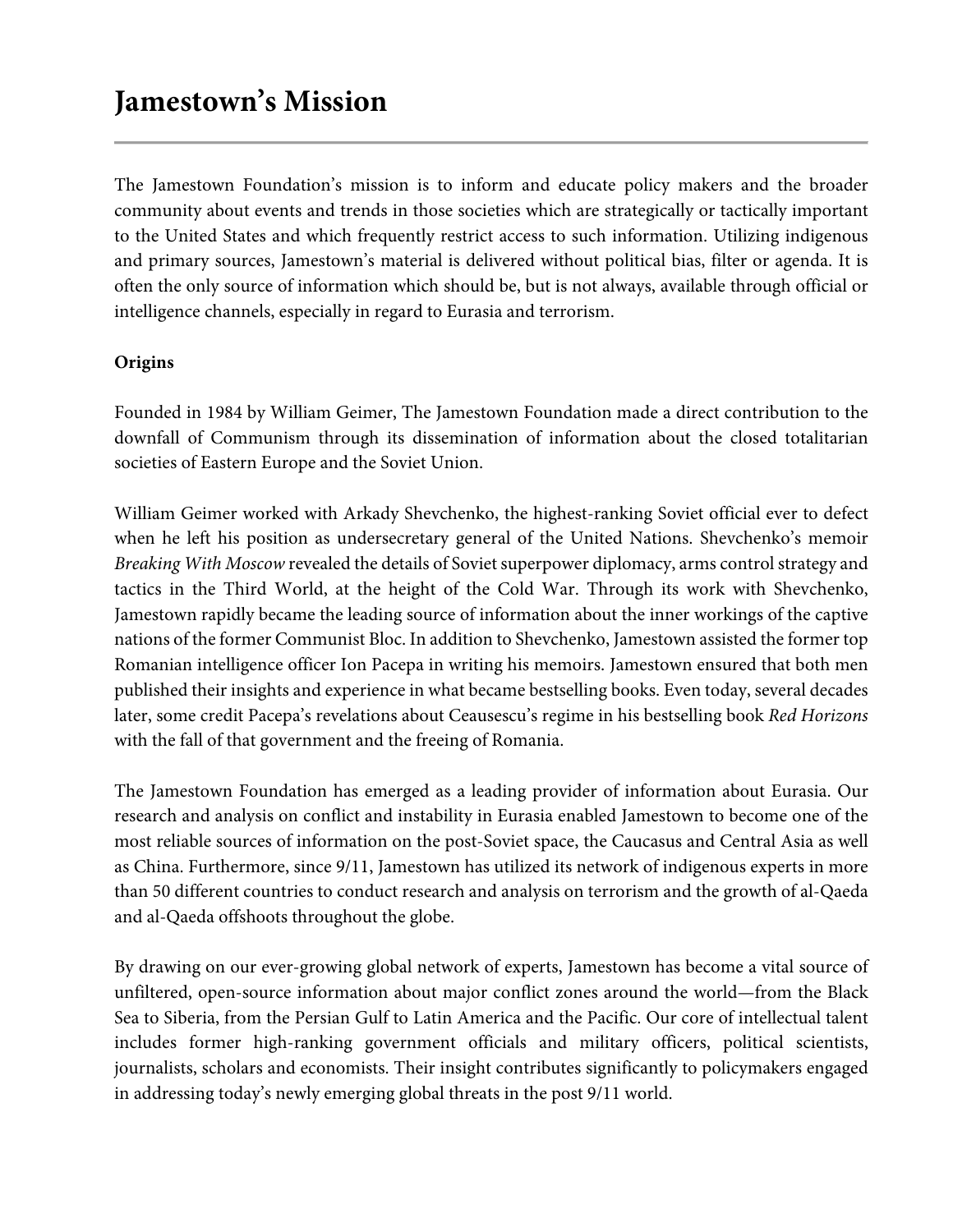# **Table of Contents**

|--|--|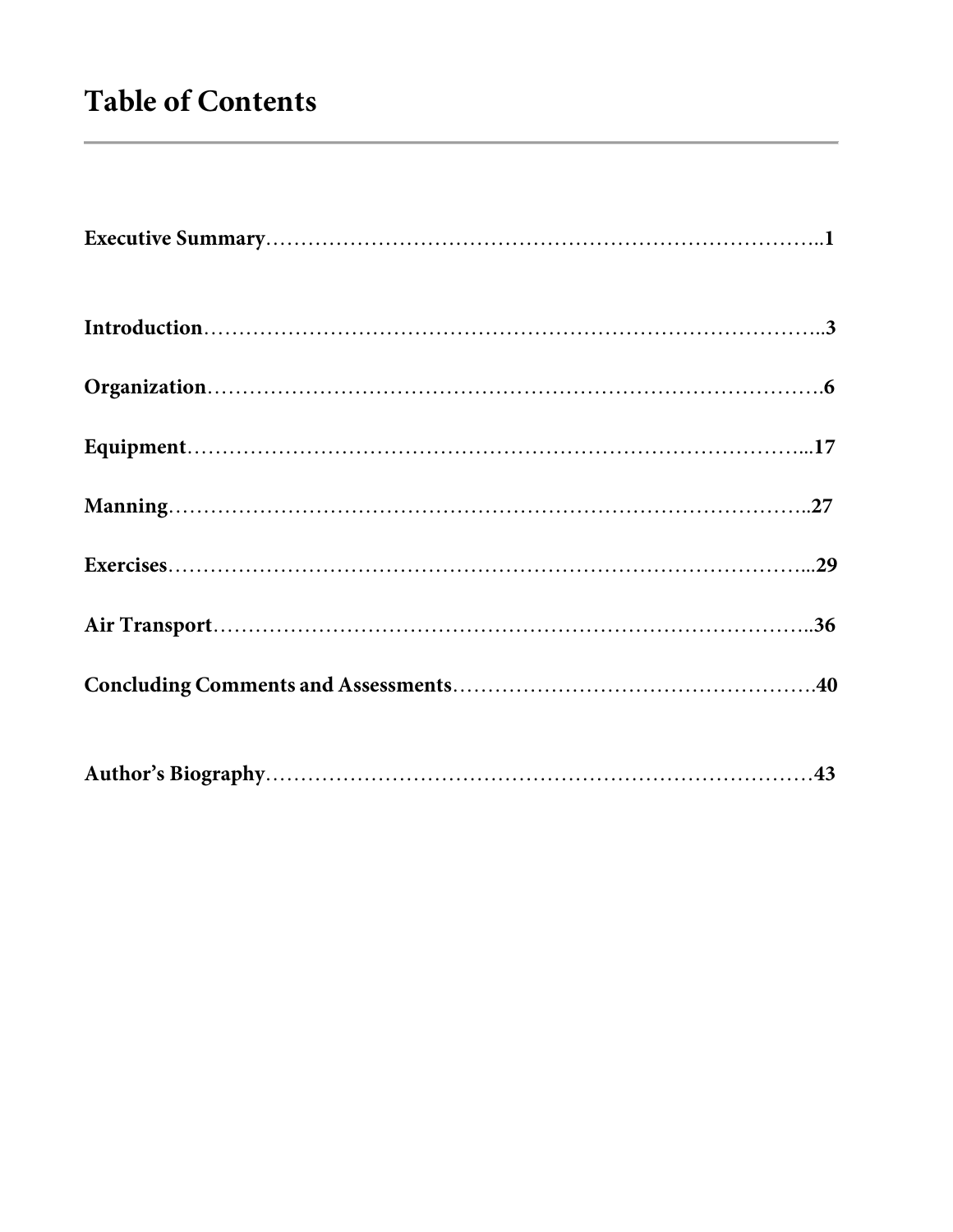During the last several years, the Russian Airborne Troops (*Vozdushno-Desantnye Voyska*—VDV) have undergone important changes in organization as well as the procurement of equipment—a process that is by no means complete. For the foreseeable future, the VDV is set to expand the number of units and continue to introduce modern combat vehicles like the BMD-4M and BTR-MDM. At the same time, however, the changes represent at least a partial return to Soviet practices with the reintroduction of tank units and, in the next few years, helicopter and artillery units to the VDV. In addition, the Airborne Troops' exercise activities have shown an increased intensity, with progressively more comprehensive drills in recent years. The Russian military leadership clearly continues to see the VDV as having a crucial role to play on the current and future battlefield.

#### **Key Takeaways:**

- The VDV has a long and proud history dating back to the 1930s and has participated in all armed conflicts in the Soviet Union's and Russian Federation's history since 1941.
- The Russian military leadership continues to see the VDV as having a crucial role to play on the current and future battlefield.
- The VDV comprises both airborne and air assault units, making this service a flexible instrument. The operational use of its units can be specially tailored depending on the enemy, weather, terrain and other factors.
- During the last few years, the VDV has experienced a remarkable development, including the addition of new units and the introduction of a wide range of new equipment.
- The airborne and air assault divisions are now regaining their third regiments, lost in the aftermath of the collapse of the Soviet Union.
- Not having organic fixed- and rotary-wing aircraft has been a drawback; but the VDV will, in the medium-term perspective, receive its own army aviation—i.e., helicopter—brigade.
- The VDV will, at an unspecified time, probably after 2025, obtain its own artillery brigade, which is a novelty for the service.
- The introduction of tank units has increased the firepower of the air assault units.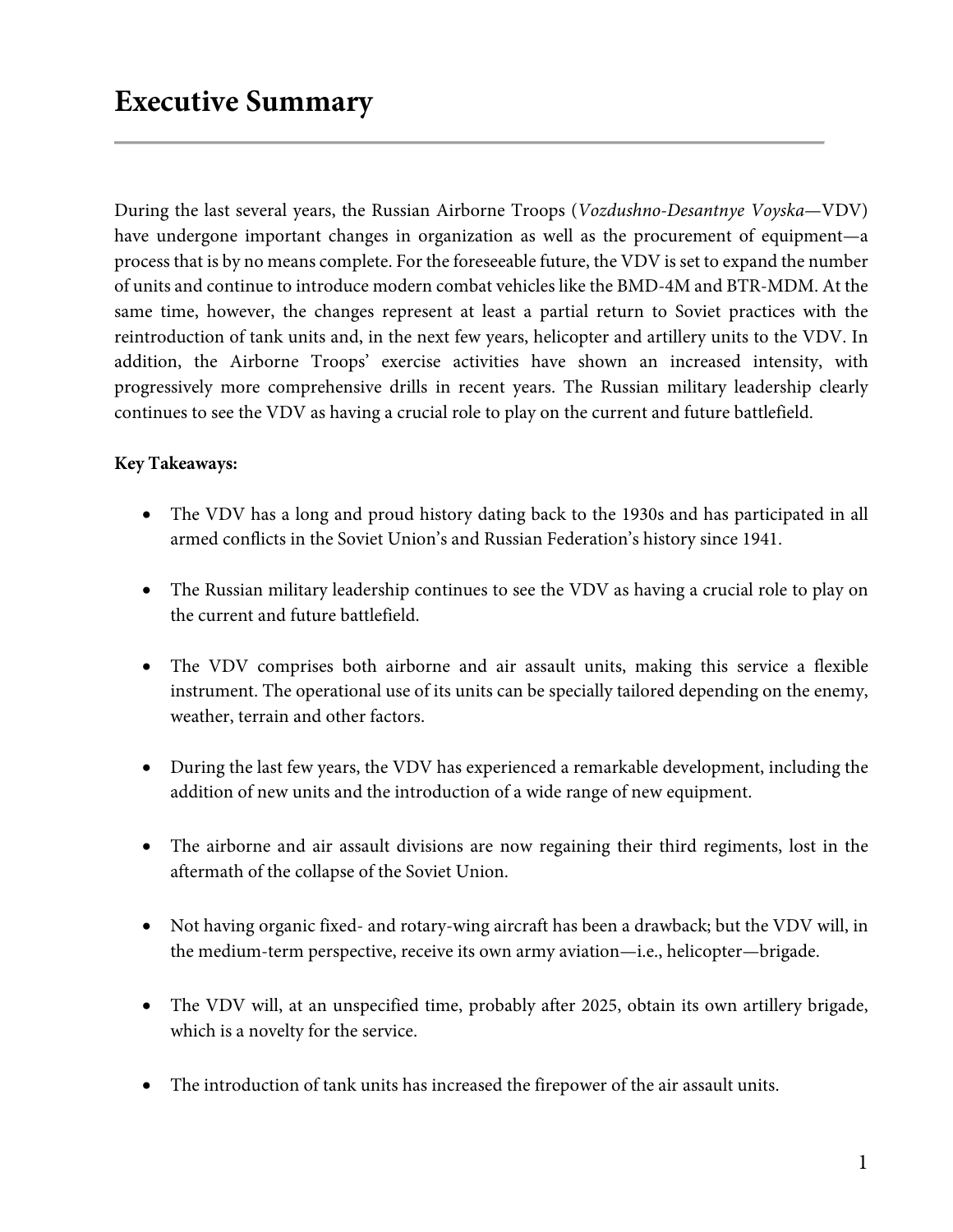- So far, nine battalion sets of the modern BMD-4M and BTR-MDM combat vehicles have been delivered. However, older and upgraded BMD-2M combat vehicles are being retained for now.
- Combat support vehicles based on the BMD-4M and BTR-MDM will be introduced in the VDV and contribute to an increased fire power and operational capability.
- Although BMD-4Ms and BTR-MDMs can be air dropped with personnel onboard, this has only taken place on one occasion, when a BTR-MDM was dropped with a crew of three onboard.
- Over time, VDV exercises have become more frequent and complex.
- The majority of the soldiers in the VDV are contract soldiers, but about 20 percent of the personnel strength will, on a continuous basis, be made up of conscripts.
- As with Russian Naval Infantry, the Airborne Troops' Achilles' heel is a shortage of available transport assets. That shortage is likely to remain for the foreseeable future.
- If the plans for the further development of the VDV until 2025 can be fulfilled, Russia will possess a service that, to a certain extent, resembles its former Soviet self, with increased fire power, more capabilities and with a high degree of readiness. This will again make the VDV the tool of choice to be used in an initial phase of a conflict, like was the case in the Soviet interventions in Czechoslovakia and Afghanistan.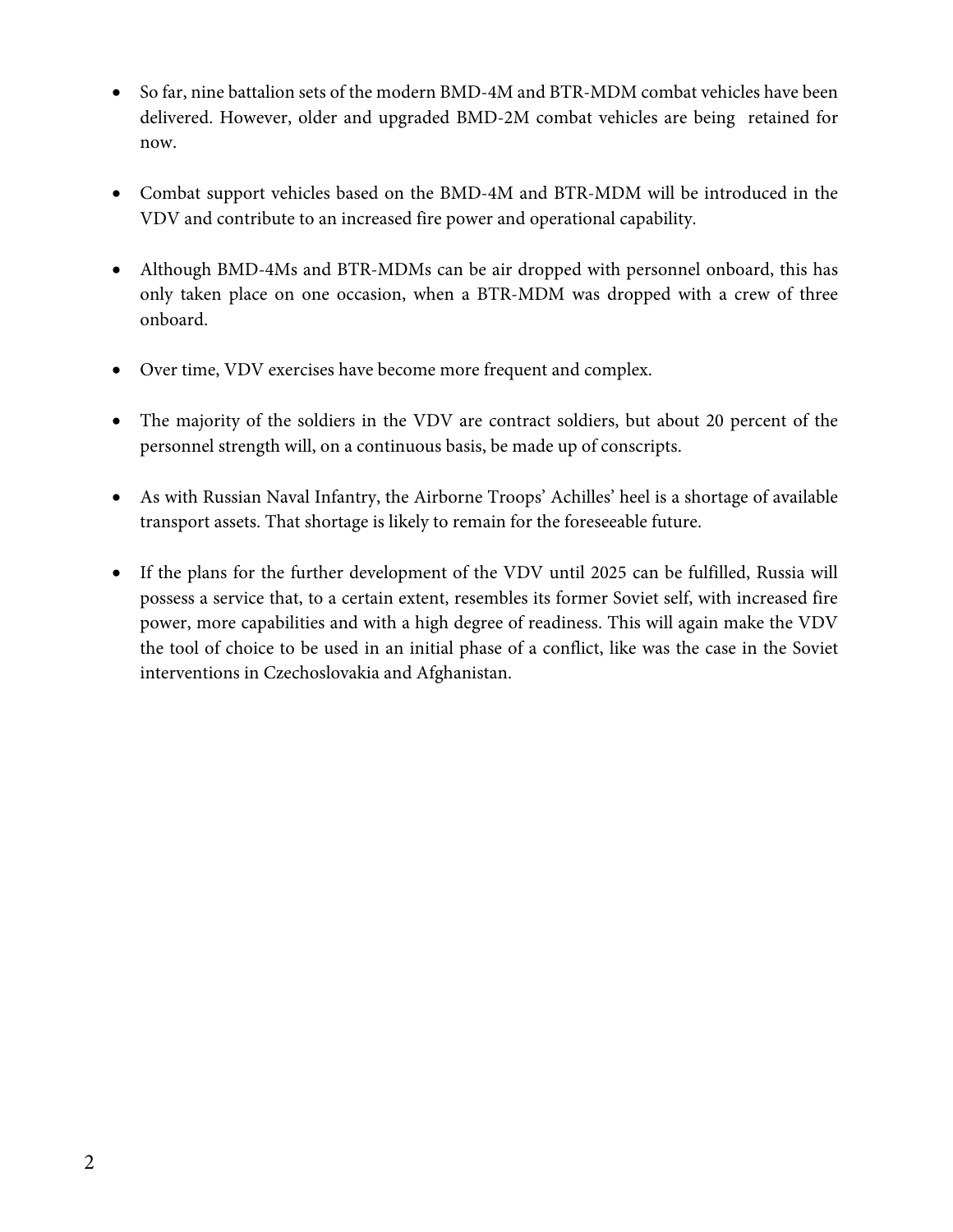#### **Introduction**

The Russian Airborne Troops (*Vozdushno-Desantnye Voyska*—VDV) have, in recent years, undergone key organizational changes, obtained an influx of new equipment, and received a new commander.<sup>1</sup> Some of the most consequential advances have occurred since the summer of 2018; that year, the authorities notably finalized plans for the development of the service until 2030.<sup>2</sup> As noted by the commander of the VDV, Colonel General Andrei Serdiukov, in a December 2020 interview with *Izvestia*, "Today, the objective of the evolution of the Airborne Forces has become their development as the basis for a rapid-reaction force with an optimal combat strength, outfitted with the most modern weapons [and] battlefield and special equipment."3

Yet with a few exceptions, these important developments saw surprisingly limited coverage even in media sources dedicated to closely tracking and analyzing Russia's Armed Forces. The aim of this study is, therefore, to offer a detailed overview and assessment of recent progress within the VDV. Though, to understand where this uniquely Russian branch of service may be going, it is worth looking more closely at its historical origins.

The VDV has its roots in an experiment carried out by the Soviet Red Army on August 2, 1930, a date since 2006 celebrated as Airborne Troops' Day. During an air force exercise on that day over Voronezh, a parachute unit of 12 men was dropped from a TB-3 bomber.<sup>4</sup> To the Soviet commanders, this experiment illustrated the benefits of parachute units seizing terrain in the enemy's rear, and it became the starting point for the development of Soviet airborne units.<sup>5</sup> At the same time, the Soviet initiative was possibly also motivated by the experience, in April 1929, of transporting a small force by

3 Roman Kretsul and Aleksei Ramm, "V sostave VDV poyavyatsya shturmovyesoedineniya novovo tipa," *Izvestia*, December 12, 2020, https://iz.ru/1101252/roman-kretcul-aleksei-ramm/v-sostave-vdv-poiaviatsia-shturmovyesoedineniia-novogo-tipa.

4 Daria Ivashkina, "Den VDV v 2020 godu: istoriya i traditsii prazdnika," *Komsomolskaya Pravda*, accessed August 21, 2020, https://www.kp.ru/putevoditel/kalendar-prazdnikov/den-vdv/, Ukaz Presidenta Rossiskoy Federatsiy ot 31 maya 2006N 549, https://rg.ru/2006/06/03/voennye-prazdniki-dok.html.

5 "Den VDV Rossii: istoriya i traditsii prazdnika," *RIA Novosti*, August 2, 2013, http://ria.ru/spravka/20130802/953267226.html.

<sup>1</sup> Michael Kofman, "Rethinking the Structure and Role of Russia's Airborne Forces," *Russian Military Analysis*, January 30, 2019, https://russianmilitaryanalysis.wordpress.com/2019/01/30/rethinking-the-structure-and-role-of-russiasairborne-forces/.

<sup>2</sup> Aleksey Zakvazinf, " 'My vozrodim diviziyu': kak ismenitsa Vozdushno-desantnye vojska k 2030 gody," *RT*, May 7 2018, https://russian.rt.com/russia/article/510528-vdv-plan-razvitiya-shamanov.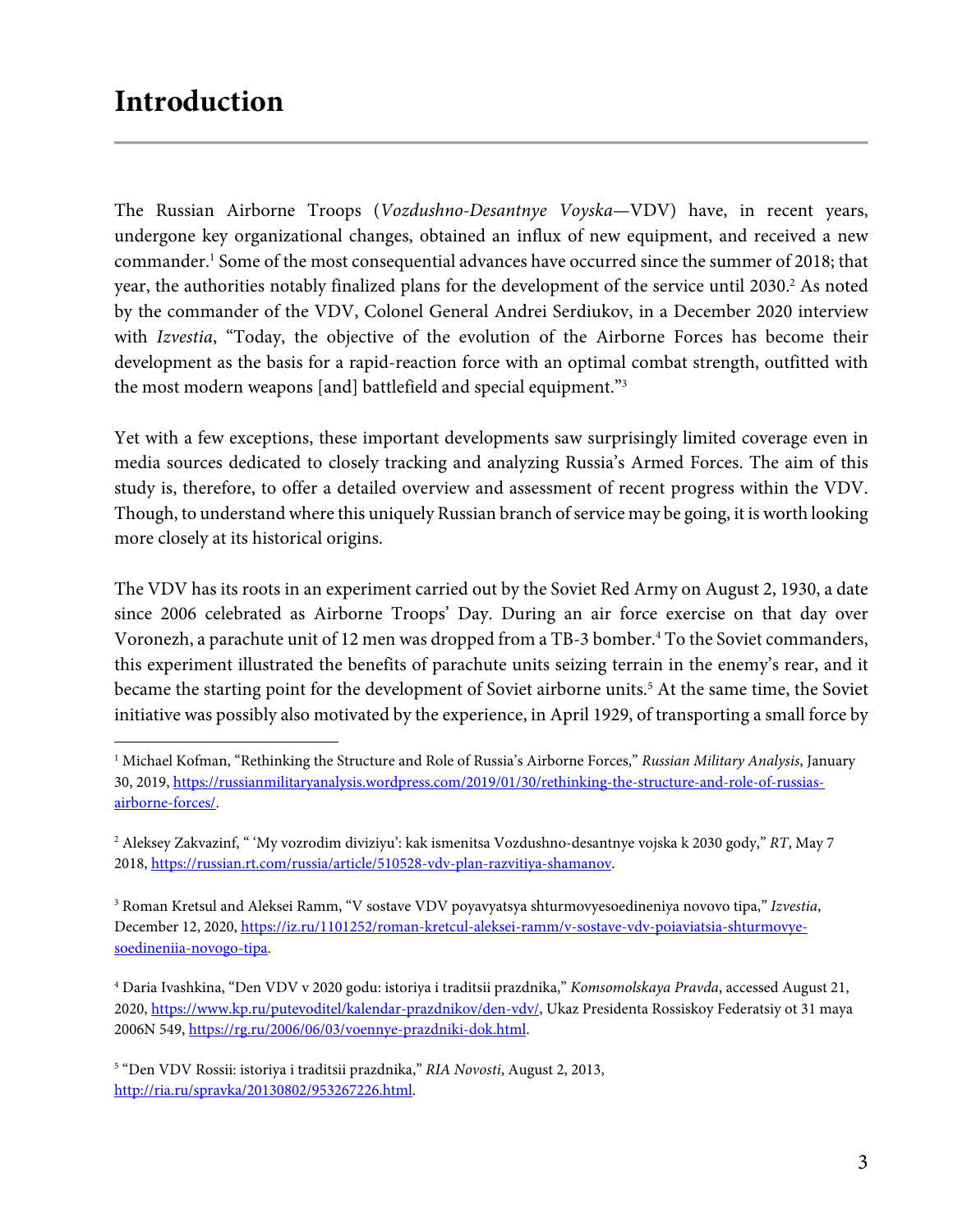air to what is today Tajikistan, where it then annihilated the local insurgents.6 By 1933, parachute units were organized in the Byelorussian, Ukrainian, Volga and Moscow military districts; and in 1935, the military held a major exercise in the Kiev Military District, where airborne units notably took part—the motorized regiment of the 3<sup>rd</sup> Aviation Brigade and a composite parachute regiment.<sup>7</sup> Before the eyes of foreign military attachés, 1,188 Soviet paratroopers jumped out of airplanes; after reaching the ground, these forces quickly prepared a landing field, to where additional units could be airlifted.8 As of summer 1941, the Soviet authorities managed to organize five airborne corps of 10,000 soldiers each; and in September 1941, the People's Military Commissariat ordered the organization of another five corps that had to be operational as of February 1, 1942. $9$ 

During the Great Patriotic War,<sup>10</sup> the Soviet Union carried out a number of airborne operations, but all of them were hampered, to one degree or another, by the poor availability of transport aircraft and shortcomings in planning and implementation. As a result, the Soviet airborne operations neither achieved great success, nor lived up to Moscow's pre-war expectations regarding the wartime use of airborne forces. Between 1941 and 1945, the airborne forces there, thus, effectively relegated to a separate ground force service, albeit of an elite character.<sup>11</sup> In the course of the war, the airborne forces' designations and composition also changed a number of times; and by April 1945, there were only three airborne divisions in the Soviet Armed Forces.<sup>12</sup>

Starting in 1946, Soviet airborne units were transferred to the Ground Forces and, at the same time, formed part of the reserve of the Soviet military headquarters, while subordinated to the minister of defense. In the aftermath of the Second World War, Red Army airborne forces fought the Lithuanian partisan "Forest Brothers"; also at this time, the high command began drafting new plans for their further development.<sup>13</sup> Throughout the postwar period, airborne units were provided with new equipment, including combat vehicles, artillery and modern anti-tank weapons, significantly

12 Ibid, 147.

<sup>6</sup> "Vosdushno-desantnye voyska," *Ministry of Defense of the Russian Federation*, accessed January 17, 2021, https://structure.mil.ru/structure/forces/airborne/history/historical\_sketch.htm

<sup>7</sup> "Pervy v mire massoviy desant. Pamyatnyi den istorii VDV," *Museum VDV*, accessed January 17, 2021, http://museumvdv.ru/news/pervyy-v-mire-massovyy-desant-pamyatnyy-den-istorii-vdv.html.

<sup>8</sup> Ibid.

<sup>9</sup> Roman Alekhin, *Vozdushno-desantnye voyska: istoriya rossiskiyskovo desanta*, (Eksmo, Moscow, 2009), 98.

<sup>&</sup>lt;sup>10</sup> In Russian historiography, the Great Patriotic War denotes the Soviet Union's conflict with Nazi Germany during World War II, between June 22, 1941, and May 9, 1945.

<sup>11</sup> Alekhin, *Vozdushno-desantnye voyska*, 167–186

<sup>13</sup> Ibid; Chast Tretya. 1945–1967 godu, 167–261.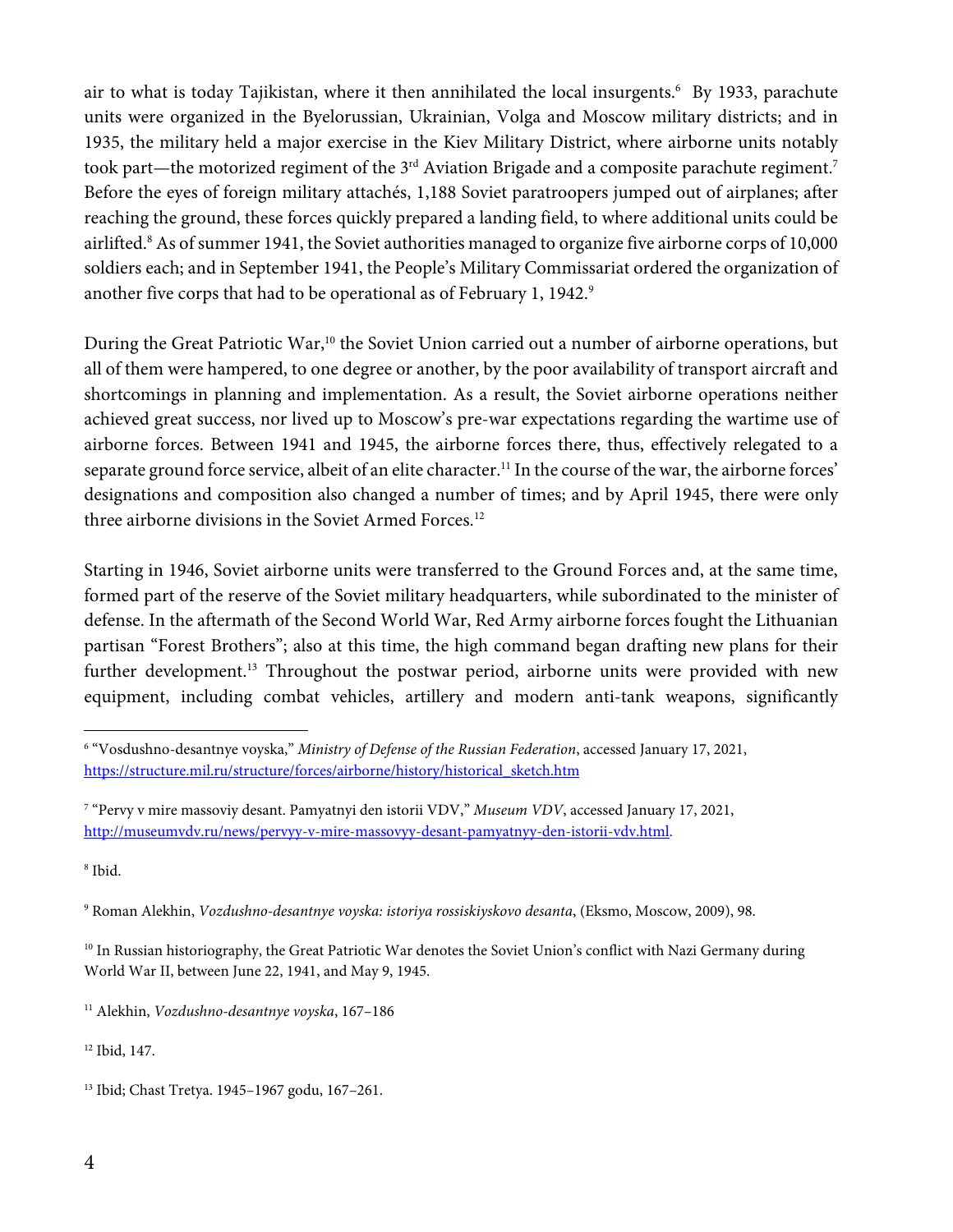increasing their firepower. And as new transport aircraft—An-12s, An-22s and Il-76s—entered service, it finally became possible to more routinely aerially transit and drop not only personnel but also equipment. The driving force behind the development of the airborne forces was their legendary commander, Vasily Margelov (1954–1959, 1961–1979.<sup>14</sup> His impact on the service was so great that the abbreviation VDV jokingly became referred to as *Voyska Dyadi Vasi*—"Uncle Vasya's Troops."

The VDV has regularly participated in major Soviet exercises during the postwar period as well as in the invasions of Hungary (1956) and Czechoslovakia (1968) and, not least, the war in Afghanistan (1979–1989). Following the collapse of the Soviet Union, the now-Russian VDV took part in the two Chechen wars (1994–1996, 1999–2000), the war with Georgia (2008), the annexation of Ukraine's Crimean Peninsula (2014) and the ensuing conflict in Ukrainian Donbas (particularly, 2014–2015). The airborne forces' experience in Afghanistan continues to play a key role, as do the lessons learned in Georgia in 2008, in influencing some of the VDV's organizational changes implemented over the past several years—as well as the announced reforms planned for the near future.

<sup>&</sup>lt;sup>14</sup> Svyatoslav Knyazev, " 'Kalassik voennovo ickusstva':kakyu rol Vasilij Margelov cygral v istorii otechestvennych booruzhonnyx cil," *RT*, December 27, 2018, https://russian.rt.com/science/article/587649-istoriya-vdv-vasilii-margelov.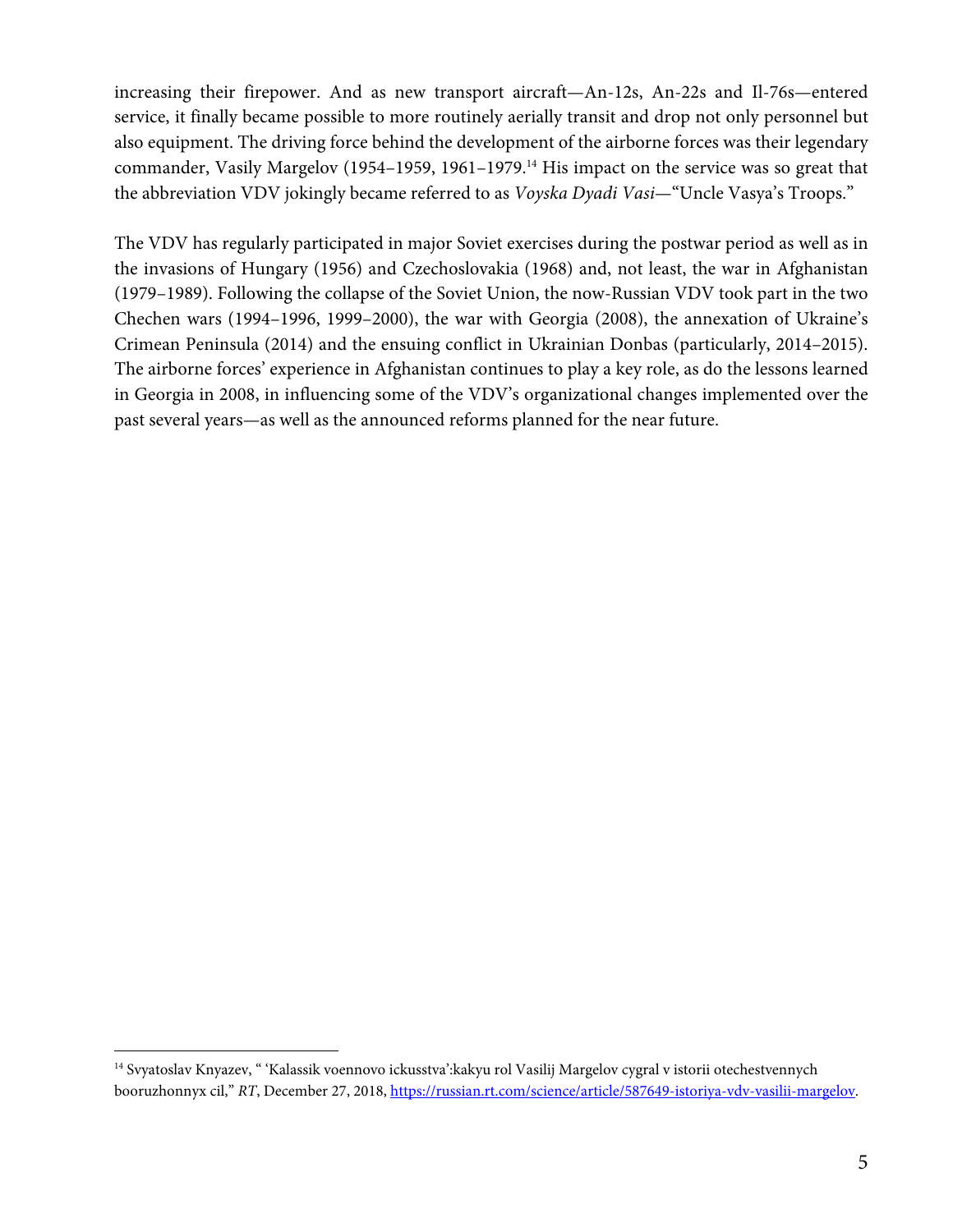#### **Organization**

The VDV was split off from the Ground Forces in 1964 (in conjunction with the organization of new air-assault units), becoming a separate branch of service. By the end of the Soviet era, it comprised seven airborne divisions, of which only two were located in the Russian Soviet Federative Socialist Republic (i.e., what after 1991 became the Russian Federation).<sup>15</sup> As a result of a meeting of the presidents of Russia, Kazakhstan, Kirgizstan and Uzbekistan, in Tashkent, in 1992, an agreement was reached concerning the division of the former Soviet units, including the airborne forces, between the former Soviet republics.16 In 1992–1993, the airborne units garrisoned outside the former Russian Soviet Federative Socialist Republic were relocated to Russia, and the Russian Airborne Troops were officially established as a result of the presidential decree of May 7, 1992.17

The aforementioned air-assault units, which, until 1988, were not part of the VDV, but of the Ground Forces, in 1986 consisted of approximately 16 brigades, 2 regiments and 20 battalions, with a total wartime strength of 65,000-70,000 soldiers.<sup>18</sup> In connection with the airborne units, it should be noted that the air-assault brigades organically had an included helicopter regiment for transport and support tasks.<sup>19</sup>

<sup>15</sup> Viktor Syunkov, *Boevaya Moshch SSSR* (Moscow 2017), 294.

<sup>16 &</sup>quot;Istoriya VDV," *Taganrog.parashyutist-61*.rf, accessed January 17, 2021, http://таганрог.парашютист- $61.p\phi$ ?page\_id=58.

<sup>17 &</sup>quot;Vozdushno-desantnye voyska Rossiskoy Federatsii," *Wikimedia Commons*, accessed January 17, 2021, https://ru.wikipedia.org/; "Ukaz presidenta Rossiskoy Federatsii ot 07.05.1992 g. Nº466," *Kremlin.ru*, accessed January 17, 2021, http://www.kremlin.ru/acts/bank/1279.

<sup>18</sup> Viktor Syunkov, *Boevaya Moshch SSSR* (Moscow 2017), 295.

<sup>19</sup> Syunkov, *Boevaya Moshch*, 295.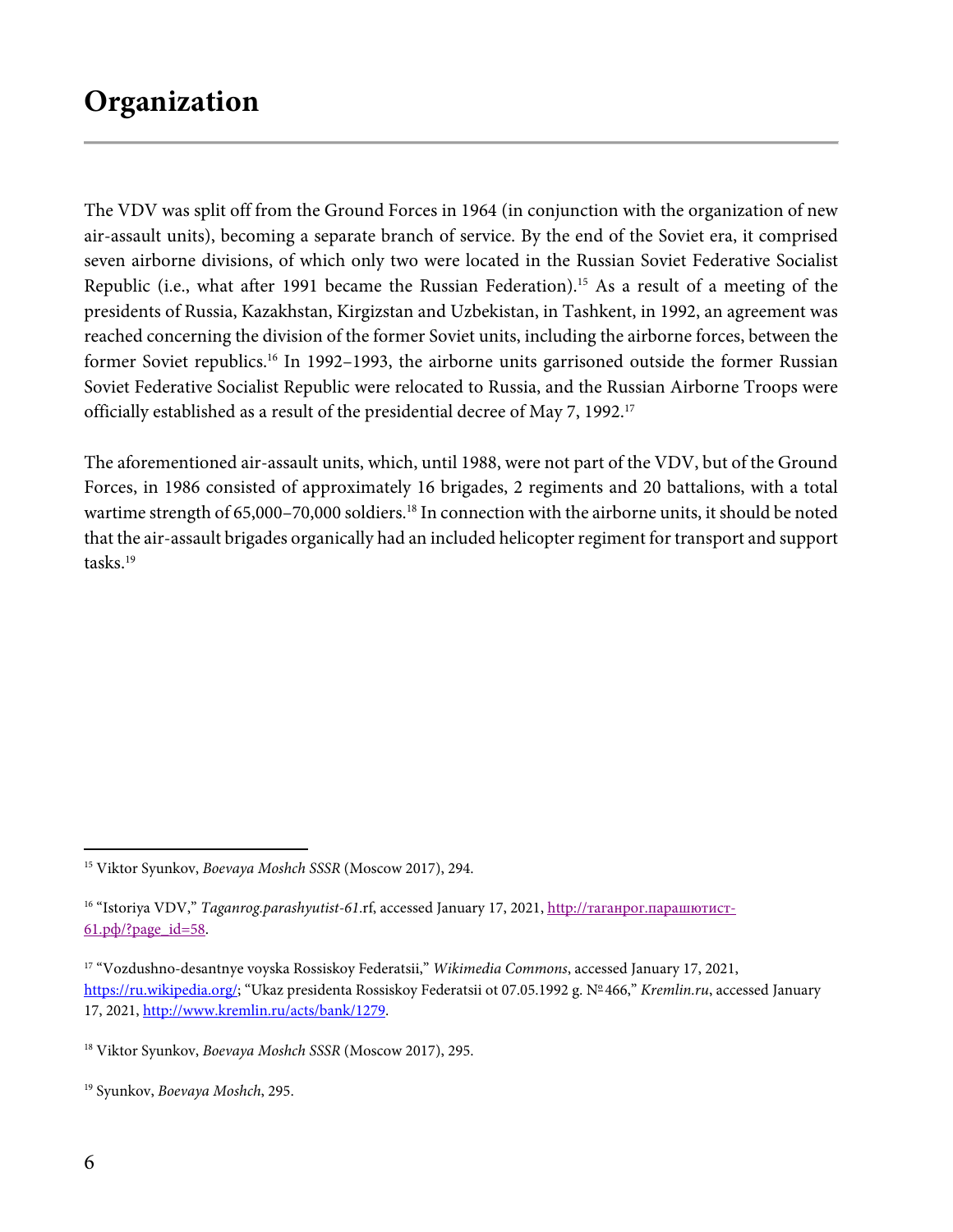#### **Fact Box**<sup>20</sup>

Airborne and air-assault units are used to engage and destroy enemy forces or to seize and hold key terrain in the depth of enemy territory, often using the element of surprise. Airborne and air-assault units both carry out airmobile operations (see graphic below) but differ when it comes to means of insertion, equipment, etc.



In simplest terms, **airborne forces** are military units moved by aircraft and "dropped" into battle, whereas **air-assault units** are moved into battle by rotary-wing aircraft.

In the modern VDV, there are two air-assault divisions and four air-assault brigades. The latter units, besides using rotary-wing aircraft for insertion, can also be air-dropped into battle because these airassault brigades organically have a constituent airborne battalion.

 <sup>20</sup> "Airborne Forces," Wikimedia Commons, accessed January 17, 2021, https://en.wikipedia.org/wiki/Airborne\_forces, Definitions, https://www.definitions.net/definition/AIR+ASSAULT; David Stead, "Bellerophon Revitalised: A New Airborne Force Employment Concept for the Canadian Army," *Canadian Forces College*, October 14, 2018, https://www.cfc.forces.gc.ca/259/290/308/192/stead.pdf; "Vozdushno-desantnye voyska," *Ministry of Defense of the Russian Federation*, accessed January 17, 2021, https://structure.mil.ru/structure/forces/airborne/structure.htm.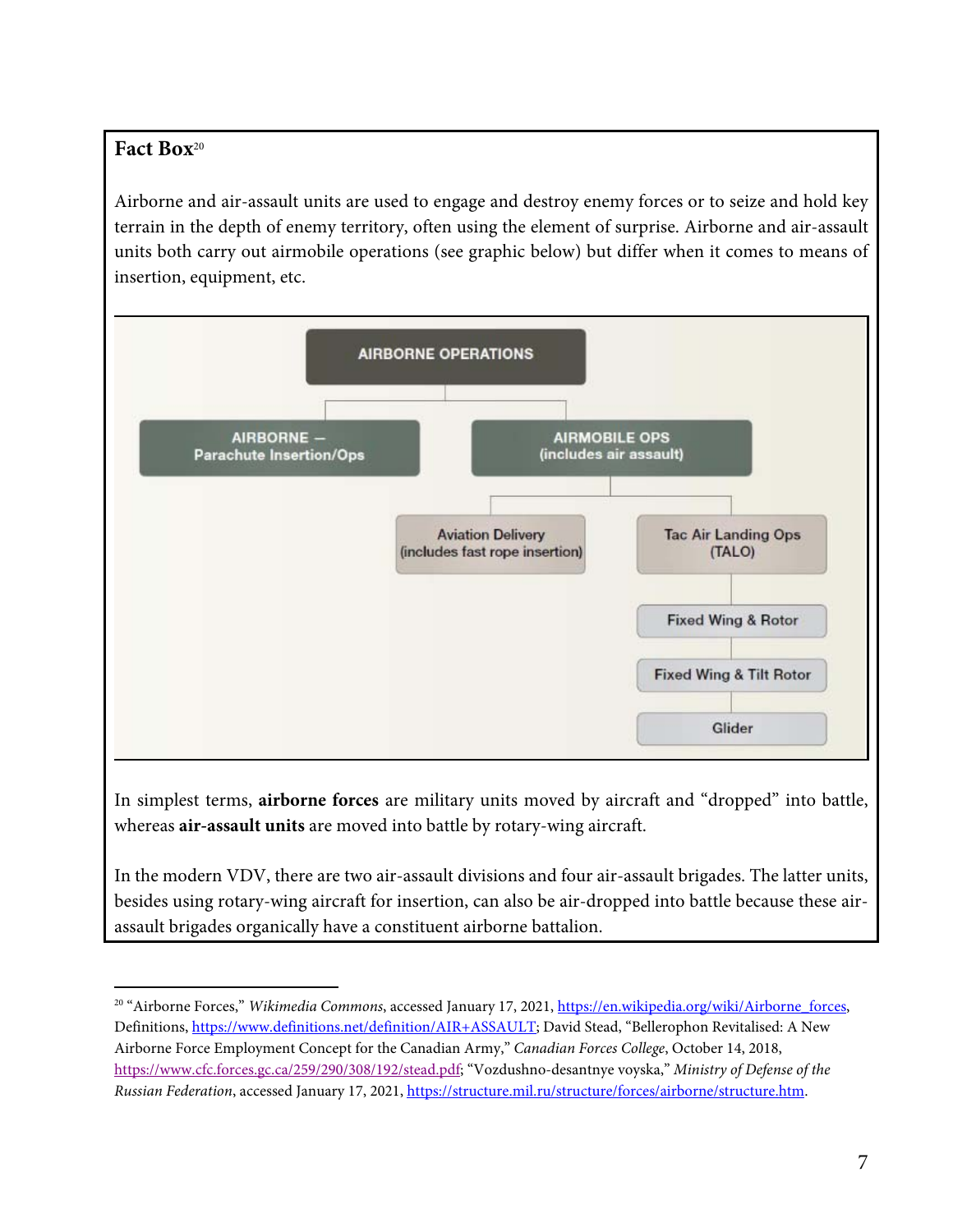These above-described units, as well as the Armed Forces in general, were all dramatically affected by the dissolution of the Soviet Union, which led to units being disbanded or relocated to new garrisons and their exercise activities being a drastically reduced. During this process, the divisions' third regiment was disbanded in order to beef up remaining units in the divisions.<sup>21</sup> The personnel strength of the VDV during the Soviet period, then about 80,000, was reduced to around 35,000; and the airassault units were returned to the Ground Forces before being quietly dissolved in 1996.<sup>22</sup> The radical long-term reforms of the Russian Armed Forces, initiated in 2008, partially excluded the VDV, which underwent its own reforms already in 2006, when the Russian government adopted a five-year development program for the service.<sup>23</sup> Among other things, this program divided the Airborne Troops into separate parachute and air-assault units. Yet as a result of the wider reforms initiated in 2008, several of the VDV's airborne units were disbanded and the number of officer positions was reduced, similar to what was happening in the other Russian branches and arms of service. Furthermore, the aircraft and helicopters belonging to the VDV were transferred to the Air Force (*Voyenno-Vozdushnye Sily*—VVS).24 At the same time (2008–2009), some officials sought to reorganize the VDV's airborne divisions into brigades, mirroring the process underway in the Ground Forces. However, the then-newly appointed commander of the VDV, Colonel General Vladimir Shamanov, managed to stave these efforts off.<sup>25</sup>

The Airborne Troops are presently subordinated directly to the Russian commander in chief—i.e., the president—but can also be subordinated the commanders of the military districts/strategicoperational commands or constitute a reserve for the minister of defense. According to the commander of the VDV,

Presently, the Airborne Troops are an independent, highly mobile branch of the Armed Forces. [The VDV] is designed as the basis of the rapid-reaction forces for a prompt response to the emergence of aggression, [and] the localization and suppression of an armed conflict at an early stage of its development, both on the territory of our country and beyond its borders.

24 Mikhail Barabanov, *Russia's New Army* (Centre for Analysis of Strategies and Technologies, Moscow 2011), 39.

<sup>21 &</sup>quot;Snova sformirovan 237-y polk v sostave 76-y gvardeyskoy desantno-shturmovoy divizi," December 16, 2018, https://bmpd.livejournal.com/3457385.html.

<sup>22</sup> Desantura.ru, http://desantura.ru/ru/; Mariya Voluyskaya, "Skolko v Rossii sluzhit desantnikov?" *Argumenty i Fakty*, August 1, 2018, http://www.aif.ru/society/army/skolko\_v\_rossii\_sluzhit\_desantnikov.

<sup>23</sup> Konstantin Rashepkin, "Desant na vzlete: Boyevoy potentsial VDV uvelichivayetsya s kazhdym periodom obucheniya," *Krasnaya Zvezda*, March 24, 2007, http://old.redstar.ru/2007/03/24\_03/2\_01.html.

<sup>25</sup> Rod Thornton, *Organizational change in the Russian airborne forces: The lessons of the Georgian conflict* **(**Strategic Studies Institute, Carlisle, PA, December 2011), 29–33; "Komanduyushchiy VDV oproverg slukhi o desante," *Sdelano u Nas*, May 21, 2012, http://sdelanounas.ru/blogs/17601/?pid=127217, ,https://echo.msk.ru/blog/planperemen/2286330 echo/ю.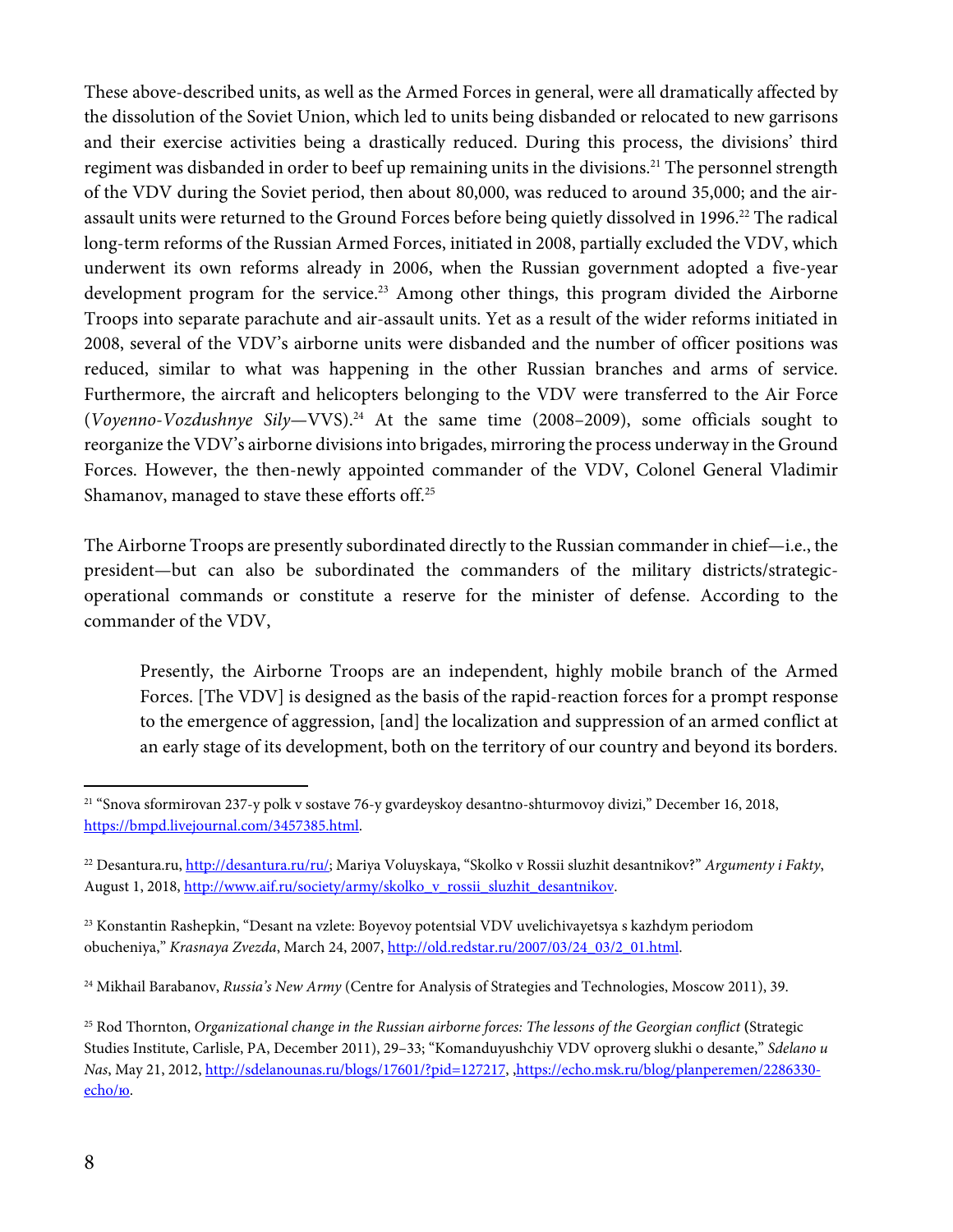In wartime, "the blue berets" will parachute behind enemy lines and go into battle in order to disrupt command of units, weapons and communications, to capture and destroy critical facilities, disrupt the formation and deployment of reserves. Furthermore, the Airborne Troops are capable of solving many other important tasks, both independently and in cooperation with units of the military districts. In addition, the Airborne Troops are the main component of the Collective Rapid Reaction Force of the Collective Security Treaty Organization [CSTO].26

The following units are today included in the VDV:<sup>27</sup>

- Airborne divisions
	- o 98<sup>th</sup> Guards Airborne Division (GAD 98), Ivanovo. Two airborne regiments.<sup>28</sup>
	- o 106th Guards Airborne Division (GAD 106), Tula. Two airborne regiments.29
- Air-assault divisions

o 7<sup>th</sup> Guards Air Assault Division (GAAD 7), Novorossiysk. Two air-assault regiments<sup>30</sup> and possibly also a third air-assault regiment, the 97<sup>th</sup>, which was disbanded in 1997.<sup>31</sup> In 2015, this regiment was said to be resurrected; and in December 2017, a battalion, the  $171<sup>st</sup> Air$ Assault Battalion, forming the nucleus of the regiment, was organized and located to Feodosia, in Crimea.<sup>32</sup> The is also the first unit in the history of the VDV to be garrisoned in Crimea, something first considered in 2015.<sup>33</sup> Information about when the  $97<sup>th</sup>$  Air-Assault Regiment actually would be organized has varied over time. *Dzhanskoyskie Novosti*

 $29$  Ibid.

30 Ibid.

31 "V Krimy posle 2020 goda razvernut desantno-shturmovoy polk VDV", *MIL.PRESS VOENNOE*, February 18, 2016, https://военное.рф/2016/%D0%9A%D1%80%D1%8B%D0%BC1/.

32 Ibid, "Desantniki vysaditsa v Krimy. Chislennost VDV rezko vozrastaet – primerno s 45 tys. do pochti 60 tys. Chelovek", *FLOT – XXI VEK*, August 15, 2015, http://blackseafleet-21.com/news/16-08-2015\_desantniki-vysadjatsja-vkrymu-chislennost-vdv-rezko-vozrastet-primerno-s-45-tys-do-pocht, "V Feodosii sformirovan 171-y otdelnyj desantnoshturmovoy batalon", *Live-Journal*, December 4, 2017, https://bmpd.livejournal.com/2985671.html.

<sup>33</sup> "Vladimir Shamanovo planakh razvitya Vozdushnodesantnykh vojsk", *Oruzhie rossii*, July 31, 2015, http://www.armsexpo.ru/news/vooruzhennye\_sily/vladimir\_shamanov\_o\_planakh\_razvitiya\_vozdushno\_desantnykh\_voysk\_/.

<sup>26</sup> Oleg Grozniy, "Istoriey gordimsya v budushche smotrim uvernno," *Krasnaya Zvezda* , July 31, 2020, http://redstar.ru/istoriej-gordimsya-v-budushhee-smotrim-uverenno-3/?attempt=1.

<sup>27 &</sup>quot;Vozdushno-Desantnye Voyska," *Ministry of Defense of the Russian Federation*; "VDV ostayutsya rezervom Glavkoverkha," *Nezavisimaya Gazeta*, February 29, 2012, http://www.ng.ru/ideas/2012-02-29/10\_vdv.html; "VDV RF," *Milkavkaz.com*, June 6, 2017, http://milkavkaz.com/index.php/voorujonnie-cili-racii/vdv.

<sup>28</sup> *Milkavkaz.com*, http://milkavkaz.com/index.php/voorujonnie-cili-racii/vdv.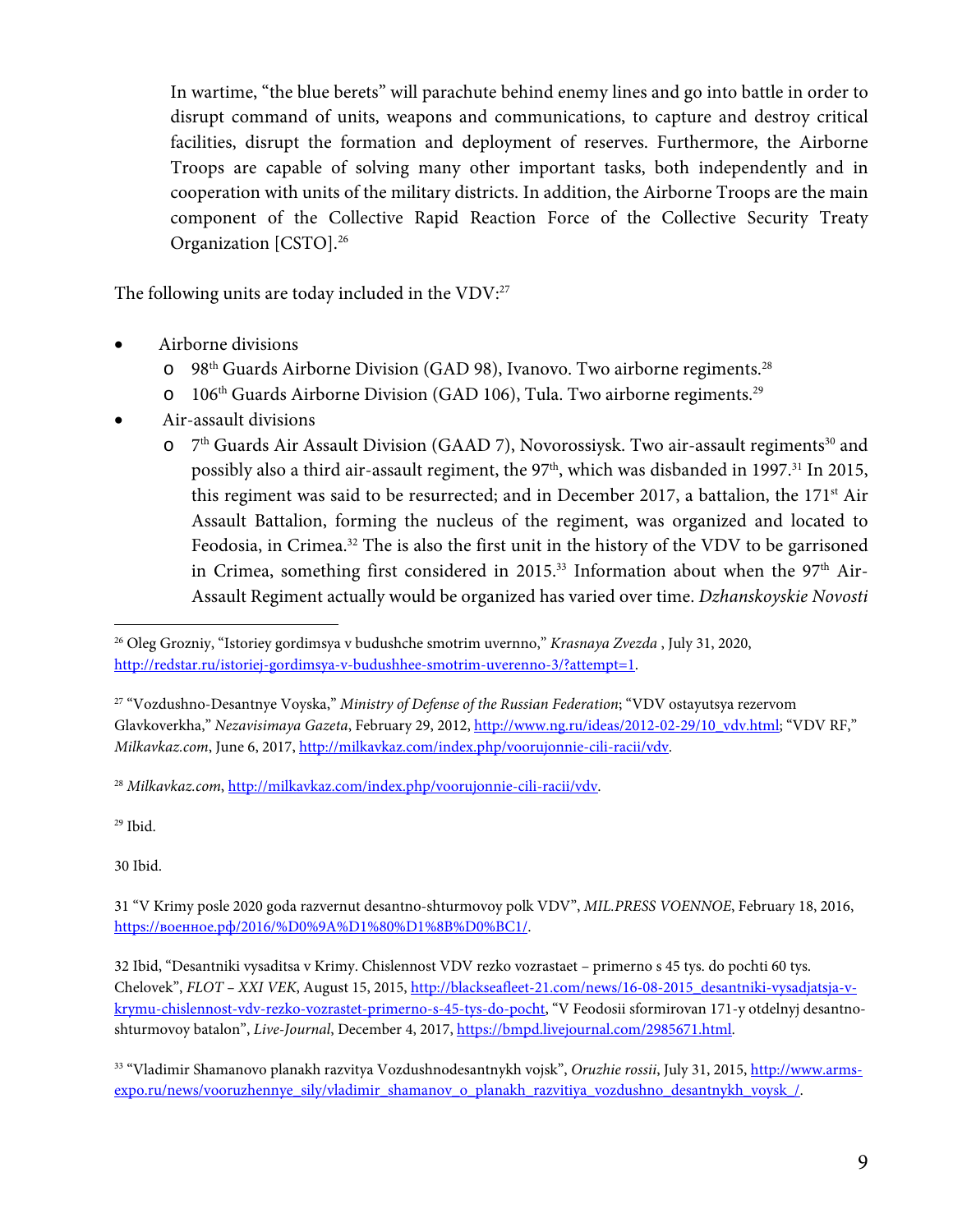claimed, in 2016, that the 97<sup>th</sup> regiment was to be fully organized by 2018.<sup>34</sup> The same year, *Mil.Press* suggested the deadline might be 2019; a year later, official announcements stated that the 171<sup>st</sup> Air-Assault Battalion would be upgraded to a full regiment in 2019.<sup>35</sup> The latter contradicted what the commander of the VDV stated in December 2019, about the formation of the new regiment beginning in 2020.36 However, a short article on the homepage of the Russian Ministry of Defense, from June 8, 2020, indicates that the regiment already might be operational.

- o 76th Guards Air Assault Division (GAAD 76), Pskov. Three air-assault regiments.37
- Air-assault brigades
	- o 11th Guards Air-Assault Brigade (GAABde 11), Ulan Ude (transferred from the Ground Forces in 2013). One airborne battalion, two air assault battalions.<sup>38</sup>
	- o 31st Guards Air-Assault Brigade (GAABde 31), Ulyanovsk. One airborne battalion, two airassault battalions.39
	- o 56th Guards Air-Assault Brigade (GAABde 56), Kamysin (transferred from the Ground Forces in 2013). One airborne battalion, two or three air-assault battalions.<sup>40</sup>
	- o 83rd Guards Air-Assault Brigade (GAABde 83), Ussurisk (transferred from the Ground Forces in 2013). One airborne battalion, two air-assault battalions.<sup>41</sup>
- Other units
	- o 45th Spetsnaz Brigade, Kubinka
	- o 30th Communications Brigade, Medvezhi Ozera

36 Originally found in: https://ee.sputniknews.ru/columnists/20191210/18721856/Nikto-krome-nas-dlya-chego-Rossiya-formiruet-novyy-polk-VDV-v-Krymu.html. Link no longer accessible as *Sputnik-Estonia* suspended its operations in Estonia from January 1, 2020.

37 "76-aya gvardeyskaya desantno-shturmovaya diviziya," *Wikimedia Commons*, accessed January 17, 2021, https://ru.wikipedia.org/.

38 "Komanduyushchiy VDV Rossii proinspektiruyet desantno-shturmovuyu brigadu v Ulan-Ude," *Novaya Buryatiya*, November 8, 2013, https://newbur.ru/n/30153/, https://ru.wikipedia.org/.

 34 "Batalon VDV v Dzhankoe budet razvernut v 2017 godu", *Dzhankoyskie Novosti*, August 1, 2016, https://jankoy.org.ua/batalon-vdv-v-dzhankoe-budet-razvernut-v-2017-godu/.

<sup>35 &</sup>quot;V Krimy do kontsa 2019 goda sformiruyut desanto-sturmovoy polk," *RIA Novosti*, May 18, 2017, https://ria.ru/20170518/1494555530.html.

<sup>39</sup> *Milkavkaz.com*, http://milkavkaz.com/index.php/voorujonnie-cili-racii/vdv.

<sup>40 &</sup>quot;Komanduyushchiy VDV Rossii," *Novaya Buryatiya*, *Milkavkaz.com*, http://milkavkaz.com/index.php/voorujonniecili-racii/vdv, https://ru.wikipedia.org/.

<sup>41 &</sup>quot;Komanduyushchiy VDV Rossii," *Novaya Buryatiya*, *Milkavkaz.com*, http://milkavkaz.com/index.php/voorujonniecili-racii/vdv.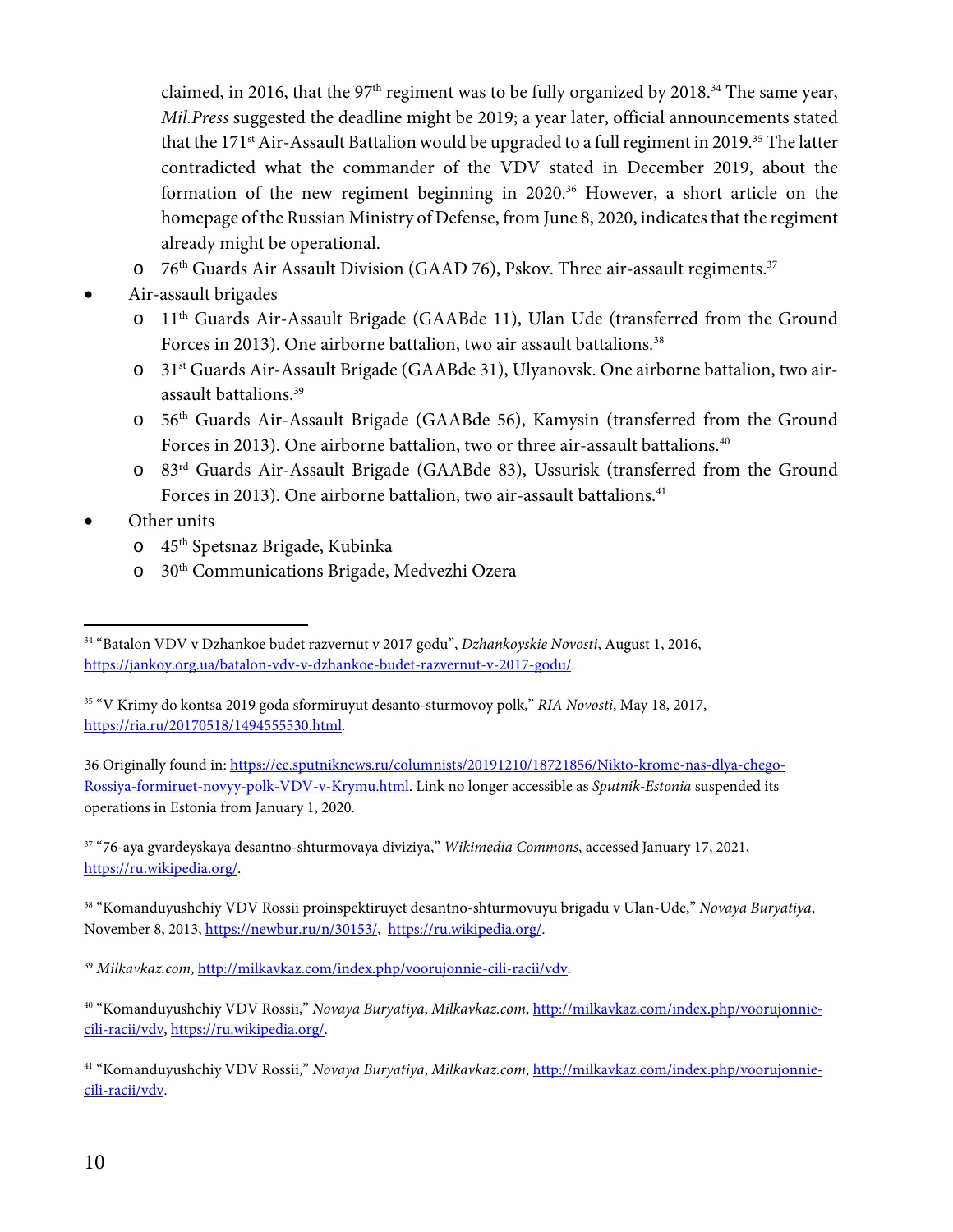In addition to the units above, the Russian Airborne Troops also possess their own training grounds, training facilities and maintenance units, etc.

The core units in the airborne divisions are the parachute regiments; and in the air-assault divisions, the most central are the two air-assault regiments. The air-assault brigades, in their turn, comprise one parachute and two air-assault battalions.<sup>42</sup> However, when it comes to the organization of the airassault brigades, the numbers of air-assault versus airborne battalions differ between various sources. One Ukrainian source claims that all VDV air-assault brigades have four battalions—possibly made up of two air-assault and two airborne battalions.43 The possibility of four battalions also finds support in what General Lieutenant Nikolai Ignatov stated in an article in *Krasnaya Zvezda*, in 2018, about the GAABde 56 receiving another air-assault battalion before the end of the year.<sup>44</sup>

Of the airborne forces the GAD 98 and GAABde 31 are rapid-reaction units within the framework of the Moscow-led CSTO.<sup>45</sup>

The number of units in the VDV have, in recent years, been subjected to further changes, with the return of the air-assault brigades from the Ground Forces as just one example. Additionally, there have been efforts to expand the service, either by adding a third regiment to the divisions or by setting up new units or reorganizing existing ones. This has, over time, been reflected in a number of highlevel official statements; though, in many cases, these remarks were mutually contradictory or included claims that belied reality. Illustratively, in June 2013, the then-head of the VDV, Colonel General Shamanov, announced that an additional—i.e., a third, "missing"—regiment would be incorporated into the service's divisions by 2020.<sup>46</sup> Earlier, he had also suggested to the Ministry of Defense that a helicopter regiment and an unmanned aerial vehicle (UAV) company ought to be included in the VDV's air-assault divisions, while a squadron of An-2s should be added to the airborne

<sup>42</sup> *Milkavkaz.com*, http://milkavkaz.com/index.php/voorujonnie-cili-racii/vdv.

<sup>43</sup> Juriiy Barash, "Vosdushno-desantnye voyska Rossii: Etap perevoorusheniya. Chast 1," *OPK*, August 6, 2028.http://opk.com.ua/%D0%B2%D0%BE%D0%B7%D0%B4%D1%83%D1%88%D0%BD%D0%BE- %D0%B4%D0%B5%D1%81%D0%B0%D0%BD%D1%82%D0%BD%D1%8B%D0%B5- %D0%B2%D0%BE%D0%B9%D1%81%D0%BA%D0%B0-%D1%80%D0%BE%D1%81%D1%81%D0%B8%D0%B8- %D1%8D%D1%82%D0%B0/.

<sup>44</sup> Aleksander Tikhonov, "Krylataya gvardiya vykhodit na poligony," *Krasnaya Zvezda*, May 28, 2018, http://redstar.ru/krylataya-gvardiya-vyhodit-na-poligony/.

<sup>45 &</sup>quot;VDV ostayutsya rezervom Glavkoverka," *Nezavisimaya Gazeta*, February 29, 2012, http://www.ng.ru/ideas/2012-02- 29/10\_vdv.html.

<sup>46 &</sup>quot;Shamanov: Novaya desantno-shturmovya brigada VDV poyavitsya v Voronezhe", *Boennoe obozrenie*, October 9, 2013, https://topwar.ru/34367-shamanov-novaya-desantno-shturmovaya-brigada-vdv-poyavitsya-v-voronezhe.html.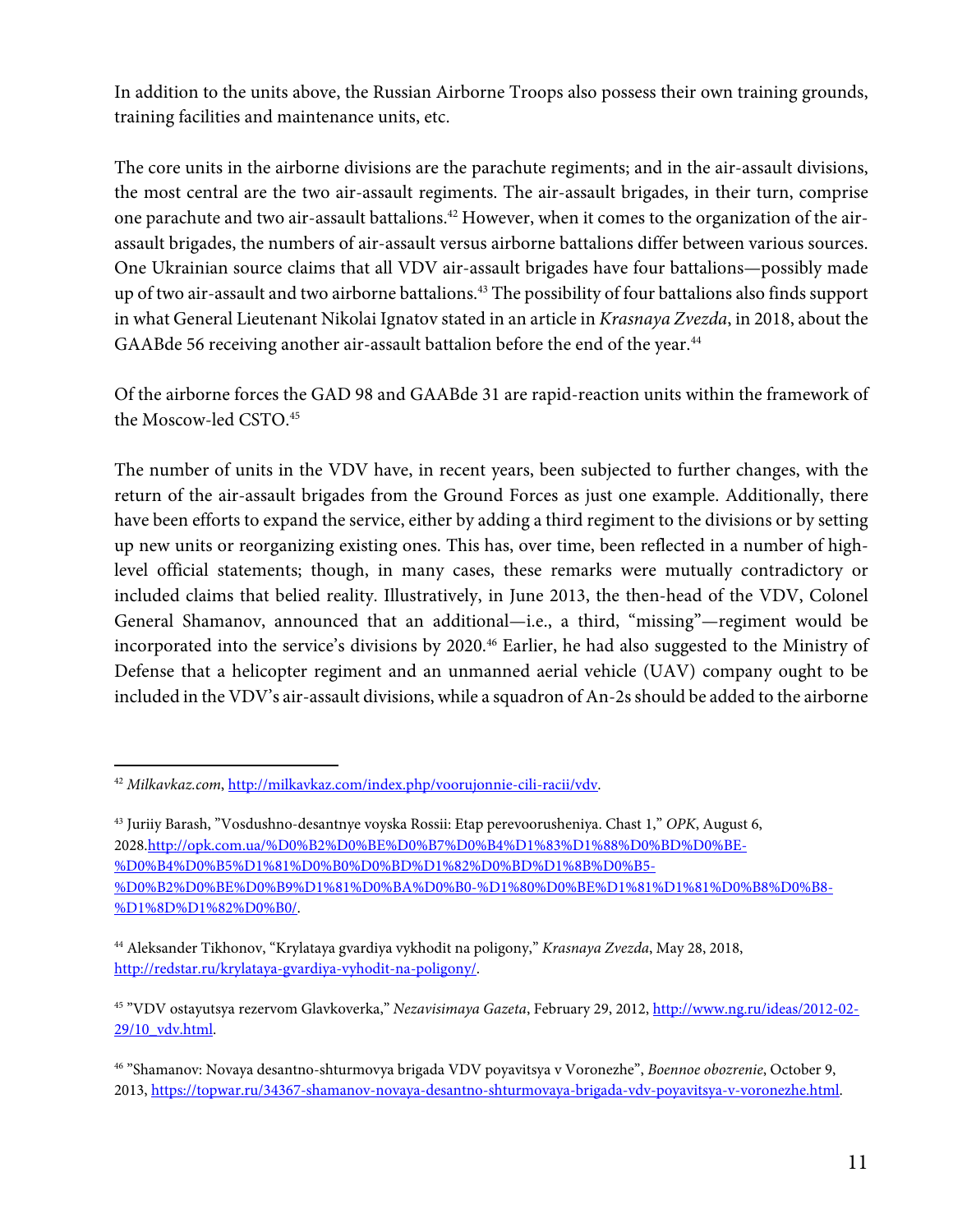divisions to facilitate basic jump training.<sup>47</sup> The plans for a third regiment were, however, postponed in 2016—to be introduced only after 2020.<sup>48</sup> That statement was directly contradicted a number of times in ensuing years. A prime example in this context is what has been said over time about the 97<sup>th</sup> Air-Assault Regiment.

One division where the third regiment has returned is the GAAD 76, which, according to an order issued by the Ministry of Defense on January 1, 2018, received a third regiment—the 237<sup>th</sup>.<sup>49</sup>

Beginning in 2013, the reconnaissance companies in the airborne divisions and the air-assault units were reorganized into intelligence battalions and, initially, into the GAAD 98 and GAABde 31.<sup>50</sup> This process has continued, and since 2016 more new units were added: namely, tank, UAV and electronic countermeasures (ECM) companies.<sup>51</sup> The introduction of tactical-level UAV and ECM units, in particular, is assumed to be the result of Russia's experience in its war with Georgia in 2008, operations in Ukraine since 2014 and the Syrian operation. Thus, by early 2019, there were six UAV companies and two UAV platoons in the VDV.<sup>52</sup> Presently all VDV divisions and air-assault brigades are assumed to include a reconnaissance battalion, an ECM company and a UAV company/platoon. As regards aerial drones, at the end of 2019, UAV companies or platoons had been organized in all divisions and brigades.<sup>53</sup>

Yet of the aforementioned newly added units, tank companies may be the most interesting. Officials first announced in 2015 that these armored units would be organized by the end of that year.<sup>54</sup> But due

48 "Istochnik v Genshtabe VS RF podelilsya s TASS informatsiey o formirovanii novykh voinskikh chastey VDV", *Desantura.ru*, February 18, 2016, http://desantura.ru/news/78772/.

49 "Komanduyuschchi VDV prinyal uchastie v rasshirennom zasedanii Kollegii Minoborony Rossii," December 18, 2018, https://function.mil.ru/news\_page/country/more.htm?id=12208660@egNews; "237-i Torunskiy polk osstanovlen v sostave pskovskoy divizii," *Pskovskoe agenstvo informatsii*, December 8, 2018, https://informpskov.ru/news/288153.html, VKontakte, https://vk.com/komdiv76?w=wall-2499828\_30488.

50 "Shamanov novaya desantno shturmovaya brigada vdv poyavitsya v Vvoronezhe," *Boennoe obozrenie*, October 9, 2013, https://topwar.ru/34367-shamanov-novaya-desantno-shturmovaya-brigada-vdv-poyavitsya-v-voronezhe.html.

51 "V VDV budut sformirovany novye pazvedbatalony," *RIA Novosti*, January 21, 2016, https://ria.ru/20160121/1362763047.html#ixzz3y3ZqvCsQ.

52 Aleksandr Tikhonov, "Desant narashchivaet mobilnost i moshch," *Krasnya Zvezda*, February 22, 2019, http://redstar.ru/desant-narashhivaet-mobilnost-i-moshh/.

<sup>47 &</sup>quot;Komandovanie VDV predlaget vklyuchit v soedineniya "golubykh beretov" vozdushnuyu sostavlayayushchuyu", *Interfax*, May 30, 20113, https://www.interfax.ru/russia/309761.

<sup>53 &</sup>quot;S dronom v razvedku: startuet massovoe osnashchenie armii kvadrokopterami," *Novosti VPK*, January 19, 2021. 54 "VDV v 2016 godu mogut poluchit modernizirovannuyo pushky 'Sput-SD,' " *RIA Novosti* July 31, 2015, https://ria.ru/20150731/1155960657.html#ixzz3hjEvvbtr.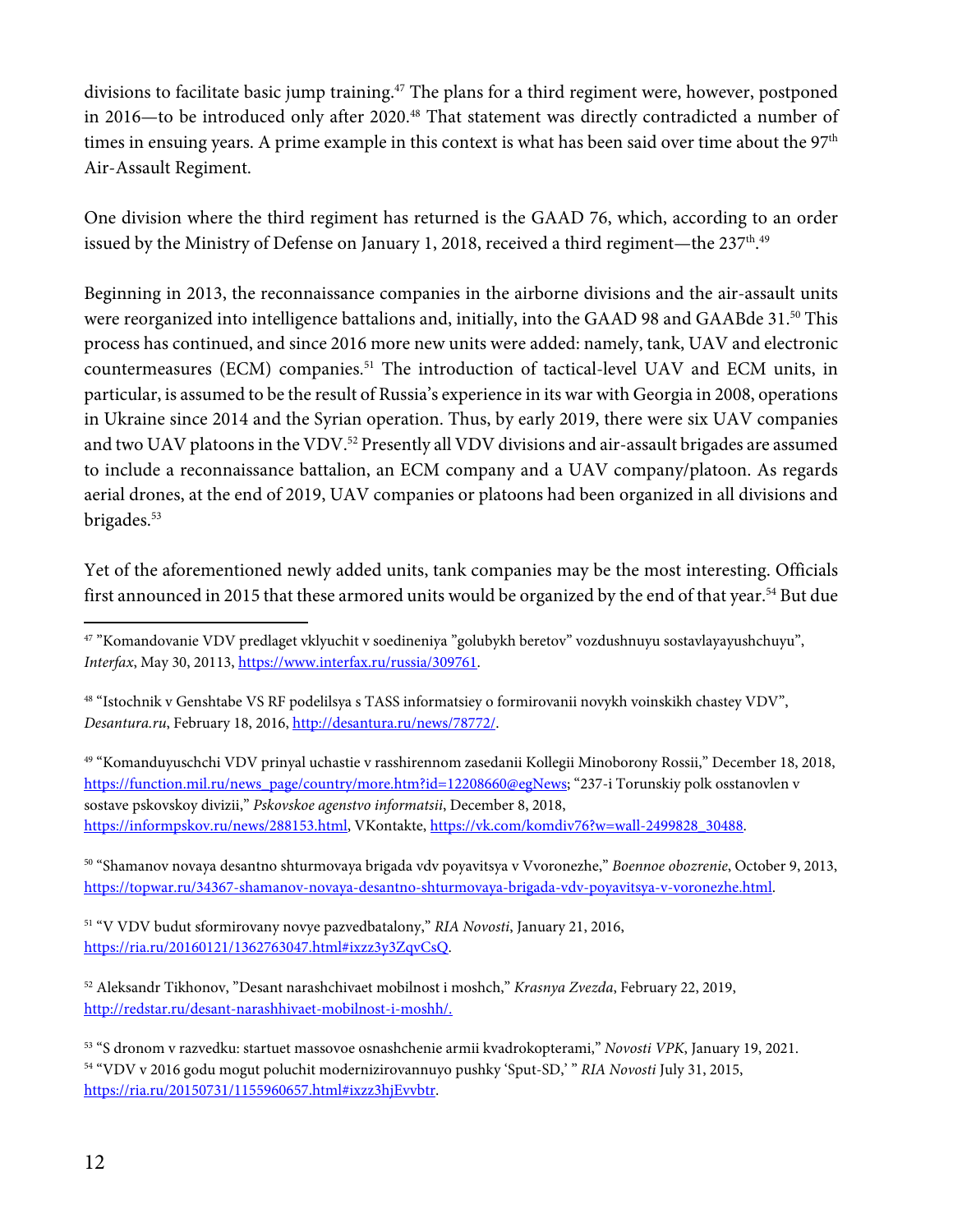to unknown reasons, their introduction was delayed, with the process of organizing tank companies in all VDV air-assault divisions and brigades only "complete" on December 1, 2016; and indeed, some of these new units did not receive their T-72B3 tanks until early 2017.<sup>55</sup> Furthermore, the tank companies were supposed to have been upgraded to battalion strength in 2018.<sup>56</sup> However, this seems not to have been the case and was only accomplished by early 2019 in the two air-assault divisions and in one air-assault brigade—the GAABde 56.<sup>57</sup> The usual practice, whereby a newly introduced unit or capability attracts comprehensive attention, appears not to have been the case with the new air-assault tank companies. At least not initially.

The presence of tank units in the Airborne Troops is not a wholly novel development. A tank battalion was organized in the GAD 98 in 1963, but it was disbanded three years later; moreover, in 1982, during the war in Afghanistan, a similar battalion was organized in the GAD 103, equipped with 15 T-62s.58 The latter battalion ended up being disbanded when the Soviet forces left Afghanistan.59 Finally, a tank regiment was part of the VDV during the first war in Chechnya.<sup>60</sup> This limited experience of employing tanks within VDV ranks likely played a decisive role in the process of introducing tank companies to the service starting in 2015.

Yet combat units are not the only formations to have been newly organized or upgraded within the VDV. For example, the 150<sup>th</sup> Maintenance Battalion, disbanded in 2010, was organized anew seven years later.<sup>61</sup>

57 "VDV RF v 2018 godu sformiruyut tri tankovykh batalona v dvukh diviziyakh i odnoy brigade," *TASS*, July 31, 2017, https://tass.ru/armiya-i-opk/4451671; "V VDV poyavilis tankovyye batalony," *ANNA-NEWS.info*, April 17, 2019, https://anna-news.info/v-vdv-poyavilis-tankovye-batalony/; "Komanduyushchiy VDV rasskazal o vypolnenii postavlennykh v 2018 godu zadach," *Rambler*, December 18, 2018, https://news.rambler.ru/army/41449188 komanduyuschiy-vdv-rasskazal-o-vypolnenii-zadach/.

58 "Desantnikov usilyat tankami," *Izvestia*, March 22, 2018; Dmitry Salov, "V VDV poyavilis tankovye batalony," *ANNA-NEWS.info*, April 17, 2019, https://iz.ru/719090/aleksandr-kruglov-bogdan-stepovoi/desantnikov-usiliat-tankami.

59 "Desantnikov," *Izvestia*.

 $60$  Ibid.

<sup>55 &</sup>quot;Otdelnye tankovye roti v Vozdushno-desantnykh voyskakh," *Live-Journal*, March 21, 2017, https://bmpd.livejournal.com/2502359.html, https://anna-news.info/v-vdv-poyavilis-tankovye-batalony/.

<sup>56 &</sup>quot;Istochnik: tankovye roty VDV c 'batalonnymi' T-72B3 nachnut sozdavat do kontsa goda," *TASS*, May 11, 2016, https://tass.ru/armiya-i-opk/3271754.

<sup>61</sup> Aleksandr Pincuk, "Pered krylatoy gvardiey otkryvayutsya hovye gorizonty," *Krasnya Zvezda*, August 1, 2018, http://redstar.ru/pered-krylatoj-gvardiej-otkryvayutsya-novye-gorizonty/?attempt=1.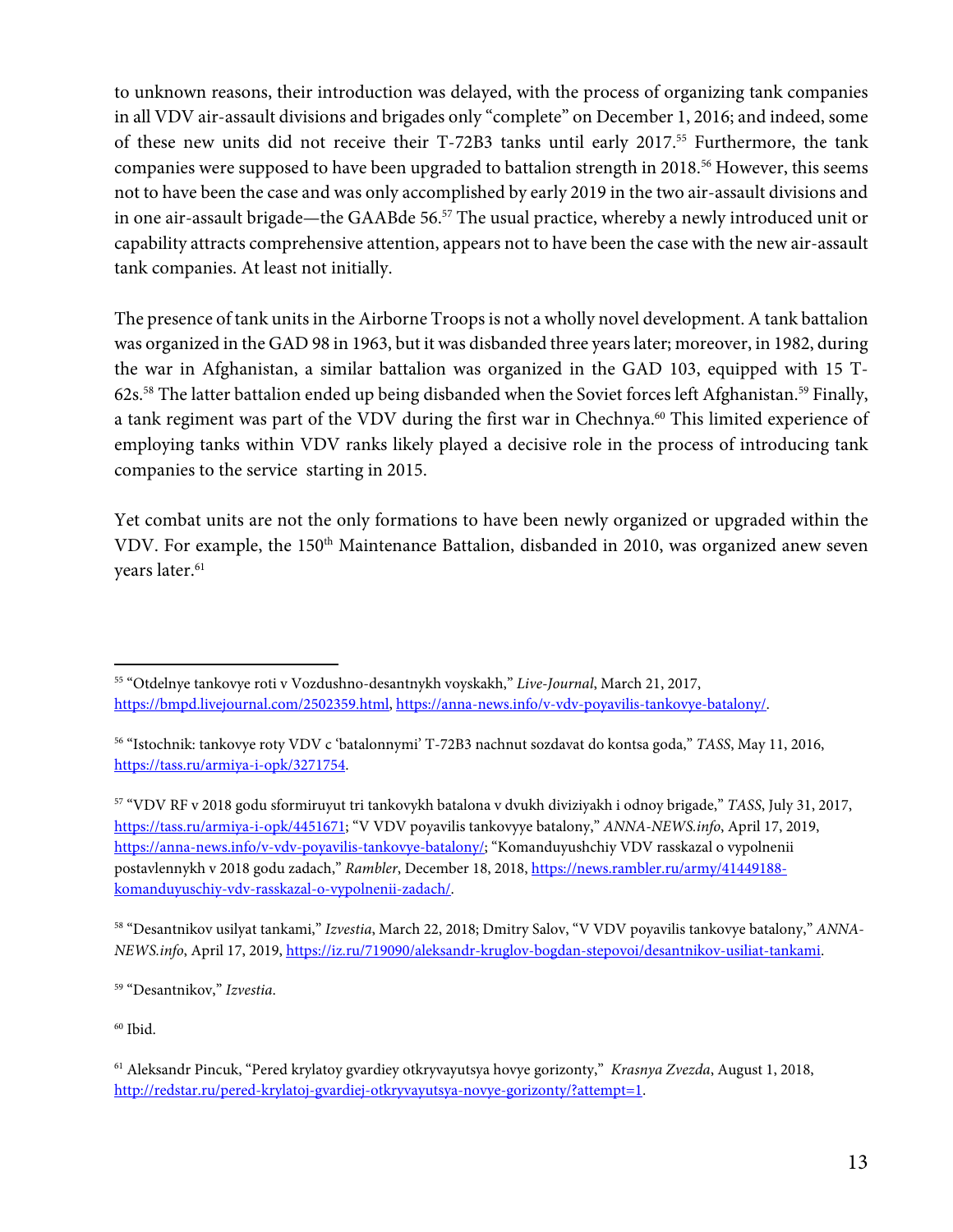In addition to the unit-level reorganization detailed above, Russia has also, in the last few years, carried out an experiment regarding a new organizational structure in the VDV air-assault units. These efforts surfaced in connection with the strategic-operational exercise Vostok 2018 in September of that year but began already in 2017.<sup>62</sup> Moreover, according to Defense Minister Sergei Shoigu, additional such testing was carried out all through June to November of 2018.63 The testing of the new organization continued during the exercises Tsentr 2019 and Kavkaz 2020.<sup>64</sup> The origin of these experiments can be traced to a suggestion made in 2012 by the then-commander of the VDV, Vladimir Shamanov, to add a helicopter regiment to the GAABde 31.<sup>65</sup> His suggestion likely intended to remedy a serious shortcoming (alluded to above), when, as a result of the reforms begun in 2008, army aviation (i.e., helicopters) was transferred to the Air Force and subordinated to the commanders of the military districts and not to the VDV.<sup>66</sup> Such an arrangement hampers the planning and execution of airlanding operations. However, this problem promises to be remedied as soon as the VDV obtains its own army-aviation brigade. The planned brigade will consist of four helicopter squadrons (with a total of 48–50 helicopters), one of which will be equipped with the multirole Mi-35M (Hind E). Three places were mentioned in 2019 as possible base locations for the brigade: Voronezh, Ryazan or Orenburg. According to announced plans, the brigade is to be organized during 2020–2021, but it remains to be seen if it will be an independent brigade or part of the upgraded GAABde 31.<sup>67</sup> In December 2020, Deputy Defense Minister Aleksei Krivoruchko stated that eight Mi-8AMTSh-VN Sapsans ("Peregrine") will be delivered to the Armed Forces, including to the VDV's helicopter brigade.<sup>68</sup> A statement indicating that the brigade is being formed.

<sup>62</sup> Pavel Ivanov, " 'Krylataya pekhota' stanovitsa mobilnee," *Voenno-Promyshlennyi Kurer*, February 19, 2019, https://vpk-news.ru/articles/48469.

<sup>63</sup> Aleksandr Peshkov, "Soedineniya VDV novovo tipa zadeystvovuyut v manevrakh 'Vostok-2018,' " *TV Zvezda*, September 11, 2018, https://tvzvezda.ru/news/forces/content/201809111143-od75.htm; Leonid Khayremdivinov, "Rossiskaya armiya aktivno razivaet svoi mobilnye sostavlyayushchie," *Krasnaya Zvezda*, Novemeber 30, 2018, http://redstar.ru/rossijskaya-armiya-aktivno-razvivaet-svoi-mobilnye-sostavlyayushhie/?attempt=1.

<sup>64</sup> Anton Lavrov, "Viklyuchili aeromobilnik: chasti VDV usilili vertolatami," Aviaport, October 19, 2020, https://www.aviaport.ru/digest/2020/10/19/656153.html.

<sup>65 &</sup>quot;Shamanov predlaget vklyuchit armeyskuyu aviatsiyu v soctav brigada VDV," *RIA Novosti*, December 18, 2012, https://ria.ru/20121218/915287790.html.

<sup>66 &</sup>quot;VDV okrylyayut: desantniki poluchat sobstvennuyu aviatsiyu," *Izvestia*, February 19, 2019, https://iz.ru/847090/aleksei-ramm-aleksei-kozachenko-bogdan-stepovoi-konstantin-valentinov/vdv-okryliaiutdesantniki-poluchat-sobstvennuiu-aviatciiu.

<sup>67 &</sup>quot;VDV okrylyayut," *Izvestia*; "Brigada armeyskoy aviatsii stanet chastyu VDV," *Podmoskov'ye Segodnya*, February 19, 2019, https://mosregtoday.ru/sec/brigada-armejskoj-aviacii-stanet-chastyu-vdv/.

<sup>68 &</sup>quot;Pervye desyat vertolotov Mi-8AMTSh postupyat v voyska v 2012 godu," *RIA Novosti*, December 17, 2020, https://ria.ru/20201217/vertolety-1589640501.html.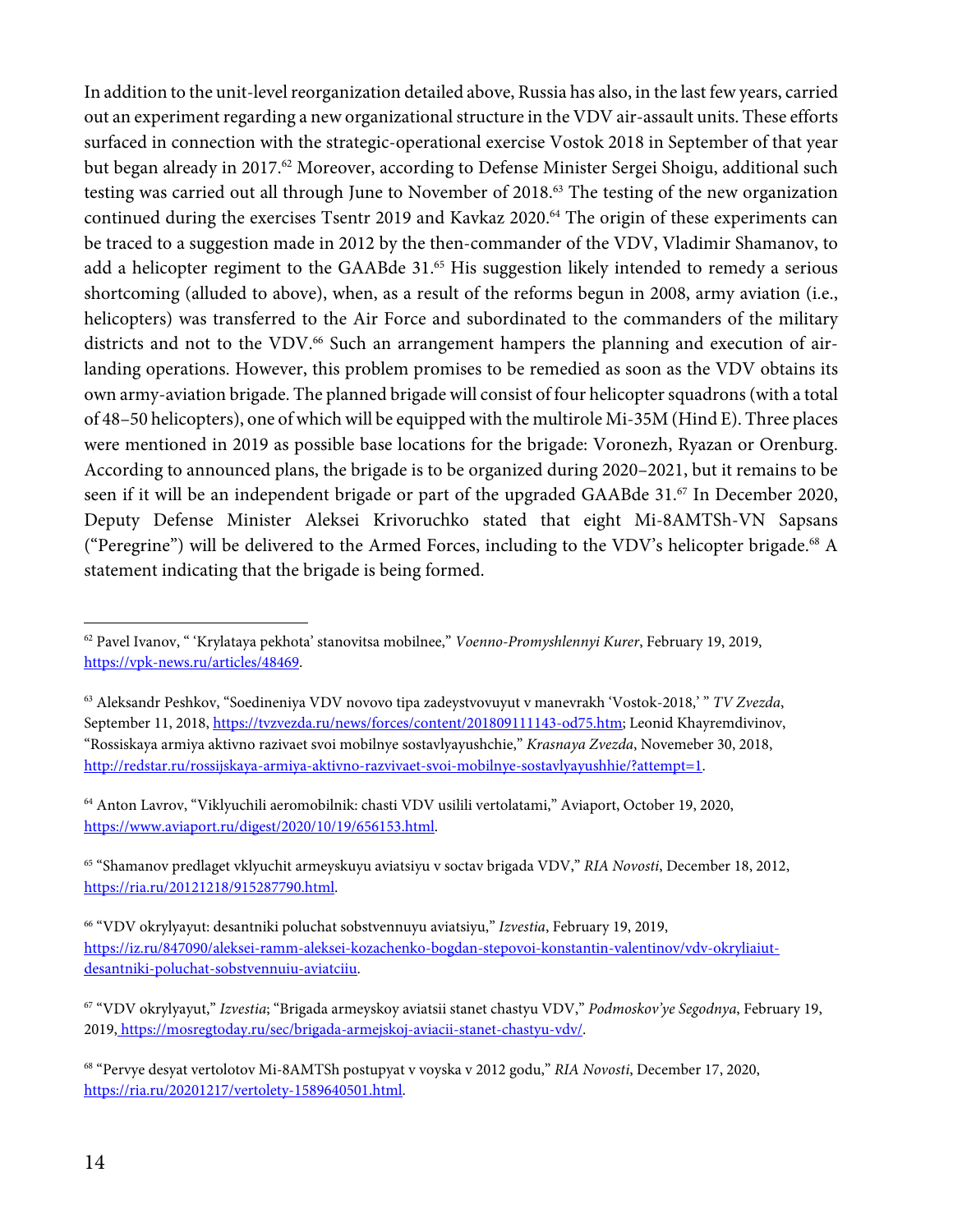The unit most notably involved in the VDV's organizational restructuring experiments has been the GAABde 31, a former airborne division (the 104<sup>th</sup>) that, in 1998, was "downsized" to an air-assault brigade. During Vostok 2018, transport- and attack-helicopter squadrons were subordinated to the brigade, and two airmobile battalions were organized within this brigade.<sup>69</sup> According to *Izvestia*, as a result of the following year's Tsentr 2019 exercise, it was decided to reorganize the GAABde 31 into an airmobile brigade.<sup>70</sup> The brigade is intended to be upgraded to division strength, something mentioned already in 2015, and then as an ordinary air-assault division with three air assault regiments.<sup>71</sup> This seems to have changed as a result of the experiments, and the upgraded GAABde 31 will possibly be named the 104<sup>th</sup> Airmobile Division and appear in 2023, comprising one air-assault brigade and one army-aviation brigade. This would be an odd organization choice if the VDV is to have just one army-aviation brigade. A separate brigade that can support any of the VDV's air-assault units might be a better option. Nevertheless, evident plans to create an additional division also resonates with what the commander of the VDV wrote in a February 2019 article in *Krasnaya Zvezda* regarding how the VDV would look in 2025: five divisions, four air-assault brigades and an artillery brigade.72 The same units were, with a couple of exceptions, also mentioned during one lecture, "The Role of the VDV in Future Armed Conflicts," delivered during the October 2020 Ogarkov Readings, organized by the Center for Analysis of Strategies and Technologies (CAST).73 Accordingly, the upgrading of the GAABde 31 to division strength implies that, in 2025, there will only be three airassault brigades in the VDV, and the artillery brigade will appear "in perspective"—i.e. beyond 2025. In any case, an artillery brigade in the airborne forces is a novelty, and it remains to be seen when it will appear as well as how it will be organized and equipped.

In addition to organizational changes in existing units, there have also been frequent claims made about setting up new units within the Airborne Troops. In 2013, Russian media outlets reported on the creation of an additional VDV air-assault brigade—the 345<sup>th</sup>—to be organized in Voronezh in

<sup>69</sup> Pavel Ivanov, " 'Krylataya pekhota' stanovitsa mobilnee," *Voenno-Promyshlennyi Kurer*, February 19, 2019, "https://vpk-news.ru/articles/48469.

<sup>70</sup> Roman Kretsul, Aleksey Ramm, Aleksey Kozachenko, Andrey Fedorov, Pavel Ivanov, "Priletit vdrug desantnik: na ucheniyakh 'Tsentr' oprobuyut VDV nvovo typa," Izvestia, September 19, 2019, https://iz.ru/922566/roman-kretculaleksei-ramm-aleksei-kozachenko/priletit-vdrug-desantnik-na-ucheniiakh-tcentr-oprobuiut-vdv-novogo-tipa.

<sup>71 &</sup>quot;Istchnik v Genshtabe: Ulyanovskuyu brigadu VDV preobrzut v diviziyu," *TASS*, June 4, 2015, https://tass.ru/armiya-iopk/2018476.

<sup>72</sup> Aleksandr Tikhonov, "Desant narashchivaet mobilnost i moshch," *Krasnya Zvezda*, February 22, 2019, http://redstar.ru/desant-narashhivaet-mobilnost-i-moshh/.

<sup>73 &</sup>quot;Rol VDV v vooruzhenykh konfliktakh budushchevo," *Live Journal*, November 2, 2020, https://bmpd.livejournal.com/4178025.html.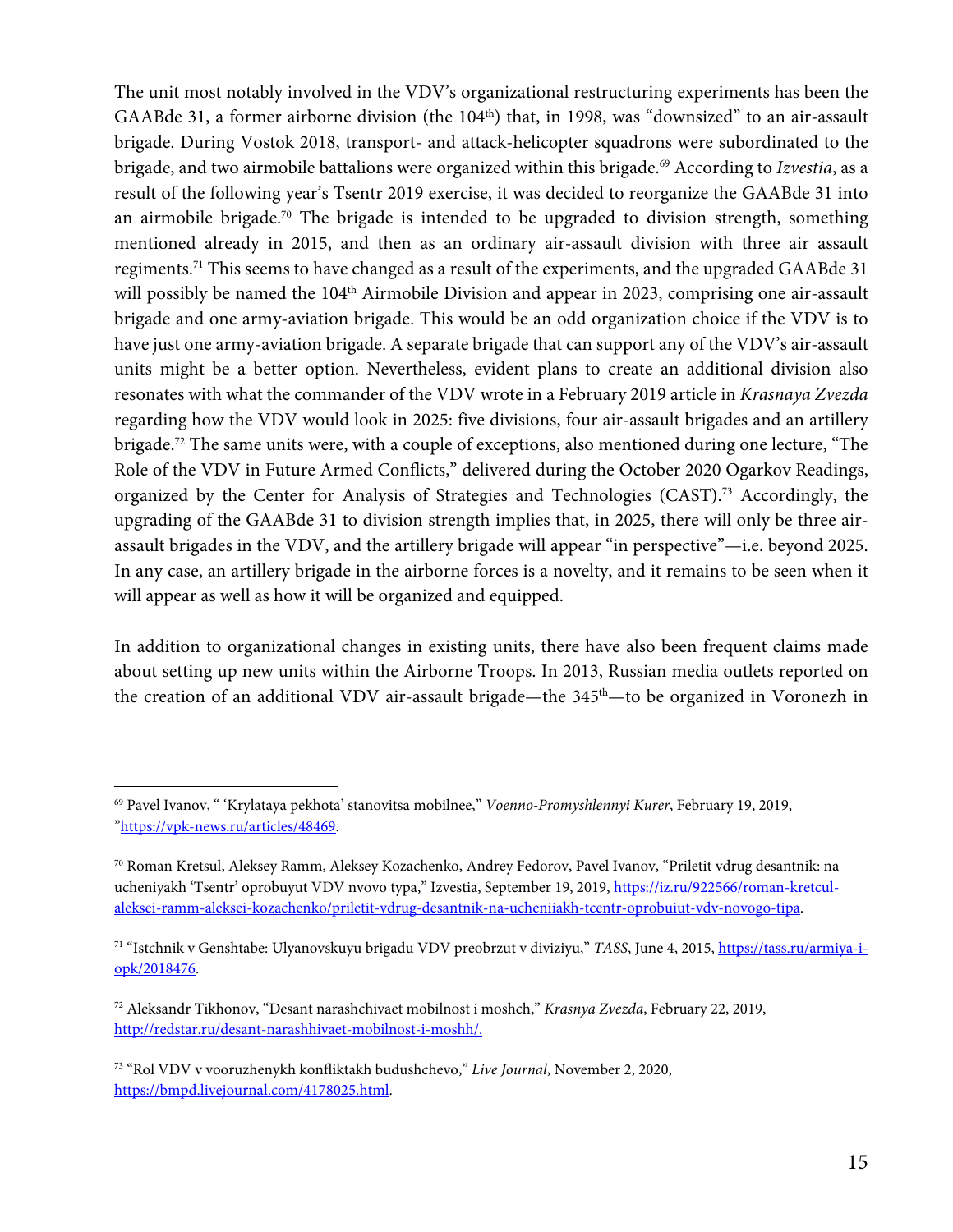2016. That date later had to be postponed to 2017-2019, for economic reasons.<sup>74</sup> The announced brigade would bear the traditions of the 345<sup>th</sup> Airborne Regiment, dissolved in 1998 and once one of the regiments in the  $104<sup>th</sup>$  Airborne Division, which was downsized in 1998 to a brigade—i.e., the GAABde 31. Presently, it seems less likely that a new air-assault brigade will appear in the VDV, for at least two reasons. First, what the commander of the VDV mentioned about the future of the service does not herald an increase in the number of air-assault brigades. Second, if the upgrading of the GAABde 31 results in an air-assault division, one of its organic regiments will most certainly bear the designation 345<sup>th</sup>.

As regards organization, possible to conclude that, in 2019, the VDV obtained its own so-called scientific company.<sup>75</sup> The small unit, with a strength of around 80 conscripts, is located within the GAD 106 and is one of 17 such scientific companies in the Russian Armed Forces.<sup>76</sup> The idea behind these formations is twofold: first, to use conscripts with higher education to carry out research for the benefit of the Armed Forces, and second, to coax the conscripts to a future career in the military or the arms industry. The conscripts serving in the VDV's scientific company undergo military training just one day a week. The rest of the week, they carry out research at the KBP Instrument Design Bureau, one of the leading design firms in the Russian defense industry, or at NPO Splav, one of the foremost developers and manufacturers of multiple-launch rocket systems.<sup>77</sup>

<sup>74 &</sup>quot;Minooborony peredvidnulo sroki sozdaniya novoy brigady VDV v Voronezhe," June 4, 2015, https://regnum.ru/news/1930636.html; "V Voronezhe k 2017–2018 godam dolzhny zanovo sformirovat 345-yu desantno-shturmovuyu brigadu," August 1, 2016, https://moe-online.ru/news/society/346826.

<sup>75 &</sup>quot;V Vozdushno-desantnykh voyskakh poyavilas polnotsennaya nauchnaya rota," December 19, 2018, https://function.mil.ru/news\_page/country/more.htm?id=12208807@egNews.

<sup>76 &</sup>quot;Bolee 450 priziyvnikov goda otprvavilis so sbornykh punktov subyektov RF v naykhnye i naukhnyeproizvodstvennye roti VS RF," July 6, 2020, https://recrut.mil.ru/for\_recruits/research\_company/news/more.htm?id=12300536@egNews.

<sup>77 &</sup>quot;V Vozdushno-desantnykh voyskakh poyavilas polnotsennaya nauchnaya rota," December 19, 2018, https://function.mil.ru/news\_page/country/more.htm?id=12208807@egNews.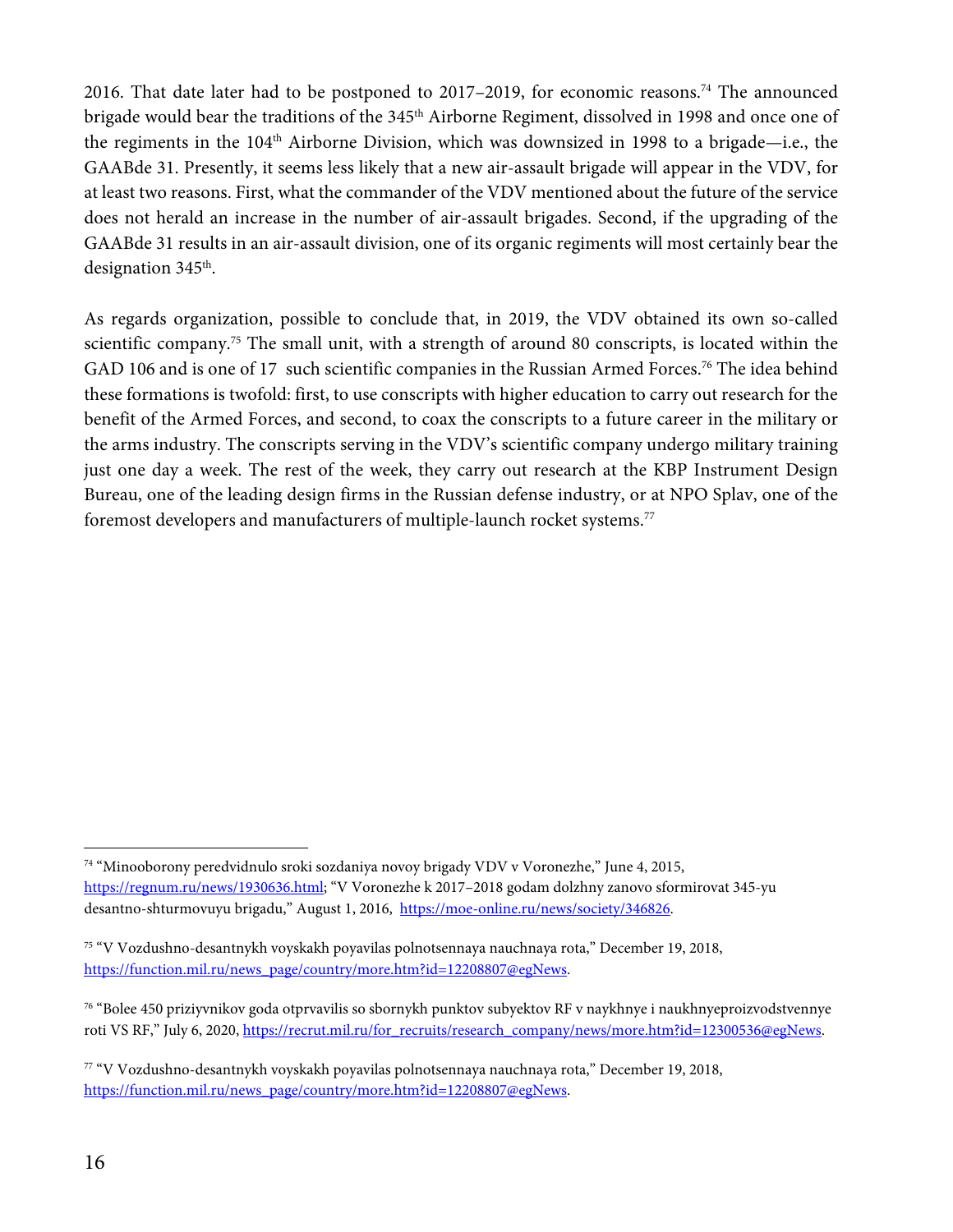## **Equipment**

During the last several years, the Russian defense ministry stepped up the allocation of modernized and/or new equipment to the VDV. During the period 2012–2017, the volume of modern equipment increased three and a half times, and by the end of 2018, 63 percent of the equipment was categorized as "modern."78 The latter figure increased to 67.9 percent by the end of 2019 and was set to reach 72 percent in 2020.79 These percentages have varied over time and from spokesperson to spokesperson; thus, in 2018, even 75 percent was mentioned as the goal for 2020.<sup>80</sup> Ultimately, neither stated objective was quite reached that year, with modern equipment making up 71.6 percent, according to the Ministry of Defense in December 2020.<sup>81</sup>

Despite the figures above, the majority of the VDV's 2,293 combat vehicles in service in 2018 were still the older, 1980s-era BMD-1s and BMD-2s; and of its fleet of 850 BTR-Ds, fewer than 100 were BTR-MDM Rakushkas, the most modern version.<sup>82</sup> Presently, the VDV is receiving the most modern vehicles—BMD-4Ms and BTR-MDMs—but these are unlikely to completely replace all of the older

 78 "Modernizatsiya vosdushno-desantnykh voysk: novye namerenya," *Voennoe Obozrenie*, March 19, 2018, https://topwar.ru/137985-modernizaciya-vozdushno-desantnyh-voysk-rezultaty-i-plany.html; "Komanduyushchiy VDV rasskazal o vypolnenii postavlennykh v 2018 godu zadach," *Rambler*, December 18, 2018, https://news.rambler.ru/army/41449188-komanduyuschiy-vdv-rasskazal-o-vypolnenii-zadach/. The meaning of the

expression "modern equipment" has never been given a satisfactory Russian explanation. For the purposes of this study, "modern equipment" is interpreted as a piece of equipment equal to or more capable than the corresponding Western piece of equipment.

<sup>79</sup> Aleksandr Tikhonov, "Desant narashchivaet mobilnost i moshch," *Krasnya Zvezda*, February 22, 2019, http://redstar.ru/desant-narashhivaet-mobilnost-i-moshh/; "Modernizatsiya vosdushno-desantnyx voysk: novye namerenya," *Voennoe Obozrenie*, March 19, 2018, https://topwar.ru/137985-modernizaciya-vozdushno-desantnyhvoysk-rezultaty-i-plany.html; "V Moskve pod rukovodstvom glavy voennovo vedomstva proshlo zasedanie Kollegii Minoborony Rossii," *Ministry of Defense of the Russian Federation*, April 29, 2020, https://function.mil.ru/news\_page/country/more.htm?id=12289505@egNews.

<sup>80 &</sup>quot;Modernizatsiya vosdushno-desantnyx voysk: novye namerenya," *Voennoe Obozrenie*, March 19, 2018, https://topwar.ru/137985-modernizaciya-vozdushno-desantnyh-voysk-rezultaty-i-plany.html.

<sup>81 &</sup>quot;Ezhegodny sbornik Armiya v tsifrakh 2020," *Ministry of Defense of the Russian Federation*, December 10, 2020, http://mil.ru/files/morf/2020-12-10\_army\_in\_numbers\_2020.pdf.

<sup>82</sup> Juriiy Barash, "Vosdushno-desantnye voyska Rossii: Etap perevoorusheniya. Chast 2," *OPK*, August 15, 2018, http://opk.com.ua/%D0%B2%D0%BE%D0%B7%D0%B4%D1%83%D1%88%D0%BD%D0%BE- %D0%B4%D0%B5%D1%81%D0%B0%D0%BD%D1%82%D0%BD%D1%8B%D0%B5- %D0%B2%D0%BE%D0%B9%D1%81%D0%BA%D0%B0-%D1%80%D0%BE%D1%81%D1%81%D0%B8%D0%B8- %D1%8D%D1%82%D0%B0-2/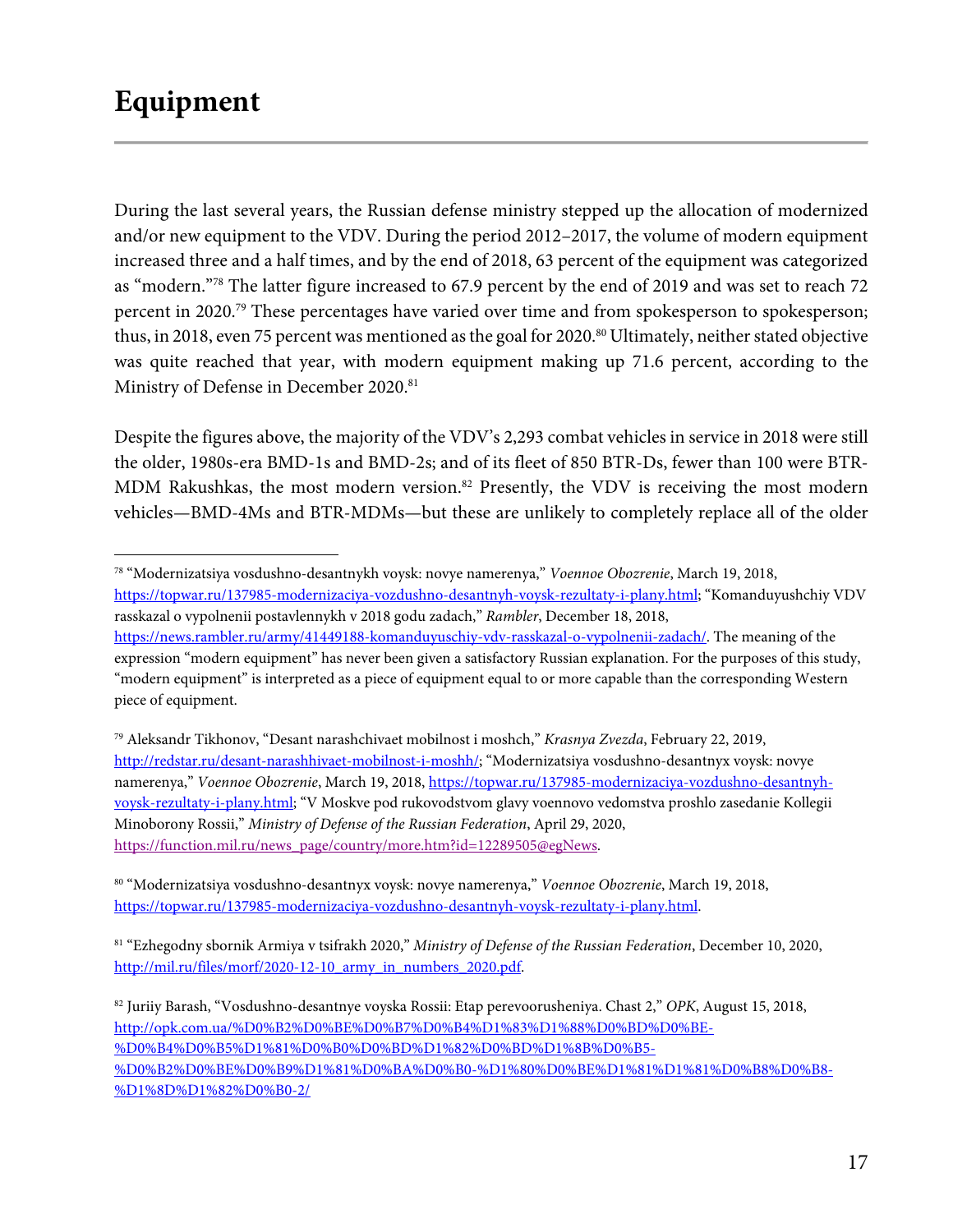vehicles still in service. Indeed, it is less expensive to modernize older vehicles than to produce entirely new ones. Therefore, the VDV will, starting in 2021, receive 600 modernized BMD-2s (classified as BMD-2Ms); and among those, an unknown number will be BMD-2K-AU command vehicles.<sup>83</sup> This means that, at a minimum, about 60 percent of the BMD-2s will be modernized.<sup>84</sup>

In comparison with its predecessor, the BMD-2M boasts increased firepower thanks to the Bereg weapons station, which includes a 30-millimeter gun, two 7.62-centimeter machine guns and antitank missiles. It will also have better communications and superior fire control systems.<sup>85</sup> This process of upgrading the older BMD-2s is not a new development. As early as 2014, officials declared that, by 2017, the VDV would receive about 200 modernized BMD-2s.<sup>86</sup> Whether these vehicles were to be equipped with the Bereg is unclear but seems less likely considering that tests with Bereg-equipped BMD-2Ms were still ongoing in 2019.<sup>87</sup>

The Airborne Troops initially had no plans to procure the BMD-4M combat vehicle—an improved version of the BMD-4, which, in turn, was an improved version of the BMD-3—because the vehicle lacked protection, foremost against mines.<sup>88</sup> However, that changed with the appointment of a new minister of defense, Sergei Shoigu, in 2012. At that point, the vehicle underwent new testing; and in 2014, the Ministry of Defense concluded a three-year contract with the company Traktorny Zavody concerning the delivery of more than 250 BMD-4Ms to the VDV.<sup>89</sup> A later contract foresaw the

<sup>83 &</sup>quot;Planiruetsya modernizatsiya okolo 600 boecykh mashin desanta BMD-2," December 13, 2018, *Live Journal,*  https://bmpd.livejournal.com/3453051.html; 'BMD-2 obretayot vturuyo molodost," *Armeysky Vestnik*, December 21, 2018, https://army-news.org/2018/12/bmd-2-obretyot-vtoruyu-molodost/.

<sup>84 &</sup>quot;SPTP2S25M 'Sprut-SDM1': Plany Minoborony i ozhidaemye rezultati," *Boennoe Obozrenie*, December 10, 2020, https://topwar.ru/177967-sptp-2s25m-sprut-sdm1-plany-minoborony-i-ozhidaemye-rezultaty.html.

<sup>85 &</sup>quot;BMD-2 obretayot vturuyo molodost," *Armeysky Vestnik*, December 21, 2018, https://army-news.org/2018/12/bmd-2 obretyot-vtoruyu-molodost/.

<sup>86 &</sup>quot;V Podmoskove pokazali modernizirovanny variant boyevoy mashiny desanta BMD-2," *Maxpark*, April 12, 2014, http://maxpark.com/community/5100/content/2664017; "Modernizirovannaya boevya mashina desanta BMD-2," http://bastion-opk.ru/bmd-2m/.

<sup>87 &</sup>quot;Modernizirovannye BMD-2M prokhodyat gosispitanya c novym boevvym module," *MIL.PRESS VOENNOE*, July 31, 2019, https://военное.рф/2019/%D0%98%D1%81%D0%BF%D1%8B%D1%82%D0%B0%D0%BD%D0%B8%D1%8F41/.

<sup>88 &</sup>quot;BMD-4 boevaya mashina desanta," http://www.arms-expo.ru/armament/samples/1284/66144/?sphrase\_id=15281079; "BMD-4M," https://soldats.club/boevye-mashiny/348-bmd-4m.

<sup>89 &</sup>quot;Minoborony Rossii poluchit svyshe 250 BMD-4M i BTR 'Rakushka,' " *Orushie Rossii*, May 15, 2015, http://www.arms-

expo.ru/news/vooruzhenie\_i\_voennaya\_tekhnika/minoborony\_rossii\_poluchit\_svyshe\_250\_bmd\_4m\_i\_btr\_rakushka/.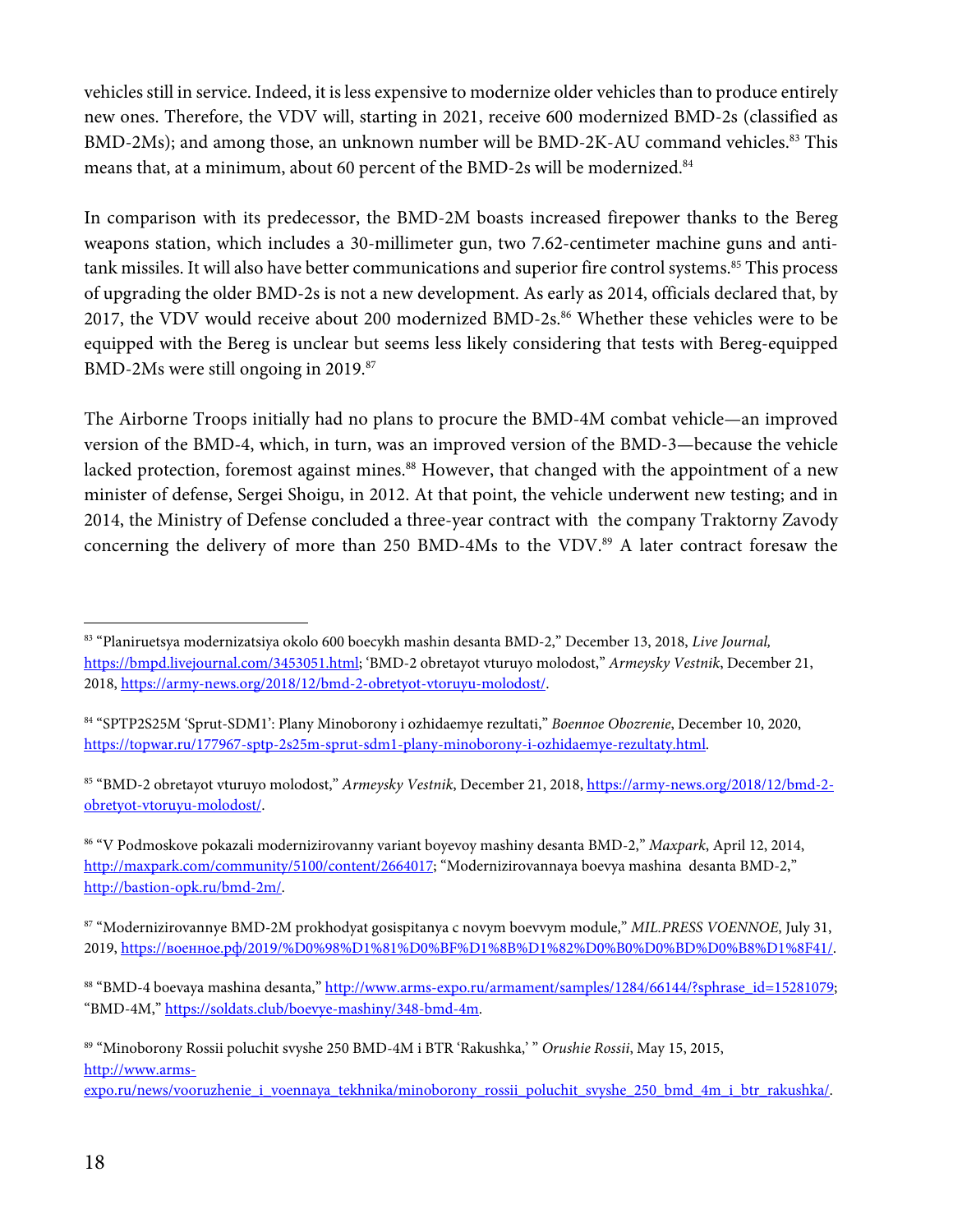delivery of about 132 BMD-4Ms and 55 BTR-MDMs between 2018 and 2020.<sup>90</sup> The commander of the VDV also stated, in 2014, that the Airborne Troops would receive 1,500 BMD-4Ms and 2,500 BTR-MDMs (i.e., a complete replacement of the combat vehicle inventory) by 2025.<sup>91</sup> Yet those stated plans look far less likely to come to fruition considering the recent choice to procure BMD-2Ms as a halfway measure.

Until mid-2020, 320 BMD-4Ms and 180 BTR-MDMs have been produced. And so far, 9 battalion sets have been delivered to the VDV, each set comprising 31 BMD-4Ms and 8 BTR-MDMs.<sup>92</sup> The latest delivery took place on November 25, 2020, when the GAAD 7 received a battalion set.<sup>93</sup> This was the division's first delivery of these vehicles. Another battalion set was apparently supposed to be delivered to the VDV in mid-December 2020, but for unknown reasons that acquisition never materialized.<sup>94</sup> Until the end of 2020, deliveries of battalion sets were made to the following units:<sup>95</sup>

- September 2016: GAD 106
- December 2016: GAD 106
- April 2017: GAABde 31
- August 2017: GAABde 31
- February 2018: GAAD 76
- March 2019: GAAD 76
- January 2020: GAAD 76
- June 2020: GAAD 76

91 "Vozdushno-desantnye voyska (VDV), *Novosti*, 2014, http://bastion-karpenko.ru/vdv-2014/.

92 "234-y desantno-shturmovoy polk Pskovskoy divizii VDV poluchil vtoroy batalonny komplekt BMD-4M," *Live Journal,* June 20. 2020, https://bmpd.livejournal.com/4065141.html#cutid1.

93 "Na voruzhennie Novorossiskovo desantno-shtumovovo soedinennya VDV postupil batalyonny komplekt noveyshey boevoy tekhniki BMD-4M i BTR MDM 'Rakushka,' " *Ministry of Defense of the Russian Federation*, November 25, 2020, https://function.mil.ru/news\_page/country/more.htm?id=12326605@egNews.

94 "Ofitsialnoe postuplenye BMD-4M v 108-m gvardeyskom desantno-shturmom polku," *Live Journal,* November 20, 2020, https://bmpd.livejournal.com/4198650.html.

95 "Boevaya mashina desanta BMD-4 (Obekt 96), http://bastion-karpenko.ru/bmd-4m/, "BMD-4M na sluzhbe Vozdushno-Desantnych Voysk," *Sdelano y nas*, January 24, 2020, https://sdelanounas.ru/blogs/129772/; "Ofitsialnoe postuplenye BMD-4M v 108-m gvardeyskom desantno-shturmom polku," *Live Journal,* November 20, 2020, https://bmpd.livejournal.com/4198650.html; "Sedmoy batalyonny komplekt noveyshey boevoy tekhniki postupil na vooruzheie gvardeyskovo soedineniya VDV v Pskove, *Ministry of Defense of the Russian Federation*, January 17, 2020", https://function.mil.ru/news\_page/country/more.htm?id=12271267@egNews; "BMD-4M v 137-m gvardeyskoy parashutno-desantnom polku v Ryazan,, *Live Journal,* January 22, 2017, https://bmpd.livejournal.com/2388466.html.

<sup>90 &</sup>quot;Ispolnenie kontrakta na postaku voennym BND-4M perenesli na 2019 god iz-za sanktsy," *TASS*, December 20, 2018, https://tass.ru/ural-news/5935296.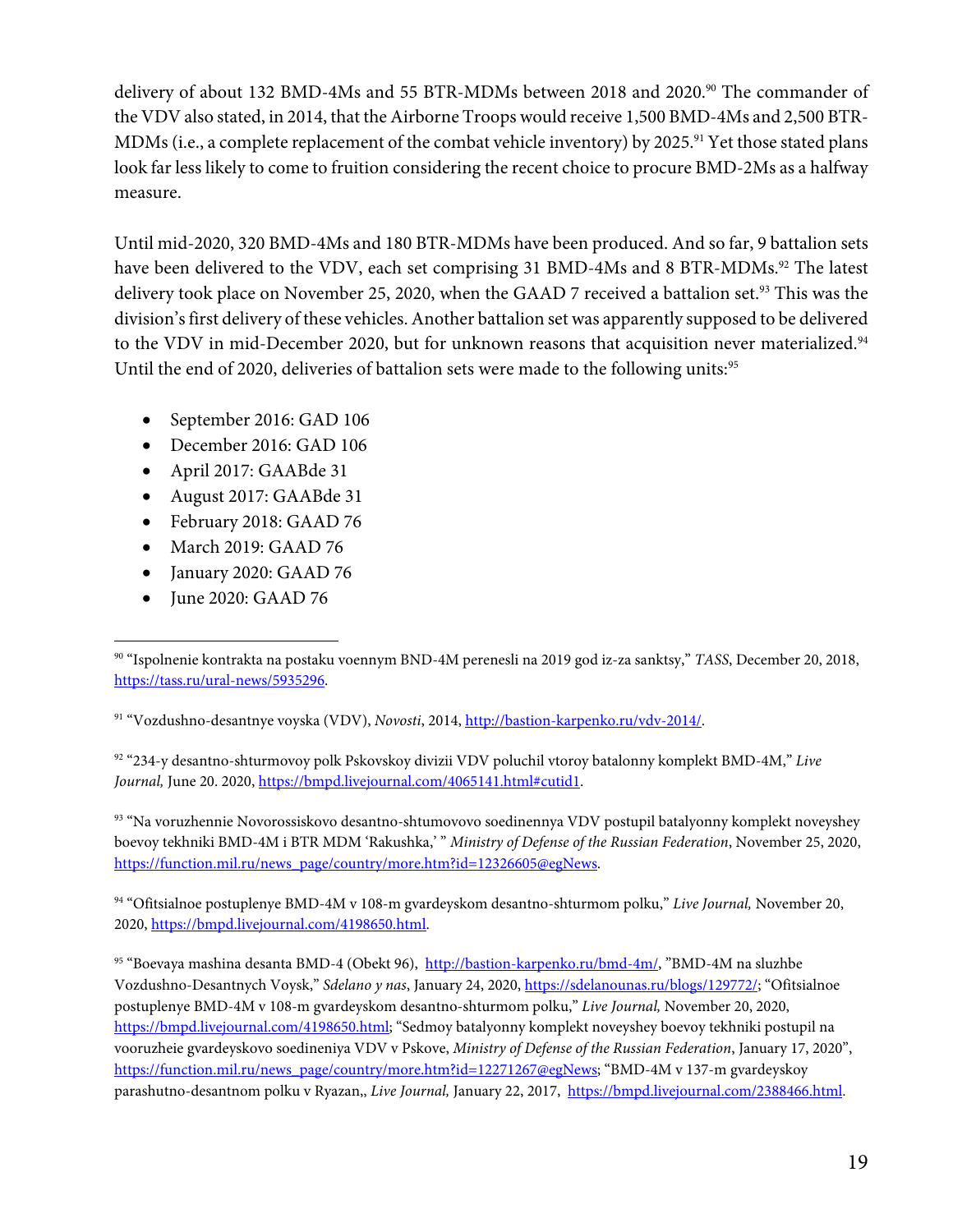• November 2020: GAAD 7

Taken together, this means that 9 out of the VDV's 43 battalions are presently equipped with BMD-4Ms and BTR-MDMs.<sup>96</sup>

The deliveries are, with one exception, assumed to have been accomplished according to plan—that is, two sets a year. In October 2018, the commander of the VDV, Colonel General Andrei Serdiukov, stated that two additional battalion sets would be delivered before the end of the year.<sup>97</sup> Yet those sets never materialized, as a result of Western sanctions on the defense contractor Kurganmashzavod, which produces the BMD-4M. The planned delivery of the two additional battalion sets were, therefore, postponed until 2019, when Russian substitutes for the sanctioned Western components in question became available.<sup>98</sup> However, just one set was delivered in 2019, suggesting that the problems still remained that year.

The BMD-4M amphibious infantry fighting vehicle weighs about 14 tons, compared to 8.2 tons for the BMD-2—which strains the carrying capacity limit for the Il-76 transport aircraft. Although the plane can carry up to three BMD-4Ms, the tracked combat vehicle's size means that its crew and the paratroopers have to be seated in and dropped together with the vehicle rather than separately.<sup>99</sup> The BMD-4M is reportedly designed to be airdropped with personnel on board, but this has never been publicly observed to date—unlike when it comes to the BTR-MDM.

The BMD-4M seems never to have been dropped in a tactical context until an exercise held in July 2020, when three of these tracked vehicles were dropped at the same time from an Il-76, Prior to that demonstration, VDV personnel had not been allowed to carry out preparations and the actual dropping of the vehicle on their own,<sup>100</sup> apparently due to certain complications or limitations involving the PBS-950U/Bakhchia-U-PDS and PBS-955 parachute systems used in connection with the BMD-4M. Those systems started to be delivered in 2019 and are being tested in connection with

<sup>96 &</sup>quot;BMD-4M na sluzhbe Vozdushno-Desantnykh Voysk," https://sdelanounas.ru/blogs/129772/; "BMD-4M: debyaty batalon! Itogi 2020 goda," https://sdelanounas.ru/blogs/137799/.

<sup>97 &</sup>quot;VDV poluchat eshche dva batalonnykh komplekta BMD-4M do kontsa goda," *RIA Novosti*, October 19, 2018, https://ria.ru/20181019/1531048299.html.

<sup>98 &</sup>quot;Ispolnenie kontrakta na postaku voennym BND-4M perenesli na 2019 god iz-za sanktsy," *TASS*, December 20, 2018, https://tass.ru/ural-news/5935296.

<sup>99 &</sup>quot;BMD-2 obretayot vtoruyo molodost," *Voennoe Obozrenie*, December 21, 2018, https://topwar.ru/151570-bmd-2 obretet-vtoruju-molodost.html.

<sup>100 &</sup>quot;Takikh zadatch eshch nikto ne reshal," *Krasnya Zvezda*, July 24, 2020, http://redstar.ru/takih-zadach-eshhyo-niktone-reshal/?attempt=1.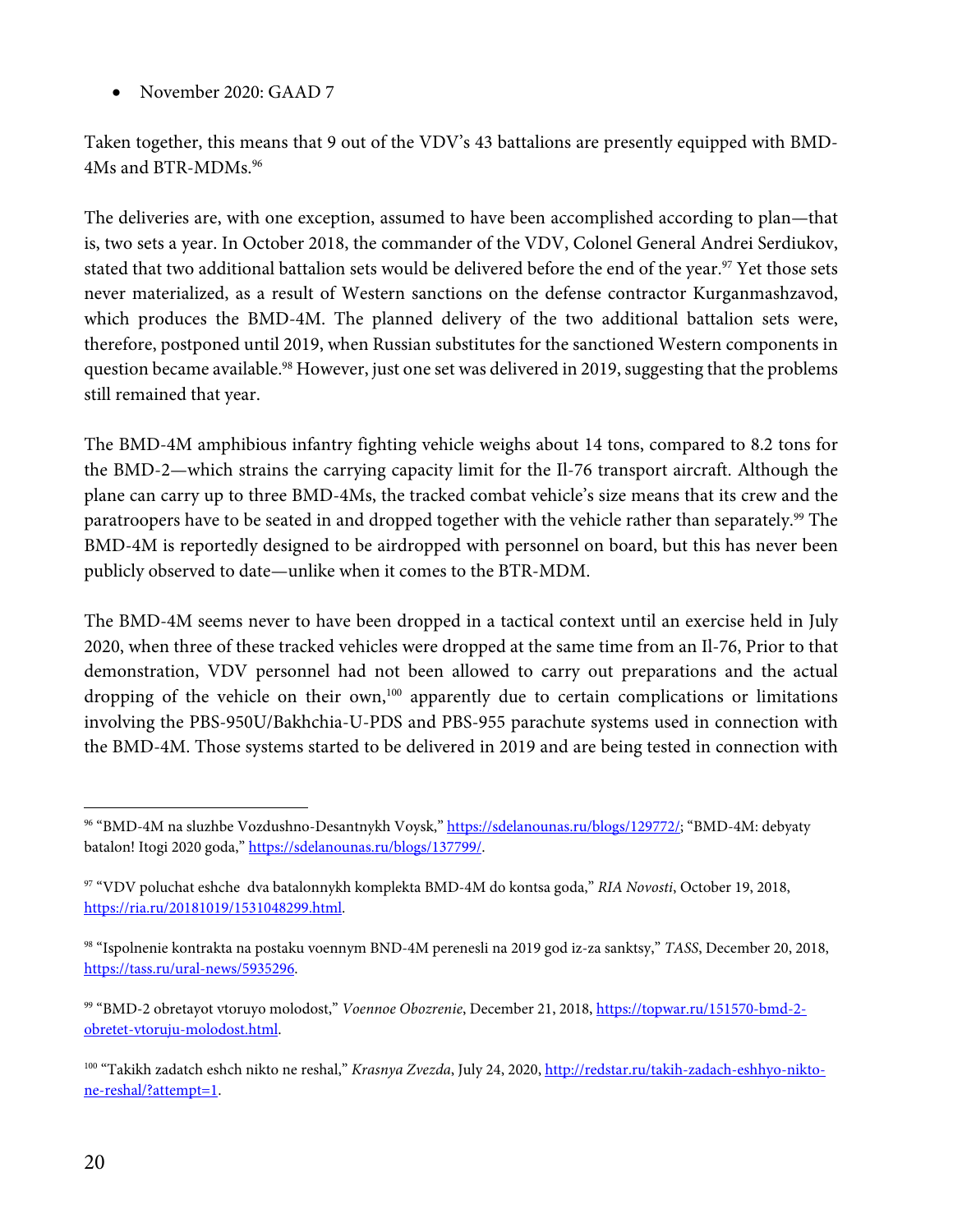the delivery.101 Thus, until the exercise in July 2020, VDV personnel had to accomplish all preparations under the supervision of those responsible for the testing of those parachute systems. It appears that those tests were concluded in July, and the ensuing VDV exercise seems to have been part of the preparations for Kavkaz 2020. As part of the Kavakaz strategic-operational exercise that September, a parachute company, including ten BMD-4s, was dropped from five Il-76MDs. Notably, the vehicles were prepared for dropping by their own crews, who parachuted to the ground after the combat vehicles had been felled.<sup>102</sup>

In its basic version, the BTR-MDM is a simple transport vehicle built on the chassis of a BMD-4M. It features a crew of 2 though can seat up to 13 paratroopers.103 In July 2018, the VDV took part in an exercise that involved airdropping the BTR-MDM with a crew onboard from a height of 1,800 meters. At the time, officials claimed this was the first demonstration of its type—a rather improbable assertion considering that this event took place in front of a large crowd of spectators and the media.<sup>104</sup> Considering the high risk of something going wrong, it seems highly unlikely that the authorities would have attempted such a complicated training exercise publicly without having successfully tried it at least once before. In any case, the airdrop had been expected: as early as April 2018, the tabloid *Izvestia* reported that a BMD-4M with crew on board would be dropped from an airplane during an exercise "in August."105 That cited date was later corrected by the TV channel *Zvezda*, which mentioned that during the mid-July 2020, exercise both a BMD-4M and a BTR-MDM would be dropped with personnel onboard.106 The fact that a BTR-MDM was dropped publicly instead of a BMD-4M suggests that military officials felt the time was not yet ripe for such a demonstration involving the advanced infantry fighting vehicle—at least not in front of spectators and the media.

<sup>101 &</sup>quot;V Vozdushno-desantnye voyska postupili novye seriynye sredstva desantirovannaaya boyevoy tekhniki," *Ministry of Defense of the Russian Federation*, January 3, 2020,

https://function.mil.ru/news\_page/country/more.htm?id=12269404@egNews; "Takikh zadatch eshch nikto ne reshal," *Krasnya Zvezda*, July 24, 2020, http://redstar.ru/takih-zadach-eshhyo-nikto-ne-reshal/?attempt=1.

<sup>102 &</sup>quot;V ramkakh SKShU 'Kavkaz-2020' VDV vpervye porvedut vybrosku iz samoletov VTA srazu desyati BMD-4M podgotovlennykh k desantirovaniyo shtanymi ekipazhami," *Ministry of Defense of the Russian Federation*, September 24, 2020, https://function.mil.ru/news\_page/country/more.htm?id=12315923@egNews.

<sup>103 &</sup>quot;Bronetransporter BTR-MD 'Rakuska,' " *MILITARYARMS.RU*, November 28, 2019, https://militaryarms.ru/voennaya-texnika/boevye-mashiny/btr-md-rakushka/#h2\_2.

<sup>104 &</sup>quot;Ucheniya pod Ryazanyu: spusk BTR s ekipazhem i desantirovanie," *Novosti VPK*, July 16, 2018, https://vpk.name/news/221325\_ucheniya\_pod\_ryazanyu\_spusk\_btr\_s\_ekipazhem\_i\_desantirovanie\_voennyih.html, https://ok.ru/video/1162893267243.

<sup>105 &</sup>quot;Noveyshie boevye y dlya desantnikov budut prizemllyatsya s ekipzhem vnutri," *Izvestia*, March 6, 2018, https://iz.ru/716648/2018-03-06/noveishie-boevye-mashiny-dlia-desantnikov-budut-prizemliatsia-s-ekipazhem-vnutri.

<sup>106 &</sup>quot;Na ucheniyakh VDV vpervye proidet desantirovanye lichnovo sostava vnutri BMD-4M i BTR-MDM," *TV Zvezda*, July 10, 2018, https://tvzvezda.ru/news/forces/content/201807101202-sz0j.htm.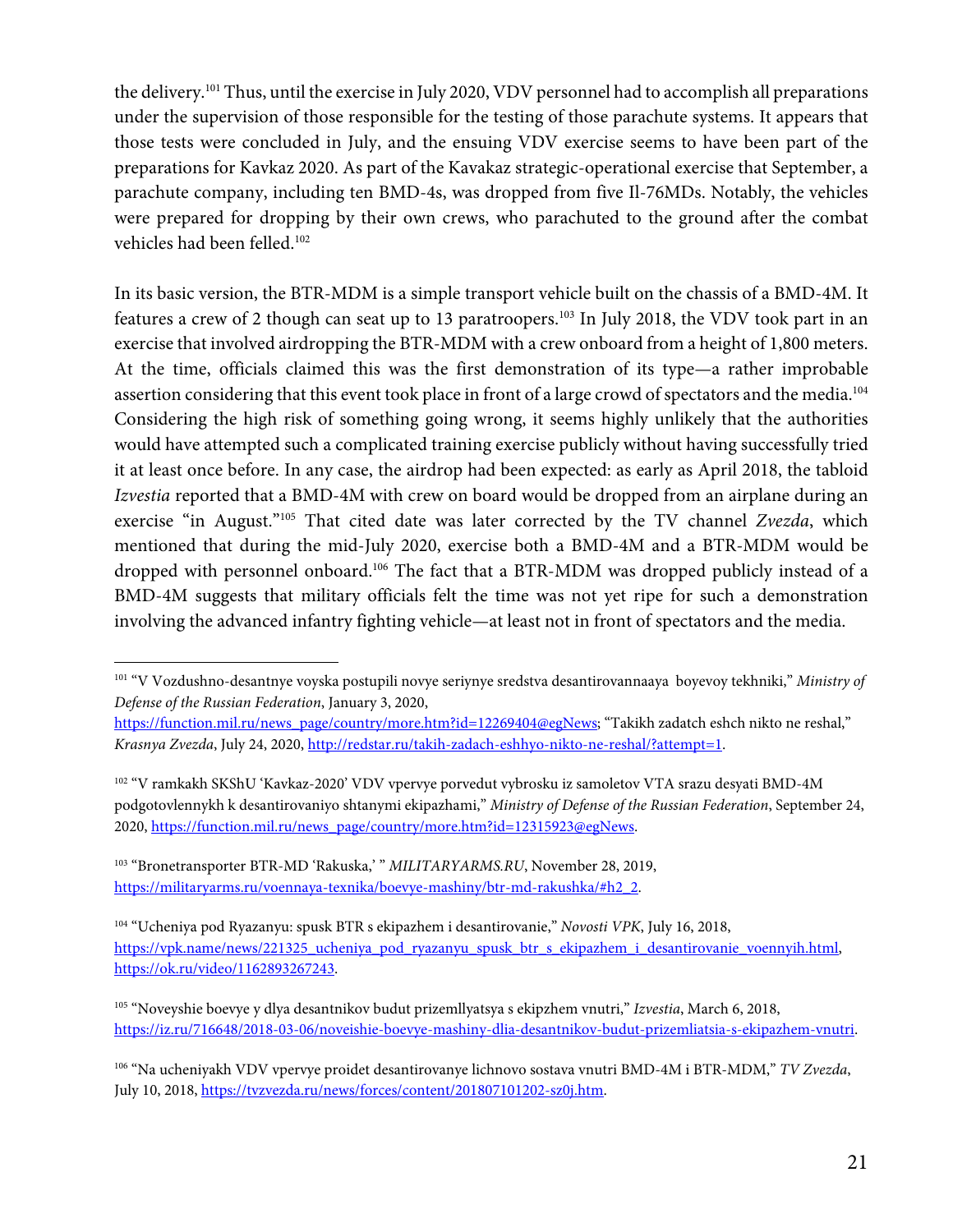Even though uncertainty continues to exist regarding whether or not either aforementioned vehicle has ever truly been tested in parachute jumps with onboard crews, the dropping of armored combat carriers with personnel inside is not a new capability for the Russian airborne forces. The first ever such recorded demonstration took place on January 5, 1973, and has been exercised again on a number of later occasions.107 But such manned vehicle airdrop exercises are certainly not a daily occurrence, having been undertaken only on special occasions, after a decision from the top commander of the VDV.108 This may thus explain why one source has claimed that only 60 persons in total have ever accomplished this feat.<sup>109</sup>

Both the BMD-4M and the BTR-MDM are built as part of a broader family of combat and support vehicles. It is safe to assume that additional vehicles built off of the designs will also be developed in the near future—such as, for example, a command vehicle based on the BTR-MDM model. At present, this vehicle family includes, in particular:

- The BMD-4M, from which the following variants have been developed:
	- o The tank destroyer, or rather a light amphibious tank 2S25M Sprut-SDM1, an upgraded version of the Sprut-SD, with a new engine as well as enhanced armor and fire control. This vehicle has undergone trials in 2019, and was said to be introduced in the VDV in 2020.110 However, the trials have continued during 2020 and are not expected to be concluded until 2022 at the earliest. $111$
	- o The Ptitselov, an anti-aircraft missile system that will appear in the VDV from 2022, equipped with 12 9M340 Sosna-R surface-to-air missiles.<sup>112</sup> Reportedly, the missile has been

 $109$  Ibid.

110 "Gosispytanya noveyshey pushki 'SPRUT-SDM1' nachinutsya v sleduyushchem gody," *TV Zvezda*, December 4, 2018, https://tvzvezda.ru/news/opk/content/201812040905-sx7s.htm; "Nazvany sroki postuplenya v VDV noveyshey pushki 'Sprut-SDM1,' " *TV Zvezda*, October 19, 2018, https://tvzvezda.ru/news/opk/content/201810191559-ezkb.htm.

111 "Plavayushchy tank 'Sprut.SDM1' Vyshel na gosispytanya," *Regnum*, August 21, 2020, https://regnum.ru/news/3042951.html.

<sup>107 &</sup>quot;Nikto krome nikh: kak v possiyskkikhVDV nauchilis desantirovat boevuyo tekhniku s ekipzhami vnutri," *TV*  Zvezda, August 5, 2018, https://tvzvezda.ru/news/forces/content/201808050802-9oye.htm; "Tolko rossiskie 'golubye berety' mogut desantirovat vnutri boevykh mashin," *Interfax*, January 5, 2013, https://www.interfax.ru/russia/283956.

<sup>108 &</sup>quot;Nikto krome nikh: kak v possiyskkikhVDV nauchilis desantirovat boevuyo tekhniku s ekipzhami vnutri," *TV Zvezda*, August 5, 2018, https://tvzvezda.ru/news/forces/content/201808050802-9oye.htm.

<sup>112 &</sup>quot;Boevoy 'Ptitselov': Kakie zadchi budet vypolnyat v VDV aviadesantiruemy zenitny kompleks," *RT*, March 14, 2018*,*  https://russian.rt.com/russia/article/491795-pticelov-vdv-zrk; "ZRK 'Ptitselov' djya sukhuputnykh voysk," *Voennoe Obozrenie*, September 1, 2020, https://topwar.ru/174633-zrk-pticelov-dlja-suhoputnyh-vojsk.html; "Aviadesantiumey zenitny raketny kompleks maloy dalnost 'Ptitselov,' " *Novosti VPK*, https://vpk.name/library/f/pticelov-zrk.html.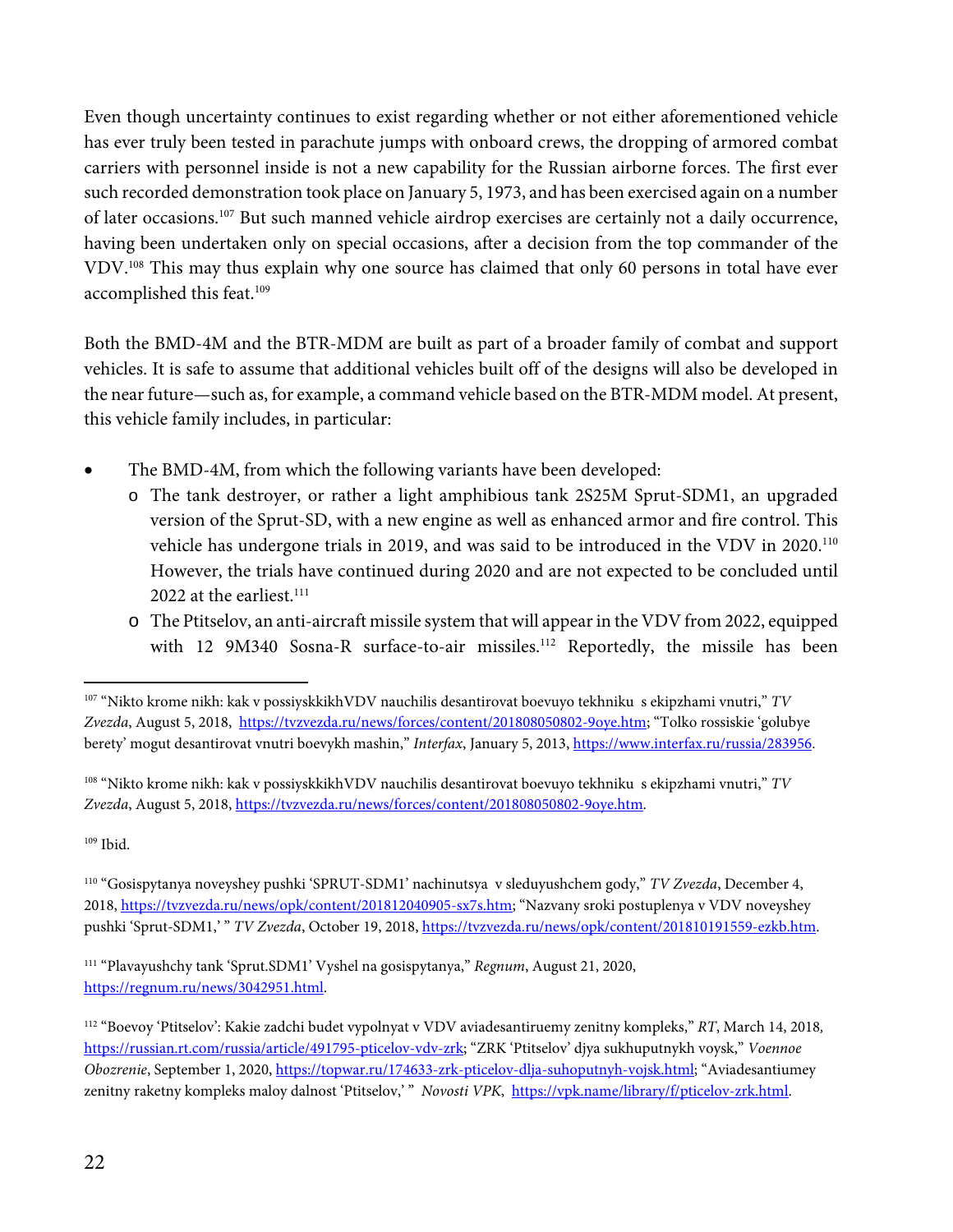modernized to increase its performance.<sup>113</sup> The Ptitselov will not only appear in the VDV, but a version based on the BMP-3is also planned for the Ground Forces.<sup>114</sup> Presently, the Ptitselov is undergoing tests and should be introduced in the airborne and ground forces from 2022.115

- o The Lotos, 2S42, a self-propelled 120-millimeter mortar system that replaces the Nona, of which there are about 750 in the VDV.<sup>116</sup> The same number of Lotos will be delivered to the Airborne Troops by 2025.117 The vehicle is intended for both the VDV and Naval Infantry and has been shown both in a tracked and a wheeled variant; however, the final version will reportedly be tracked.<sup>118</sup> The Lotos underwent trials in 2019, and serial\_production was supposed to begin in 2020.<sup>119</sup> However, for unknown reasons, the trials have continued in 2020 and will also happen during 2021, before serial production might begin.<sup>120</sup>
- o The reconnaissance vehicle Pervoput, whose development is said to have begun in 2018.121

115 Anton Lavrov, Roman Kretsul, " 'Ptitselov' s laserom: Sukhupotnye voyska poluchat novy kompleks PVO," *Izvestia*, August 31, 2020, https://iz.ru/1054601/anton-lavrov-roman-kretcul/ptitcelov-s-lazerom-sukhoputnye-voiska-poluchatnovyi-kompleks-pvo; "Boevoy 'Ptitselov': Kakie zadchi budet vypolnyat v VDV aviadesantiruemy zenitny kompleks," *RT*, March 14, 2018, https://russian.rt.com/russia/article/491795-pticelov-vdv-zrk; "ZPK 'Ptitselov': v voyskakh s 2022 goda," *Voennoe Obozrenie*, March 15, 2018, https://topwar.ru/137839-zrk-pticelov-v-voyskah-s-2022-goda.html.

116 Andrey Mikhaylov, " 'Lotos' dlya VDV: v Rossii ispytayot novuyo 'samokhdku,' " *Gazeta.ru*, November 25, 2020, https://www.gazeta.ru/army/2020/11/25/13374751.shtml.

117 "Chem noveyshaya samokhodka dlya VDV 2S42 'Lotus' lushie 'Nony,' " *Reporter*, December 24, 2020, https://topcor.ru/17890-chem-novejshaja-samohodka-dlja-vdv-2s42-lotos-luchshe-nony.html?utm\_source=warfiles.ru.

118 "V seti poyavilis izobrashenie noveyshchey samokhodkidlya VDV Lotus," *TV Zvezda*, January 2, 2019, https://tvzvezda.ru/news/opk/content/201901021219-99hd.htm; "Novaya samokhdka 'Lotos' proydet gosispytanya v 2019 gody," *MIL.PRESS VOENNOE*, December 18, 2018, https://военное.рф/2018/%D0%92%D0%B4%D0%B220/.

119 "Novaya samokhdka 'Lotos' proydet gosispytanya v 2019 gody," *MIL.PRESS VOENNOE*, December 18, 2018, https://военное.рф/2018/%D0%92%D0%B4%D0%B220/.

120 "Nachalis ispytnaya "letayushchey samokhodki 'Lotos,' " *Rossiiyskaya Gazeta*, August 3, 2020, https://rg.ru/2020/08/03/nachalis-ispytaniia-letaiushchej-samohodki-lotos.html; "SAO 'Lotos' v pereryve mezhdu ispytaniyami," *Voennoe Obozrenie*, November 30 , 2020, https://topwar.ru/177547-sao-lotos-v-pereryve-mezhduispytanijami.html.

121 "Russkiy 'Pervoput' uvidit vse: razvedchik na base BMD-4M poyavitsya v VDV," *Novosti VPK*, December 12, 2018, https://vpk.name/news/237692\_russkii\_pervoput\_uvidit\_vse\_razvedchik\_na\_baze\_bmd-4m\_poyavitsya\_v\_vdv.html.

<sup>113 &</sup>quot;Novosti proekta 'Ptitselov': unifikatsya i intellektualnye sistemy," *Voennoe Obozrenie*, December 9, 2020, https://topwar.ru/177920-novosti-proekta-pticelov-unifikacija-i-intellektualnye-sistemy.html.

<sup>114</sup> Anton Lavrov and Roman Kretsul, "V cetyakh 'Ptitselova': PVO vooruzhat zenitnymye kompleksami— 'Avtomatami,' " *AviaPORT*, December 4, 2020, https://www.aviaport.ru/digest/2020/12/04/660729.html.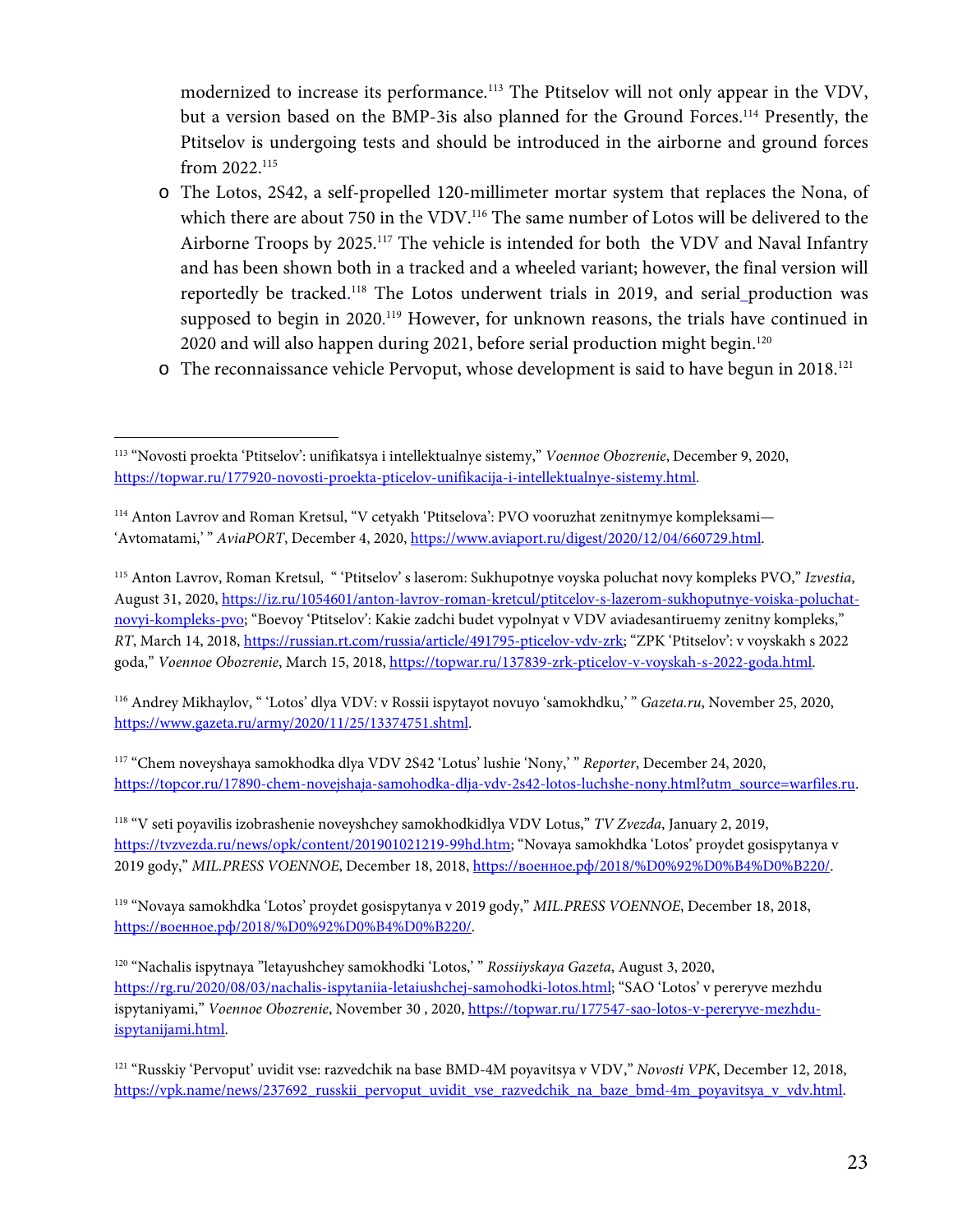- o The recovery vehicle Affekt-M.122
- o The BMD-4M will also form the basis for an anti-tank vehicle equipped with the Kornet-D1 missile. Trials of the vehicle were reportedly concluded in late 2020.123 The man-portable version of the Kornet has already been introduced in the VDV, and it is also equipping the armored cars Tigr and Typhoon-VDV.124 The Kornet will replace all the older anti-tank missiles in the VDV´s inventory. The anti-tank version of the BMD-4M will equip the antitank battalions in the VDV.
- The BTR-MDM, from which the following variants have been developed:
	- o The BMM-D, a medical vehicle that comes in different versions, including a first aid post.125
	- o The fire-control vehicle Zavet-D, developed in parallel with the Lotos, which underwent trials in 2019 and will replace the Reostat.<sup>126</sup>
	- o The MP-D and the MRU-D, an anti-aircraft command vehicle and a radar vehicle, respectively.127 During 2018, they were introduced in a limited number to the GAD 98 and, possibly, also to the GAD 106.128
	- o The nuclear, biological and chemical (NBC) defense vehicle RKhM-5M. Serial production and delivery was planned to begin in 2018, but it is unclear as to how many vehicles were

124 Ibid.

125 "BMM.D 'Injuries' armored medical vehicle airborne," *SOLDAT.PRO*, July 7, 2019, https://soldat.pro/2018/07/07/bmm-d-travmatizm-bronirovannaia-medicinskaia-mashina-vdv/; "Bronirovannaya meditsinskya mashina desantnaya BMM-D 'Travmattizm,' " *Bastion-Karpenko*, accessed January 17, 2021, http://bastion-karpenko.ru/bmm-d/.

https://function.mil.ru/news\_page/country/more.htm?id=12208470@egNews; Eugeny Radugin, "Na vooruzhenie VDV postupit nocvaya mashina upravleniya ognem 'Zavet-D,' " *Politikus*, December 19, 2018, https://politikus.ru/army/114922-na-vooruzhenie-vdv-postupit-novaya-mashina-upravleniya-ognem-zavet-d.html.

 122 "Bolee desyati obraztsov. Na base BMD-4M sozdadut novye boevye mashini," *Novosti VPK*, May 21, 2018, https://vpk.name/news/215756\_bolee\_desyati\_obrazcov\_na\_baze\_bmd-4m\_sozdadut\_novye\_boevye\_mashiny.html.

<sup>&</sup>lt;sup>123</sup> Anton Lavrov, Roman Kretsul, " 'Kornety' v telyashkakh: desantnikov perebooryshayut raketami-ubiytsami," *Izvestia*, November 5, 2020, https://iz.ru/1082790/anton-lavrov-roman-kretcul/kornety-v-telniashkakh-desantnikovperevooruzhaiut-raketami-ubiitcami.

<sup>126 &</sup>quot;V 2019 gody v interesakh VDV budut ispytyvatsya novaya sistema i somvremennaya mashina upravleniya, *Ministry of Defense of the Russian Federation*, December 17, 2018,

<sup>127 &</sup>quot;VDV stanovyatsya silnee. Moduli razvedki i upravleniya MRU-D i MP-D idut v voyska," *Voennoe Obozrenie*, June 21, 2018, https://topwar.ru/143306-moduli-razvedki-i-upravleniya-mru-d-i-mp-d.html.

<sup>128</sup> Ibid; "Moduli razvedki i upravleniya MRU-D i MP-D podsistemy MRU-D i MP-D 'Barnaul-T' povyshayut boevuyu effektivnost VDV Rossii," http://www.npp-rubin.ru/m/news/moduli-razvedki-i-upravlenia-mru-d-i-mp-d-podsistemybarnaul-t.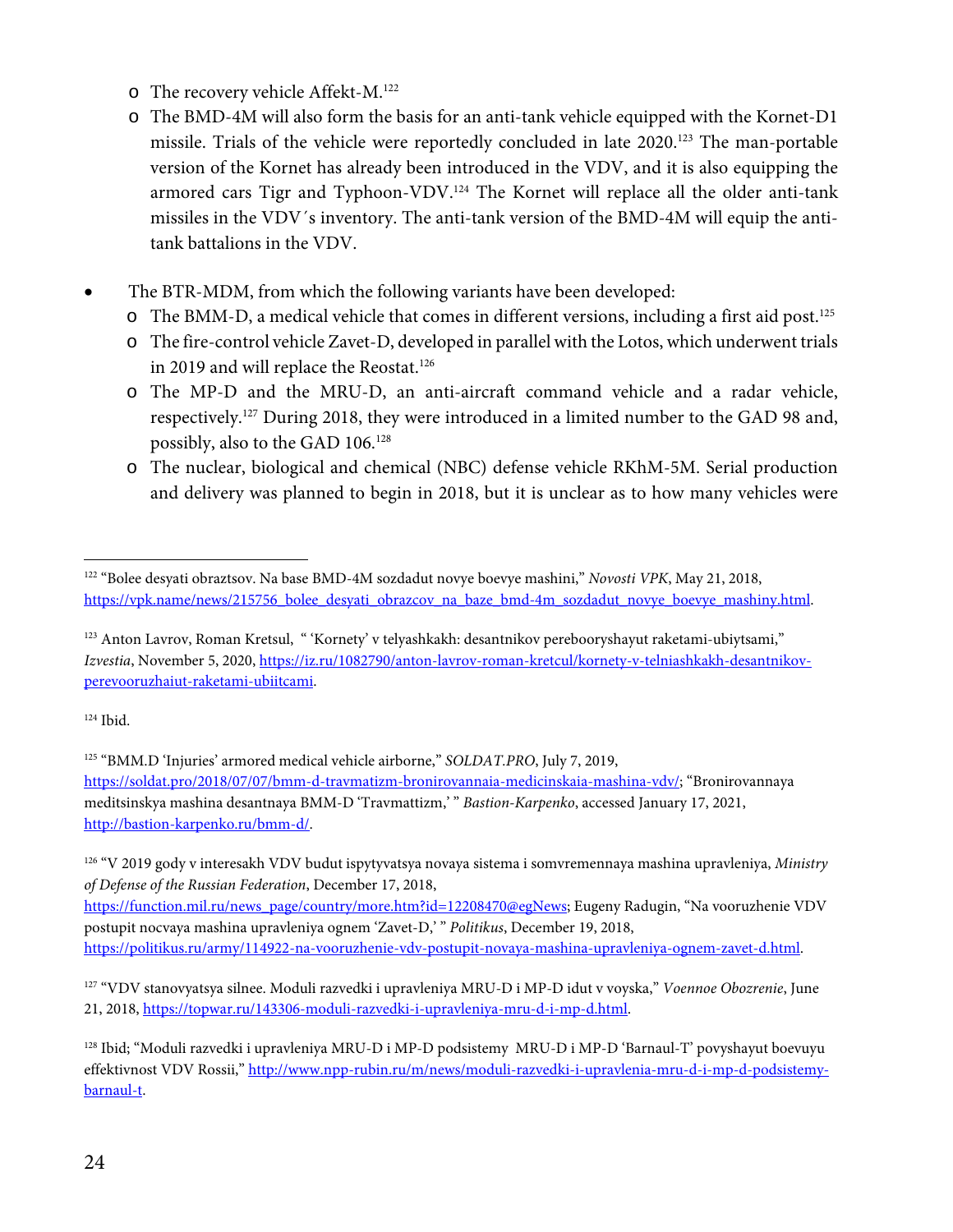actually delivered and to which units.<sup>129</sup> It is likely that 14 were planned to be delivered in 2019.130

In addition to the above-mentioned vehicles, the Airborne Troops are equipped with the armored car Tigr, with 40 of them having been delivered to VDV reconnaissance units in 2017.131 Whether additional deliveries followed is not known, but in 2013 the VDV apparently planned to acquire 100– 159 Tigrs.132 Tests with another armored vehicle, the 4x4-wheeled personnel carrier K-4386 Typhoon-VDV, began in 2018, and serial production was initially said to begin began in 2019; but it seems delivery of the vehicle will commence first in 2021.133 The tests are still ongoing, and *spetsnaz* and reconnaissance units are the first in line to received the new vehicle. The Typhoon-VDV will also form the basis for the 2S41 Drok, carrying an 82-millimeter mortar system, which was tested during 2019. Tests which will continue through 2021.134 It remains unknown when or even if the Drok will enter service with VDV units.<sup>135</sup>

In addition to the vehicles mentioned above, the VDV will receive a light vehicle, a buggy based on the Strela.136 This vehicle is presently under development, and it is not known when the VDV plans to procure it.

<sup>131</sup> "VDV poluchili 40 mashin 'Tigr' s boevymi modulyami 'Arbalet,' " https://sdelanounas.ru/blogs/107221/.

132 "VDV planiruyut zakupit bronemashiny 'Tigr' i zhdut novuyo razrabotku ot KamAza, *TASS*, August 1, 2013, https://tass.ru/politika/557112.

133 "VDV Rossii poluchat letayushchie KamAZy," *Rossiskaya Gazeta*, March 14, 2017, https://rg.ru/2017/03/14/regpfo/vdv-rossii-poluchat-letaiushchie-kamazy.html; Roman Azanov, Dmitri Fedjushko, "Kakuyo boevuyu tekhniku poluchit rossisskaya armiya v 2021 godu," *TASS*, January 14, 2021.

134 "Kompleksy 'Floks,' 'Drok' i 'Magnolya' nachnut porizvodit v 2021 gody," *Rossiskaya Gazeta*, February 6, 2020, https://rg.ru/2020/02/06/reg-szfo/kompleksy-floks-drok-i-magnoliia-nachnut-proizvodit-v-2021-godu.html.

135 "Novye 82-mm samochodny minomet dlya VDV proidyot gosispitaniya v 2019 gody," *MIL.PRESS VOENNOE*, December 11, 2018,

https://военное.рф/2018/%D0%90%D1%80%D1%82%D0%B8%D0%BB%D0%BB%D0%B5%D1%80%D0%B8%D1%8F 2/, http://tehnoomsk.ru/node/3562.

136 "Podrazdeleniya VDV 'lekovo tipa' onastyat skorostnymi baggi tipa 'Strela,' " *TV Zvezda*, July 31, 2020, https://tvzvezda.ru/news/forces/content/2020731356- BOqws.html?utm\_source=tvzvezda&utm\_medium=longpage&utm\_campaign=longpage&utm\_term=v1.

<sup>129 &</sup>quot;V VDV prinyali na booruzhenie noveyshuyo razvedyvatelnuyo mashinu RKhM-5M," *Ministry of Defense of the Russian Federation*, November 10, 2017, https://function.mil.ru/news\_page/country/more.htm?id=12150159@egNews.

<sup>130 &</sup>quot;Rossiyskie desantniki poluchili pervye 3 iz 14 zakazannykh novykh mashin RKhM-5M," *Tekhnosfera.Rossya*, April 15, 2019, https://zen.yandex.ru/media/id/5a8fcb9ba86731ba0472e70f/rossiiskie-desantniki-poluchili-pervye-3-iz-14 zakazannyh-novyh-mashin-rhm5m-5cb4dcb09abb9f00b0966fbf.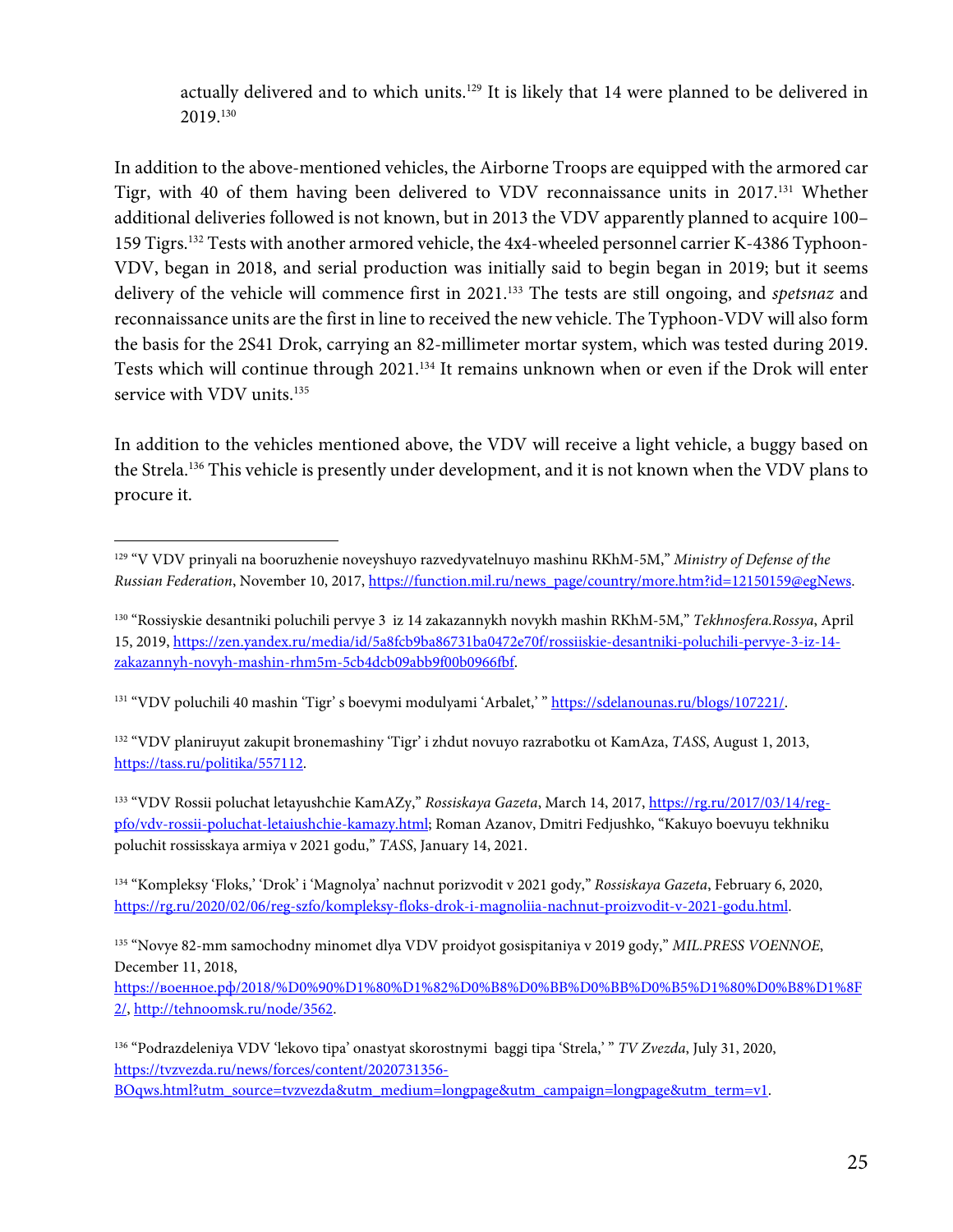The notable equipment-related changes to the Airborne Troops have involved more than just the introduction of new or modernized vehicles. In particular, all units in the VDV have been outfitted with the new Andromeda-D command-and-control system. Additionally, the artillery units received fire control radars. And during 2018, all units were provided with the Ratnik infantry combat system.137 The same year, the VDV also received a total of 15 Orlan-10 and Eleron-3 UAV-systems, bringing the overall number of UAV systems within the Airborne Troops to more than 70.138

New parachute systems for dropping personnel and equipment are also being developed.<sup>139</sup> This includes the above-mentioned PBS-950U/Bakhchia-U-PDS, intended for airdrops of the BMD-4M and the BTR-MDM. Since the PBS-950U is not a platform-specific system, its broad adoption by the VDV promises to shorten the time required to ready parachute dropped vehicles for combat after landing.<sup>140</sup> According to the CEO of Tekhnodynamika, trials of the system were concluded in 2018, and 100 systems were to be provided to the VDV in 2019.<sup>141</sup> But one source has noted that just 15 systems were actually delivered in 2019, and apparently the tests continued until mid-2020.<sup>142</sup>

<sup>137 &</sup>quot;Modernizatsiya vozdushno-desantnyhk voysk: novye namereniya," *Voennoe Obozrenie*, March 19, 2018, https://topwar.ru/137985-modernizaciya-vozdushno-desantnyh-voysk-rezultaty-i-plany.html, https://sdelanounas.ru/blogs/111287/.

<sup>138 &</sup>quot;V 2018 godu na vooruzheniye VDV postupili sovremennye kompleksy bespilotnoi avaiatsii," *Ministry of Defense of the Russian Federation*, December 31,

<sup>2018,</sup> https://function.mil.ru/news\_page/country/more.htm?id=12210555@egNews; "Park sovremennykh bespilotnykh letatelnykh apparatov VDV naschityvaet bolee 70 kompleksov pazlichenovo naznacheniya," *Ministry of Defense of the Russian Federation*, December 30, 2018, http://contract.mil.ru/sel\_contract/news/more.htm?id=12210459@egNews.

<sup>139</sup> Aleksey Degtjarev, "V Rossii reshili razrabotat novye parashyuy," *Vzglyad*, December 7, 2018, https://vz.ru/news/2018/12/7/954260.html.

<sup>140 &</sup>quot;Noveyshaya sistema desantirovaniya 'Bakhta-U-PDS' savershila ispytaniya," *Voennoe Obozrenie*, May 31, 2018, https://topwar.ru/142425-noveyshaya-sistema-desantirovaniya-bahcha-u-pds-zavershila-ispytaniya.html.

<sup>141</sup> Natalya Valkhanskya, "V VDV rasskazali o ne imeyushchey analogov v mire parashytunoy sisteme," *TV Zvezda*, March 5, 2016, https://tvzvezda.ru/news/forces/content/201803050435-ka5m.htm; Aleksey Gondarev, "Minoborny poluchilo 31 komplekt novoy parashutnoy sistemy," *TV Zvezda*, July 26, 2018, https://tvzvezda.ru/news/opk/content/201807262053-wtex.htm.

<sup>142</sup> Aleksey Aksyutenkov, "VDV rassekrechivaet novye parashyuti," *Nezavisimaya Gazeta*, July 30, 2020, https://nvo.ng.ru/nvo/2020-07-30/1\_1102\_parachute.html.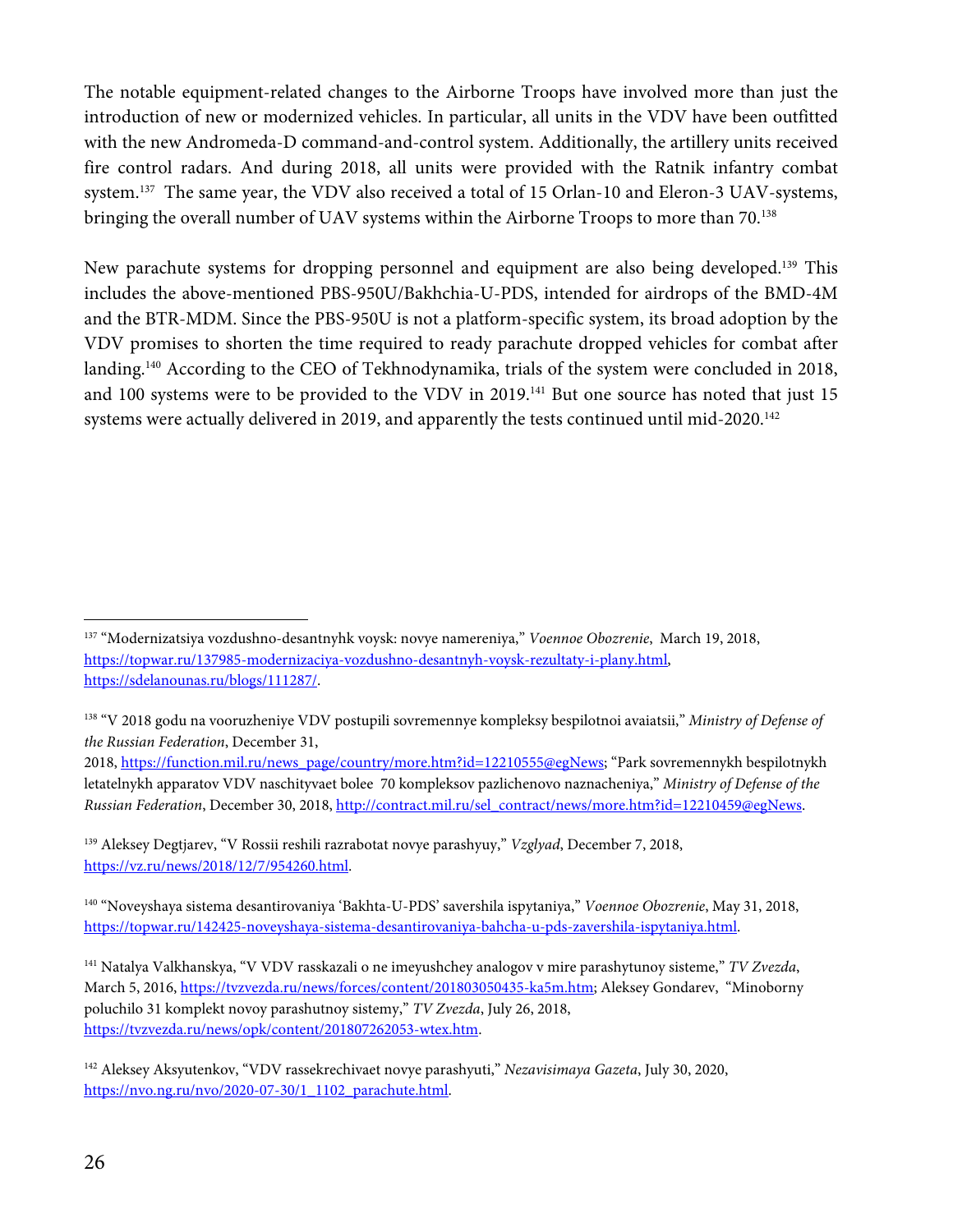#### **Manning**

The personnel strength of the VDV totaled 45,000 in 2020, according to *Military Balance*, a figure also mentioned by Russian sources and in principle not changed since 2015. However, the past several years of organizational changes foresee this figure eventually increasing to around 60,000 or even 72,000.143 In 2018, military media reports suggested that the personnel size of the VDV had increased by 48 percent between 2012 and 2018.<sup>144</sup> If that figure is correct, the actual personnel strength would be around 52,000, assuming that the personnel strength in 2012 was about the same as in 2010— 35,000.145 Indeed, 52,000 is not unreasonable against the background of recent organizational changes. At the same time, the proportion of conscripts in the VDV is clearly decreasing: during the autumn 2017 call-up period, new draftees numbered only 5,000, and three years later—2,500.<sup>146</sup> Currently, approximately 70 percent of total personnel, about 30,000, consists of contract soldiers, a figure ultimately intended to increase to 80 percent by the end of 2020.<sup>147</sup> Moreover, around 10 percent of the conscripts serving in the VDV reportedly apply for employment as contract soldiers every year.<sup>148</sup> In 2016, the then-commander of the VDV, Vladimir Shamanov, declared that the ideal personnel mix

<sup>143 &</sup>quot;Chislennost VDV Rossii planiruetsya uvelichit do 71 tysyach chelovek," *Rossiskaya Gazeta,* Augsut 6, 2014, https://rg.ru/2014/08/06/vdv-anons.html, https://tass.ru/armiya-i-opk/2018491; "Vladimir Shamanov o planakh razvitiya Vozdushno-desantnykh voysk," *Arms-expo.ru*, July 31, 2015, http://www.armsexpo.ru/news/vooruzhennye\_sily/vladimir\_shamanov\_o\_planakh\_razvitiya\_vozdushno\_desantnykh\_voysk\_/.

<sup>144</sup> Aleksandr Tikhonov, "Desant narashchivaet mobilnost i moshch," *Krasnya Zvezda*, February 22, 2019, http://redstar.ru/desant-narashhivaet-mobilnost-i-moshh/. .

<sup>145</sup> Anton Lavrov, "Voyska tumannovo naznatcheniya," *Kommersant*, August 2, 2010, https://www.kommersant.ru/doc/1475967.

<sup>146</sup> Aleksandr Tikhonov, "Krylataya gvardiya narashchivaet boevoy potentsial," *Krasnya Zvezda*, March 12, 2018, http://redstar.ru/krylataya-gvardiya-narashhivaet-boevoj-potentsial/; "Kolichestvo pryzyvnikov v VDV sokratilos v dva raza za chetyre goda," *RIA Novosti*, January 30, 2018, https://ria.ru/20180130/1513569076.html; "Bolee 400 pryzivnikov do kontsa goda popolnyat ryady Pskovskovo desantno-shturmovo soedeineniya VDV," *Ministry of Defense of the Russian Federation*, November 18, 2020, https://function.mil.ru/news\_page/country/more.htm?id=12325326@egNews.

<sup>147 &</sup>quot;VDV na 80% budut sostoyat iz kontraktnikov k 2020 godu," *RIA Novosti*, March 12, 2018, https://ria.ru/20180312/1516129452.html; "Shamanov: pri perekhode armii na kontraktnuyo osnovu nuzhno ostavit v VDV 20% srochnikov," *TASS*, March 13, 2019, https://tass.ru/armiya-i-opk/6423873, https://rg.ru/2020/10/14/v-desantvozmut-25-tysiachi-novobrancev.html.

<sup>148</sup> Aleksandr Tikhonov, "Krylataya gvardiya narashchivaet boevoy potentsial," *Krasnya Zvezda*, March 12, 2018, http://redstar.ru/krylataya-gvardiya-narashhivaet-boevoj-potentsial/.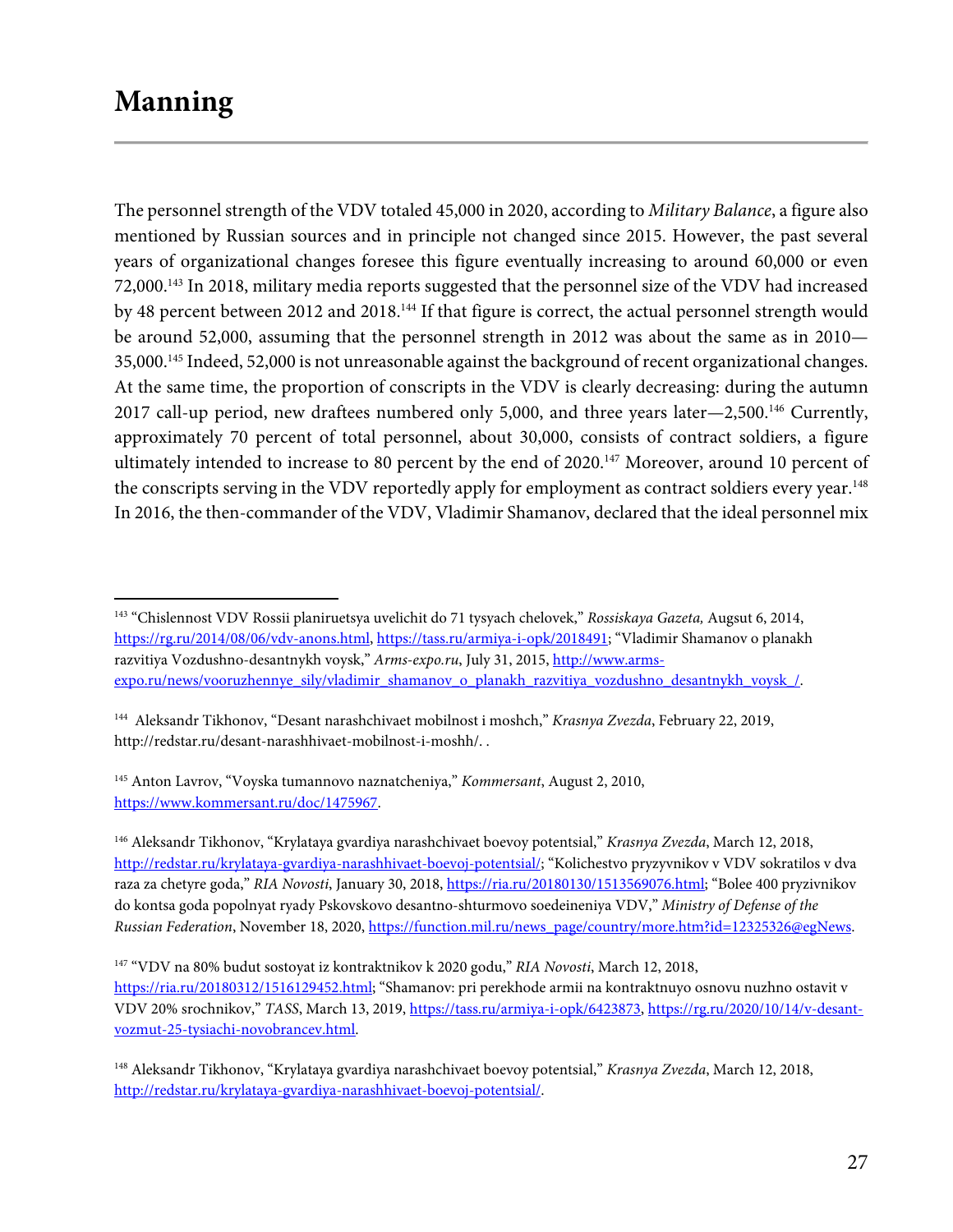for the service is 20 percent conscripts and 80 percent contract soldiers.<sup>149</sup> Conscripts are today found in all VDV units, with the exception of the GAABde 31, which is entirely manned by contract soldiers.<sup>150</sup> The reason behind this continued reliance on conscripts is twofold: first, it is a way to recruit contract soldiers, and second, it helps establish a manning pool for mobilization purposes.151 In wartime, such a pool might be the 44<sup>th</sup> Airborne Division<sup>152</sup>—not to be a division *per se*, but a manning pool providing VDV units with replacement personnel.<sup>153</sup>

Since 2015, the DOSAAF, a Russian voluntary defense organization, has carried out basic parachute training for conscripts who are to be drafted into the VDV. A course named BUS-100, lasting 132 hours (with 71 hours specifically allocated for parachute training), includes three jumps <sup>154</sup> As of the fall of 2017, about 1,800 conscripts had already gone through such training, thus reducing the necessary time the VDV would have needed to allocate to basic parachute training for its incoming draftees.155

All conscripts drafted into the VDV have to belong to "health group A"—i.e., possessing absolutely no limitations due to their health and weighing no more than 95 kilograms. No information is publicly available regarding how tall a Russian parachutist soldier must be; but a *spetsnaz* soldier is not allowed to be taller than 185 centimeters and no shorter than 170 centimeters.156 It is reasonable to assume that the same range applies to troops entering the VDV.

<sup>152</sup> In the Soviet era, this division was previously a training division located in Kaunas, Lithuania, which, in 1987, was renamed the 242nd Training Center. In 1993, it was relocated to Omsk and Ishim, in the Russian Federation. "242Uts VDV," *Sbor Dannykh*, accessed January 17, 2021, https://desantura.ru/forum/forum18/topic77/.

<sup>153</sup> Information presented to the author.

154 "Obuchenie VUs-100d," *DOSAAF*, accessed January 17, 2021, http://dosaaf-chel.ru/obuchenie-vus-100d-strelokparashjutist/.

155 "Elita v udare", *Rossiskaja Gazeta*, August 1, 2017, https://rg.ru/2017/08/01/komanduiushchij-vdv-sejchas-nachaligotovit-desantnikov-so-shkolnoj-skami.html, Evgeniya Grebelkina, "Volgogodskiy aeroklub DOSAAF prodolzhit gotovit desantnikov"*, Komsomolskaja Pravda*, August 8, 2018, https://www.vologda.kp.ru/daily/26865/3908013/.

 149 "Do 2021 goda chislo kontraktnikov v VDV dovedut do 80%," *MIL.PRESS VOENNOE*, March 12, 2018, https://военное.рф/2018/%D0%92%D0%B4%D0%B24/.

<sup>150 &</sup>quot;Ogranichenny prizyv," *Rossiskaya Gazeta*, May 25, 2020, https://rg.ru/2020/05/25/shest-tysiach-novobrancevpopolniat-vdv-v-tekushchij-prizyv.html.

<sup>151 &</sup>quot;Do 2021 goda chislo kontraktnikov v VDV dovedut do 80%," *MIL.PRESS VOENNOE*.

<sup>&</sup>lt;sup>156</sup> Yuriy Gavrilov, "Prizyvnik ot 'A' do 'D,' " *Rossikaya Gazeta*, November 15, 2018, https://rg.ru/2018/11/15/iz-zachego-prizyvnika-ne-vozmut-v-armiiu.html.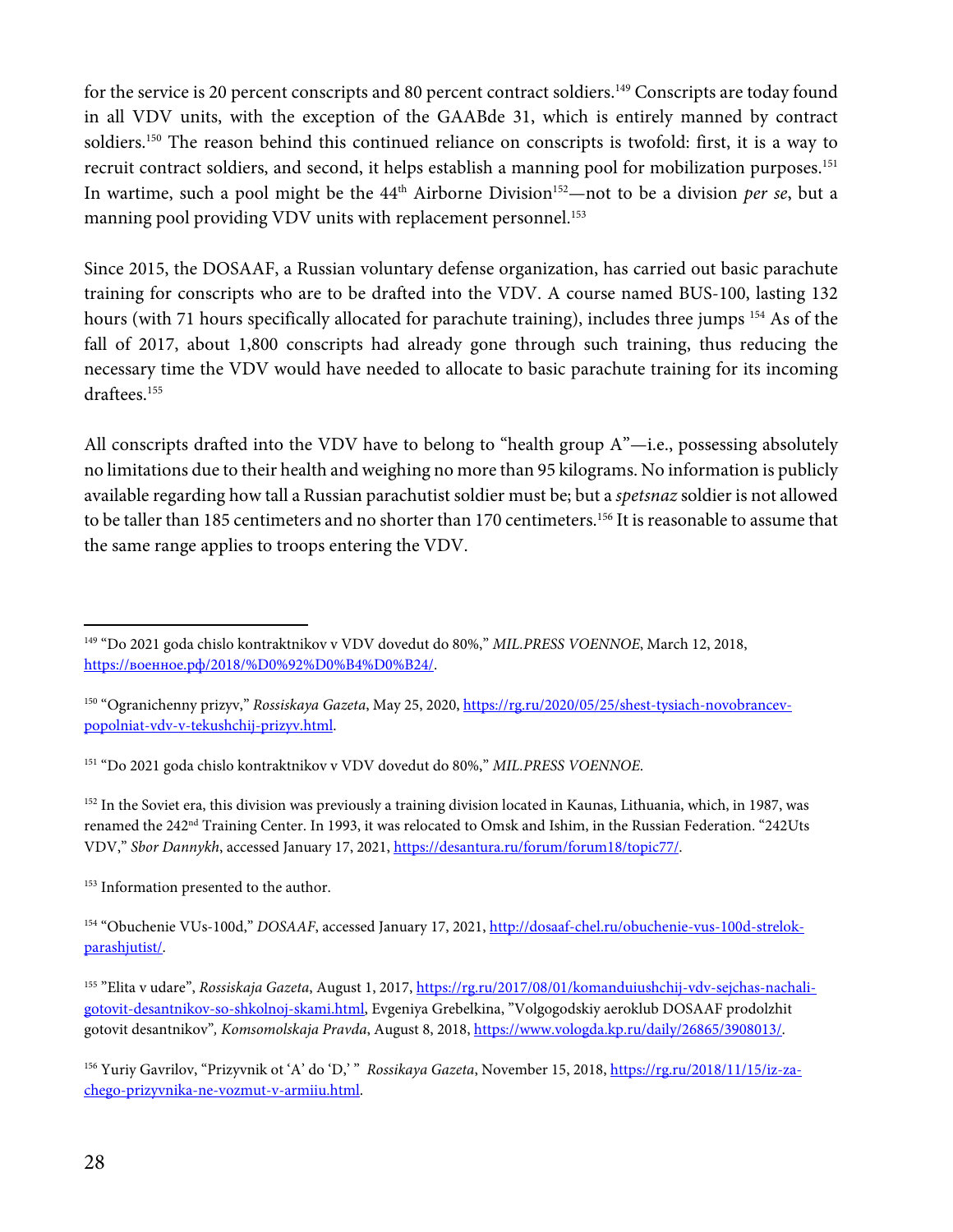#### **Exercises**

The Airborne Troops have more than 50 training ranges at the service's disposal where comprehensive parachute drop drills can be carried out.<sup>157</sup> And the number of ranges is increasing: in 2020, the VDV obtained a new range at Sinyaya Osoka, in Ivanvo Oblast.158 In the last few years, these ranges have undergone noticeably more intensive use as the VDV has ramped up its exercise schedule—and not solely within the borders of the Russian Federation. In 2019, the VDV participated in more than 50 bi- and multinational training activities.<sup>159</sup> This was also the case in 2018, when the VDV carried out 50 bilateral exercises with units from Egypt, Kyrgyzstan, Serbia and Belarus.<sup>160</sup> One such routine exercise is Slavyanskoye Bratsvo (Slavic Brotherhood), last held in Belarus, in September 2020.<sup>161</sup> Slavyanskoye Bratsvo is an exercise with the participation of Russian, Belarusian and Serbian paratroopers and has been a yearly event since 2015, with the participating countries alternating as hosts.<sup>162</sup> In 2020, because of the political developments in Belarus following the presidential election, Serbia abstained from sending any troops to the exercise.<sup>163</sup>

Another example of the Airborne Troops' multinational activities is the exercise Defenders of Friendship, involving Russian and Egyptian paratroopers. The first of this series of exercises took place

160 "Komanduyushchiy VDV prinyal uchastie v rasshirennom zasedanii Kollegii Minoborony Rossii," *Ministry of Defense of the Russian Federation*, December 18, 2018, https://function.mil.ru/news\_page/country/more.htm?id=12208660@egNews.

<sup>157 &</sup>quot;U rossiyskikh desantnikov poyavilos okolo 20 novykh ploshchadok prizemleniya," *Novosti VPK*, February 19, 2018, https://vpk.name/news/206946\_u\_rossiiskih\_desantnikov\_poyavilos\_okolo\_20\_novyih\_ploshadok\_prizemleniya.html.

<sup>158</sup> Ivan Bulvaltsev, "V polnoy gotovnost k nachalu uchoby," *Krasnaya Zvezda,* November 30, 2020, http://redstar.ru/vpolnoj-gotovnosti-k-nachalu-uchyoby/.

<sup>159 &</sup>quot;Okolo 2000 rossiyskikh desantnikov v 2019 godu primut uchasie v sovmestnykh ucheniyakh s zarubezhnymi kollegami," *Pskovkaya Lenta Novostey*, November 1, 2018, https://pln-pskov.ru/society/333058.html.

<sup>&</sup>lt;sup>161</sup> "Uchastvovashie v uchenii 'Slavyanskoe bratsvo-2020' rossiyskie desantniki gotovyatsya k vozvrashcheniyu is Belorussii v Rossiyu," *Ministry of Defense of the Russian Federation*, September 25, 2020, https://function.mil.ru/news\_page/country/more.htm?id=12316195@egNews.

<sup>162</sup> Pavel Felgenhauer, "Sokrashchenie slavyanskovo bratsvo," *Novaya Gazeta*, September 14 2020, https://novayagazeta.ru/articles/2020/09/14/87077-sokraschenie-slavyanskogo-bratstva.

<sup>163</sup> Milica Stojanovic, "Serbia Quits Joint Military Exercise, Citing 'Terrible EU Pressure,' " *Balkan Insight*, September 10, 2020, https://balkaninsight.com/2020/09/10/serbia-quits-joint-military-exercise-citing-terrible-eu-pressure/.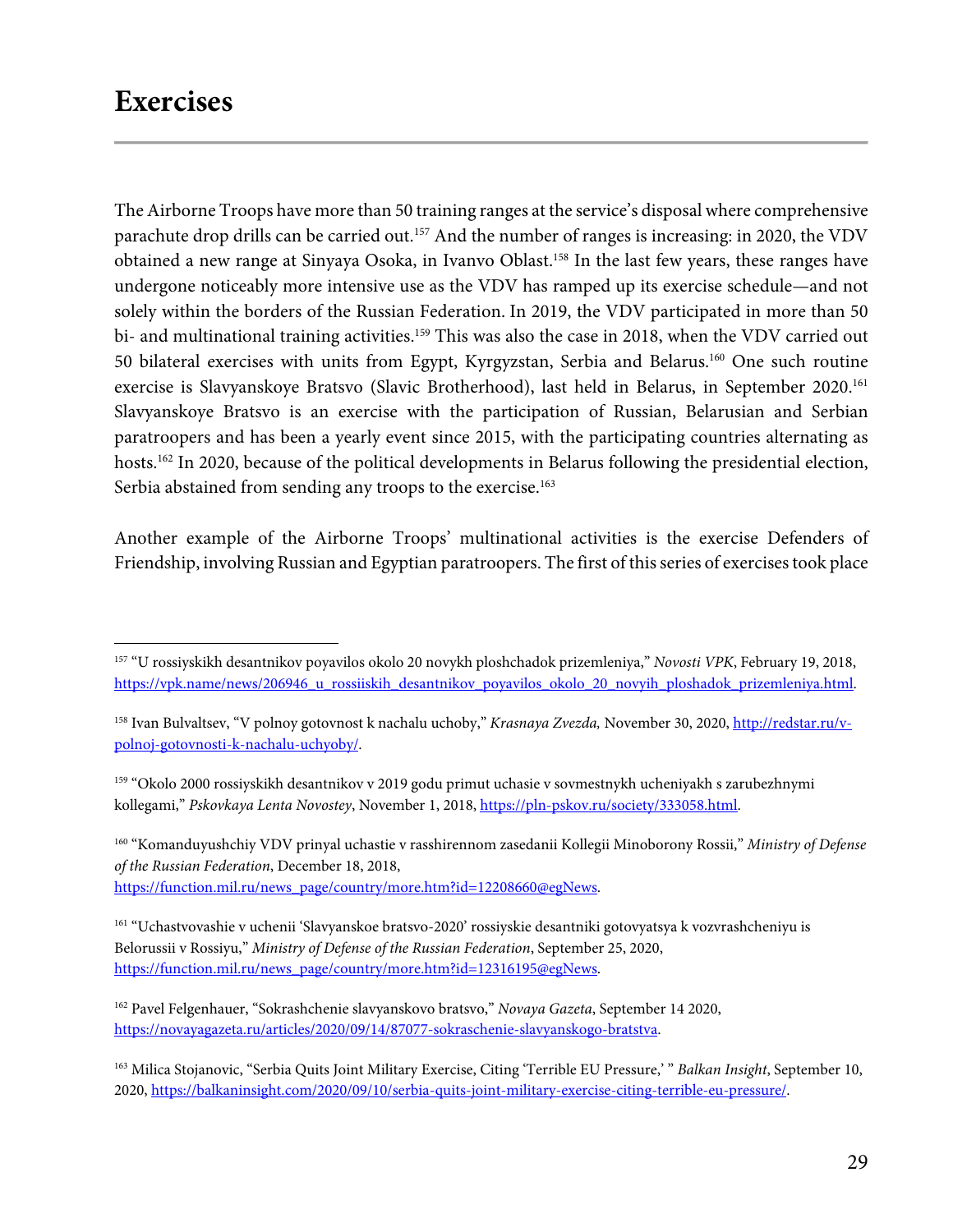in Egypt, on October 15–26, 2016 in the vicinity of Alexandria.<sup>164</sup> The latest took place in Ryazan Oblast, in August 2019, with the participation of the GAD 106, Egyptian paratroopers and, for the first time, also Belarusian special forces.<sup>165</sup> Defenders of Friendship 2020 was planned to be held in Egypt, but there has been no information released about any preparations for the exercise or reports that it was ultimately ever carried out.<sup>166</sup>

An important insight into the implications of the VDV's exercise regimen came in a 2018 interview in *Krasnaya Zvezda* with the airborne service's chief of staff, Lieutenant General Nikolai Ignatov, in which he gave an account of what had been accomplished during the winter training cycle (December 1, 2017–June 1, 2018). The planned exercises carried out during this period included:<sup>167</sup>

- 72 staff and command post exercises
- 250 tactical airdrop exercises
- 130 exercises with artillery and anti-aircraft units
- $\bullet$  1,100 live fire exercises

Ignatov also underscored that the intensity of drills during that training cycle had increased by 8.5 percent.168 Officials routinely present such figures in connection with the closure of every training cycle for the Russian Armed Forces. Such statistics are difficult to check and, in some cases, are rather dubious considering how weather or the availability of exercise directors and ranges impact on training plans.

All in all, the VDV held 500 tactical exercises during 2018; and for the first time that year, the drills included the airdrop of a battalion combat group with all of its equipment.<sup>169</sup> That intensive exercise

168 Ibid.

<sup>164</sup> Jörgen Elfving, "Egyptian Paratroopers on Russian Soil: 'Defenders of Friendship 2019,' " *Eurasia Daily Monitor*, Volume 16, Issue 133, The Jamestown Foundation, September 30, 2019, https://jamestown.org/program/egyptianparatroopers-on-russian-soil-defenders-of-friendship-2019/.

<sup>165 &</sup>quot;Bolee 1000 desantnikov Rossii, Egipta i Belorussii primut uchastie v sovmestnom mezhdunarodnom takticheskom uchenii "Zashchitniki druzhby-2019,' " *Ministry of Defense of the Russian Federation*, August 16, 2019, https://function.mil.ru/news\_page/country/more.htm?id=12247993@egNews.

<sup>166</sup> Ibid.

<sup>167</sup> Aleksander Tikhonov, "Krylataya gvardiya vykhodit na poligony," *Krasnaya Zvezda*, May 28, 2018, http://redstar.ru/krylataya-gvardiya-vyhodit-na-poligony/.

<sup>169 &</sup>quot;Komanduyoshchiy VDV vruchil Boevoe znamya novomu komandiru 7-y gvardeyskoy Krasnoznamennoy desantnoshturmovy divisi (gornoy)," *Ministry of Defense of the Russian Federation*, February 1, 2019, https://structure.mil.ru/structure/forces/airborne/news/more.htm?id=12215419@egNews; "Bolee 300 edinits tekhniki,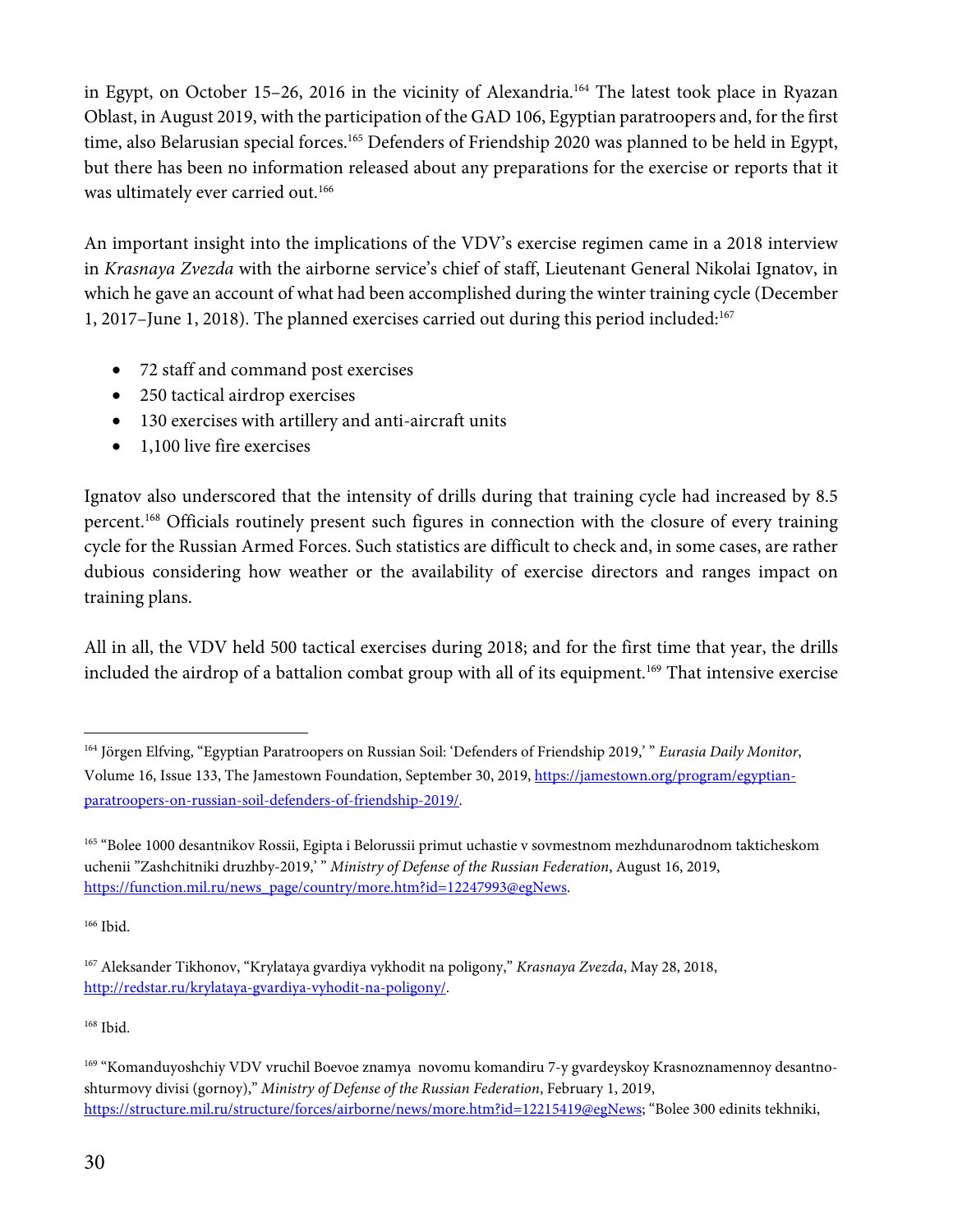tempo continued the following year. In 2019, one division, the GAAD 7, alone carried out one staff and command post exercise, three regimental exercises and a hundred company-level exercises.<sup>170</sup>

For 2021 the following exercises are foreseen; $171$ 

- 2,600 live fire exercises.
- Four regimental and 16 battalion exercises, which include dropping of personnel and equipment.
- 50 international activities, out of which 7 are joint exercises.
- More 150,000 parachute jumps from fixed and rotary wing aerial vehicles.
- Participation in Army Games 2021.
- Kavkaz 2021.

One of the most comprehensive exercises, jointly involving the VDV and Military Transport Aviation (*Voyenno-Transportnoy Aviatsii*—VTA), was carried out in the Ryazan area, on July 9–13, 2018. The participation by the VTA was unprecedented; while the exercise, in and of itself, showcased some interesting and novel features, including ostensibly (as described above) the first ever aerial drop of a BTR-MDM armored personnel carrier with a crew of three onboard.<sup>172</sup>

The mid-July 2018 exercise involved the 137<sup>th</sup> Airborne Regiment (Ryazan) of the GAD 106, organized into two battalion combat groups and reinforced by two artillery battalions armed with 2S9 Nona mortars, an artillery battery with D-30 howitzers, and an anti-aircraft company equipped with Strela-10M low-altitude surface-to-air missile systems.173 Additionally, special forces as well as UAVs, ECM

 $171$  "Bolee 2,6 tys. strelb i bolee 150 tys. pryzhkov s parashyotom sovershat rossiiyskie desantniki v 2020-2021 uchebnom godu," *Ministry of Defense of the Russian Federation*, December 1, 2020, https://function.mil.ru/news\_page/country/more.htm?id=12327841@egNews.

172 Jörgen Elfving, "Russia Flexes Muscles of Airborne Forces," *Eurasia Daily Monitor*, Volume 15, Issue 117, The Jamestown Foundation, August 6, 2018, https://jamestown.org/program/russia-flexes-muscles-of-airborne-forces/.

<sup>173</sup> "V Ryazanskoy oblast v ramkakh polkovo takticheskovo ucheniya nachalsya sbor s rukovodyashchim sostavom voinskikh chastey i soedineniy VDV," *Ministry of Defense of the Russian Federation*, July 9, 2018, https://function.mil.ru/news\_page/country/more.htm?id=12184942@egNews; "Podrazdeleniya Ryazanskovo parashutno-desantnovo polka nachali podgotovku k desantirovaniyo na passtoyanii poryadka 1000 kilometrov ot mest pogruzki v samoleti voenno-transportnoy aviatsii," *TV Zvezda*, July 11, 2018, https://tvzvezda.ru/news/forces/content/8b94c0822e3e8726e386b6b548be4b0dc3fc9b504f2dcdbf35a60e9a08dba8a7; Kristina Ukolova, "Desantniki i lyotchiki snova v odnom nebe," *Krasnya Zvezda*, July 11, 2028, http://redstar.ru/desantniki-i-lyotchiki-snova-v-odnom-nebe/?attempt=1.

vorouzheniya i gruzov desantirovano Vozdushno-desantnymi voyskami v 2018 godu," *Ministry of Defense of the Russian Federation*, January 3, 2019, https://function.mil.ru/news\_page/country/more.htm?id=12210771@egNews.

<sup>170 &</sup>quot;Komanduyoshchiy VDV vruchil Boevoe znamya novomu," *Ministry of Defense of the Russian Federation*.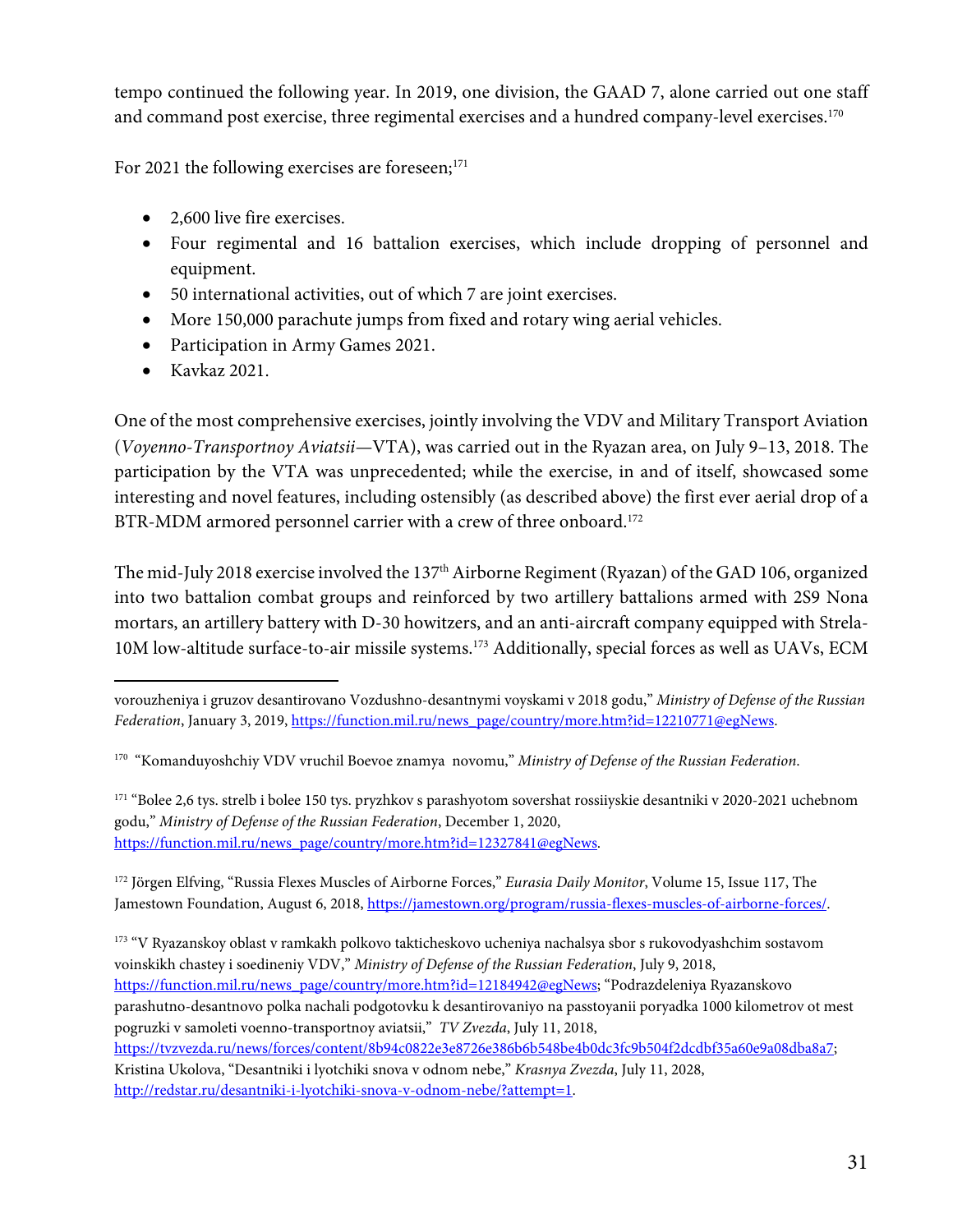and engineering units reinforced the regiment.<sup>174</sup> In total, 2,500 soldiers and about 200 armored vehicles (BMD-4M, BMD-2K-AU, BTR-MDM and BMD-KSh) took part in the exercise, which was jointly directed by the commanders of the VDV and the VTA, Colonel General Serdiukov and Lieutenant General Vladimir Benediktov, respectively.175

According to Serdiukov, the exercise comprised three phases (common to most similar exercises in the VDV): 1) preparations for and relocation from Ryazan to airfields in Ivanovo and Ulyanovsk oblast, 2) the loading of personnel and equipment, and 3) the actual airdrop and ensuing simulated combat. The last phase in connection with the exercise in July 2018 involved attacking an enemy command post followed by relocation, which included fording a stretch of water and, thereafter, seizing and holding terrain in order to ensure a high tempo of advance by the main forces—all with the support of artillery and frontal and army aviation.<sup>176</sup> Air support was provided by MiG-31BM and Su-27 fighters, Su-24 attack jets, and Mi-24 attack helicopters—in total, 70 aircraft.<sup>177</sup>

In order to airlift the 137<sup>th</sup> Airborne Regiment, three air transport regiments (the 117<sup>th</sup>, 334<sup>th</sup> and 708<sup>th</sup>) were employed and relocated from their ordinary bases to airfields in Ivanovo and Ulyanovsk oblasts. According to one source, 45 Il-76 strategic transport planes took part in the exercise.<sup>178</sup> At the airfields, personnel and equipment were loaded after the 137th Airborne Regiment arrived from Ryazan via a different means of transportation, a distance of about 300 kilometers to Ivanovo and 700 kilometers to Ulyanovsk.179 Presumably, additional VTA units must have been involved considering the appearance in the drills of other aircraft, besides Il-76s, which the three above-mentioned VTA regiments are not equipped with.

176 "V Vozdushno-desantnykh voyskakh nachalos polkovoe takticheskoe uchenie," *Ministry of Defense of the Russian Federation*, July 9, 2018, https://function.mil.ru/news\_page/country/more.htm?id=12184872@egNews; Kristina Ukolova, "Desantniki i lyotchiki snova v odnom nebe," *Krasnya Zvezda*, July 11, 2028, http://redstar.ru/desantniki-i-lyotchikisnova-v-odnom-nebe/?attempt=1.

<sup>177</sup> Vladimir Mukhin, "Rezerv Verokhovnovo glavnokomanduyoshchevo otrabotal massovoe desantirovanie," *Nezavisimaya Gazeta*, July 12, 2018, http://www.ng.ru/politics/2018-07-12/100\_7265\_desant.html.

178 Anton Valagin, "Boenno-transportnuyo aviatsiyu RF podnyali po trevoge," *Rossiskaya Gazeta*, July 9, 2018, https://rg.ru/2018/07/09/reg-ufo/voenno-transportnuiu-aviaciiu-rf-podniali-po-trevoge.html; Ilya Kramnik, "Granitsy vozmozhnostey," *Izvestia*, July 18, 2018, https://iz.ru/767550/ilia-kramnik/granitcy-vozmozhnostei.

<sup>174 &</sup>quot;V Ryazanskoy oblast v ramkakh polkovo takticheskovo ucheniya," *Ministry of Defense of the Russian Federation*.

<sup>175</sup> Ibid; "V VTA startovalo uchenie s uchastiem tryokh aviapolkov," *Ministry of Defense of the Russian Federation*, July 9, 2018, https://function.mil.ru/news\_page/country/more.htm?id=12184949@egNews.

<sup>179 &</sup>quot;Podrazdeleniya Ryazanskovo parashutno-desantnovo polka nachali podgotovku k desantirovaniyo na passtoyanii poryadka 1000 kilometrov ot mest pogruzki v samoleti voenno-transportnoy aviatsii," *TV Zvezda*, July 11, 2018, https://tvzvezda.ru/news/forces/content/8b94c0822e3e8726e386b6b548be4b0dc3fc9b504f2dcdbf35a60e9a08dba8a7.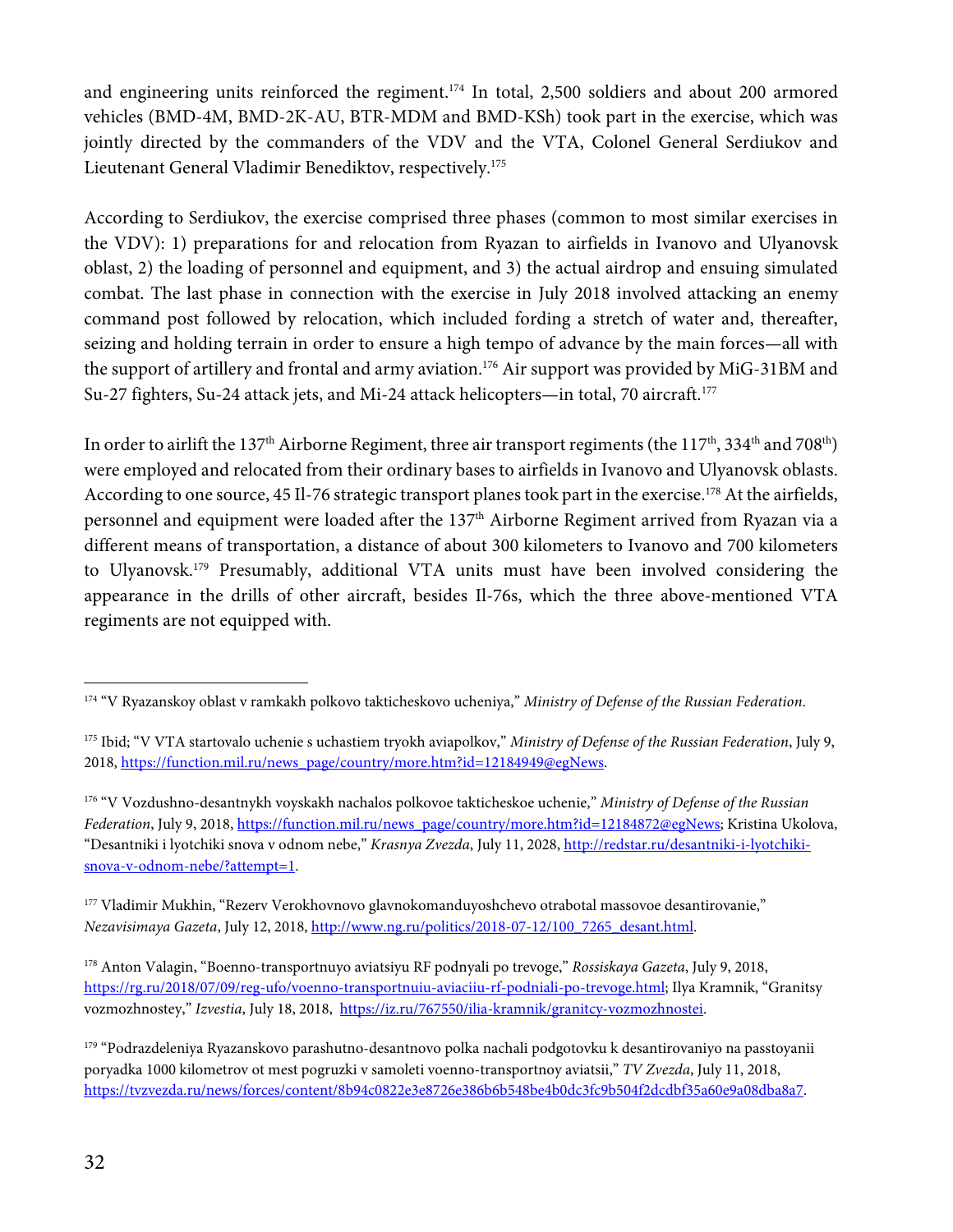The actual airdrop exercises took place at Zhitovo and, about 75 kilometers away, at Noviki—both in Ryazan Oblast. The emphasis was on Zhitovo, where more than 700 parachutists and 50 combat vehicles were dropped. At Noviki, about 500 troops and just 12 combat vehicles were parachuted down.180 The number of combat vehicles mentioned suggests that less than half of them participating in the exercise were dropped; the rest were either flown in or arrived to the exercise area directly from their respective garrisons. The fact that two drop zones were used was explained by "the need to work out the command of troops at a great distance from the command post with the help of satellite communication systems R-439 and R-142DA.<sup>181</sup> In all, four command posts (division, regiment and two battalion command posts), all equipped with the Andromeda-D command-and-control system, were active during the exercise.<sup>182</sup>

A similar exercise was carried out on January 11–15, 2018, in the Pskov area, involving 2,000 soldiers from the GAAD 76 and more than 20 aircraft and helicopters.<sup>183</sup> Publicly available photographs believed to be of the exercise show what look to be paratroopers utilizing snow mobiles. It is not possible to establish from these images whether the VDV personnel in question were part of reconnaissance or air-assault units. But either way, the use of snow mobiles naturally offers increased mobility in winter. Interestingly, both this January 2018 exercise and the later exercise in July featured almost the same scenario: airdrops and the ensuing seizure of airfields, bringing in reinforcements, and the elimination of an enemy command post.<sup>184</sup>

If the VDV in 2018 dropped a battalion combat group, the service upped the ante in 2019. During the concluding phase of the exercise Tsentr 2019, an airborne regiment was dropped at the Donguz range in Orenburg Oblast, on September 20.<sup>185</sup> According to the Russian Ministry of Defense, more than 2,000 paratroopers and 200 pieces of equipment were dropped from 71 Il-76s using two drop zones. How many paratroopers actually took part is debatable, as another source specifically mentioned

<sup>180</sup> Kristina Ukolova, "Desantniki i lyotchiki snova v odnom nebe," *Krasnya Zvezda*, July 11, 2028, http://redstar.ru/desantniki-i-lyotchiki-snova-v-odnom-nebe/?attempt=1.

<sup>181 &</sup>quot;Podrazdeleniya Ryazanskovo parashutno-desantnovo polka nachali podgotovku k desantirovaniyo," *TV Zvezda*.

<sup>&</sup>lt;sup>182</sup> Vladimir Mukhin, "Rezerv Verokhovnovo glavnokomanduyoshchevo otrabotal massovoe desantirovanie," *Nezavisimaya Gazeta*, July 12, 2018, http://www.ng.ru/politics/2018-07-12/100\_7265\_desant.html.

<sup>183 &</sup>quot;Pskovskie desantniki vernulis v PPD posle provedeniya pervovo v 2019 godu masshtabnovo KShU s desantirovaniem lichnovo sostatva i tekhniki," https://structure.mil.ru/structure/forces/airborne/news/more.htm?id=12217811@egNews.

<sup>184 &</sup>quot;Desantniki zakhvatili tri aerodroma uslovnovo protivnika v khode masshtabnykh KShU v Pskovoy oblasti," https://structure.mil.ru/structure/forces/airborne/news/more.htm?id=12217409@egNews.

<sup>185 &</sup>quot;Bolee 2 tys. voenosluzhashchikh VDV odnovremeno desantirovalis v khode rosygrysha osnovnovo etapa SKShU 'Tsentr-2019,'" https://function.mil.ru/news\_page/country/more.htm?id=12253327@egNews.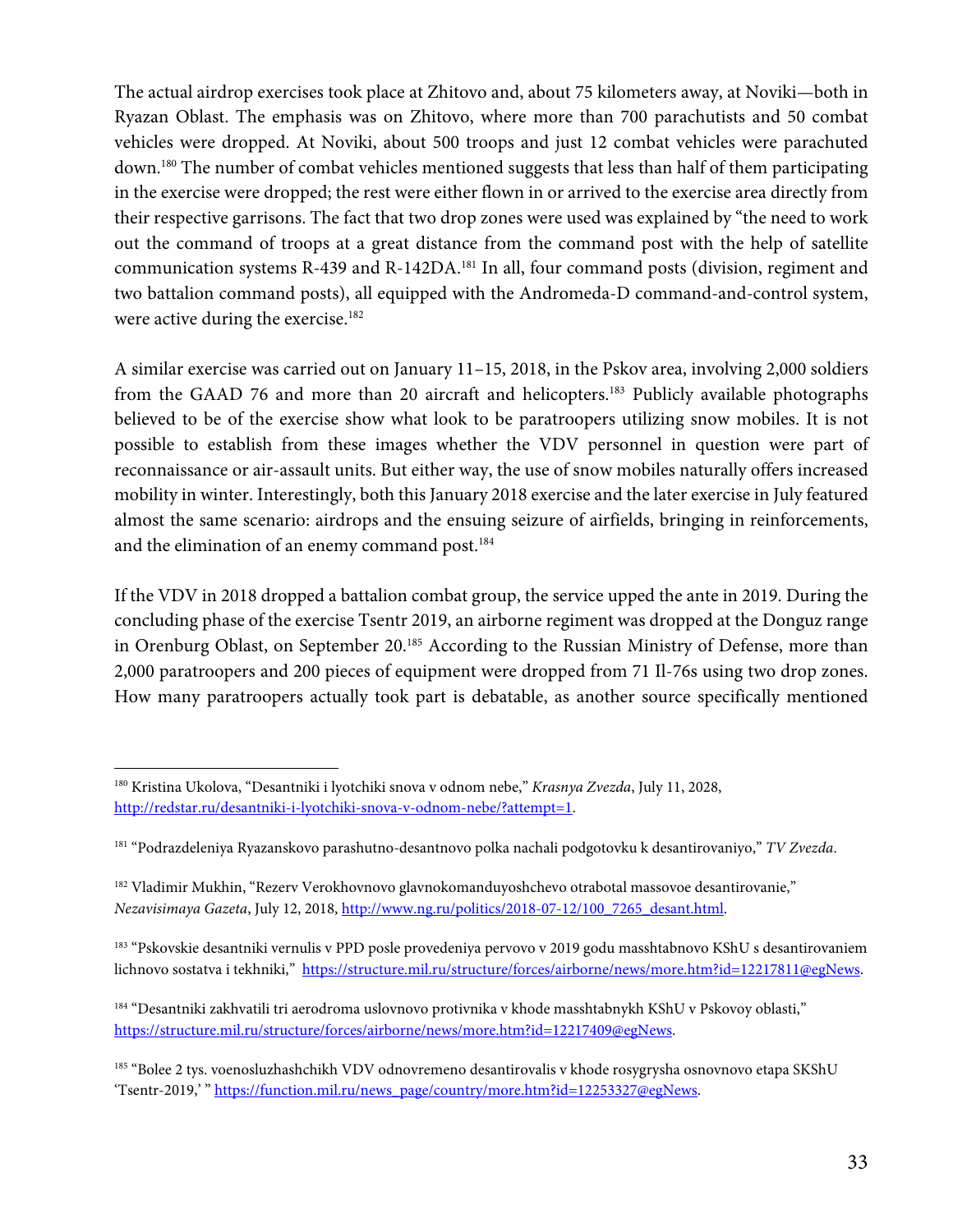1,500.186 Initially, 80 Il-76s were reportedly supposed to take part; so the fact that, in the end, only 71 participated in the actual drop suggests some of the machines may have suffered malfunctions.<sup>187</sup> The unit involved was the  $217<sup>th</sup>$  Guards Airborne Regiment of the GAD 98; the whole regiment was probably not dropped.188 The above-mentioned 71 Il-76s provided a transport capacity of a little more than two parachute battalions, so Russian claims that an entire parachute regiment was dropped is surely not quite consistent with the truth.

Besides at its traditional ranges, the Airborne Troops have also carried out exercises in the High North. Those latter drills are assumed to be the result of the VDV, in 2011, being tasked with protecting Russia's continental shelf in the Arctic, together with the army and the navy.<sup>189</sup> The most spectacular exercise in the Arctic, to date, took place on April 26, 2020, when a group of parachutists were dropped from a height of 10,000 meters, in the vicinity of Franz Josef Land.190

Since 2020, a new feature in the training program of the VDV is amphibious landings. The first exercise of this kind was carried out in March 2020, at the Crimean range, with the participation of a reinforced battalion from the 7<sup>th</sup> GAAD, a tank battalion and an artillery battalion. Being able to carry out amphibious landings increases the VDV's capabilities and is part of the broader development of the service into a rapid-reaction force.<sup>191</sup>

From time-to-time, accidents occur during practice maneuvers. One of the more serious ones took place in connection with the exercise Tsentr 2019, when two combat vehicles—either two BMD-2s or one BMD-2 and one Nona-S, depending on the source one is more inclined to believe—fell to the

<sup>186 &</sup>quot;Bolee 2 tys. voenosluzhashchikh VDV Bolee 4 tys. voenosluzhashchikh VDV i 1 tys. edinits VVST zadeystvovovano v strategicheskom komandno-shtabnom uchenii 'Bolee 2 tys. voenosluzhashchikh VDVTsentr-2019,' " *Ministry of Defense of the Russian Federation*, September 16, 2019,

https://function.mil.ru/news\_page/country/more.htm?id=12252598@egNews.

<sup>187</sup> Ibid.

<sup>188 &</sup>quot;V Ivnanove otmetyat 71-yu godovshchinu so dnya obrazovaniya gvardeyskovo parashutno-desantnovo polka," *Ministry of Defense of the Russian Federation*, October 1, 2019, https://structure.mil.ru/structure/forces/airborne/news/more.htm?id=12255015@egNews.

<sup>189 &</sup>quot;V Arktiku otpravjayayot soldat VDV dlya zashchty rossiyskikh territoriy," *RBC*, May 26, 2011, https://www.rbc.ru/spb\_sz/26/05/2011/559299959a794719538c153b?from=materials\_on\_subject.

<sup>190 &</sup>quot;V Minoborony Rossii obsudili razvitiya Kontseptsii Vysotnovo desantirovaniya," *Ministry of Defense of the Russian Federation*, October 14, 2020, https://function.mil.ru/news\_page/country/more.htm?id=12319377@egNews.

<sup>191</sup> Anton Lavrov, Roman Kretsul, "Vozdushno-morskie voyska: desant gotovyat djya vysadki s korabley," *Izvestia*, June 3, 2020, https://iz.ru/1018883/anton-lavrov-roman-kretcul/vozdushno-morskie-voiska-desant-gotoviat-dlia-vysadki-skorablei.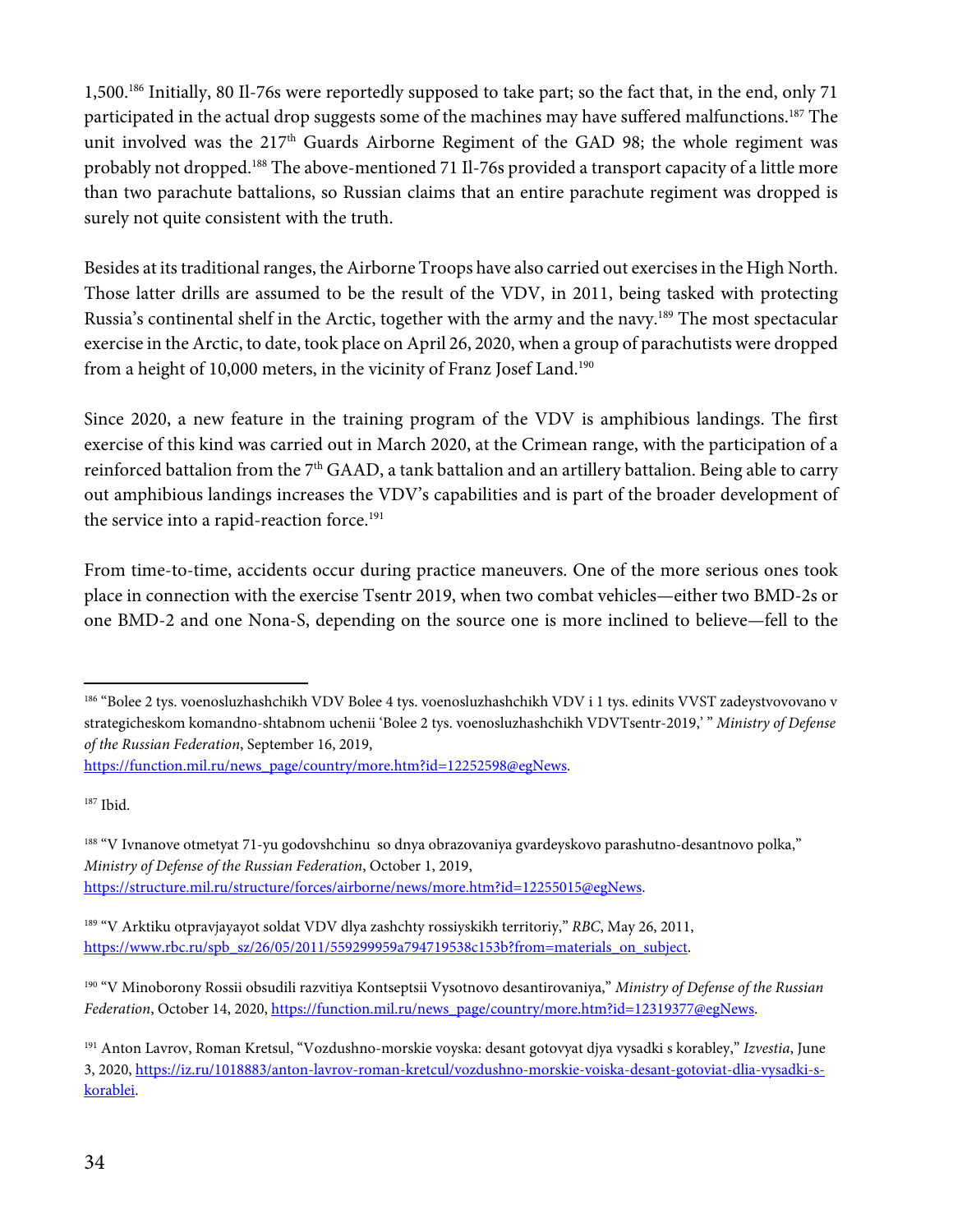ground and crashed because the parachutes did not open.<sup>192</sup> The service reported no fatalities as a result of that incident.

<sup>&</sup>lt;sup>192</sup> "S neba ob zemlyo," *Gur Khan Attacks*, September 25, 2019, <u>https://zen.yandex.ru/media/gurkhan/s-neba-ob-zemliu-</u> 5d8afd8a3d873600b2d96cea.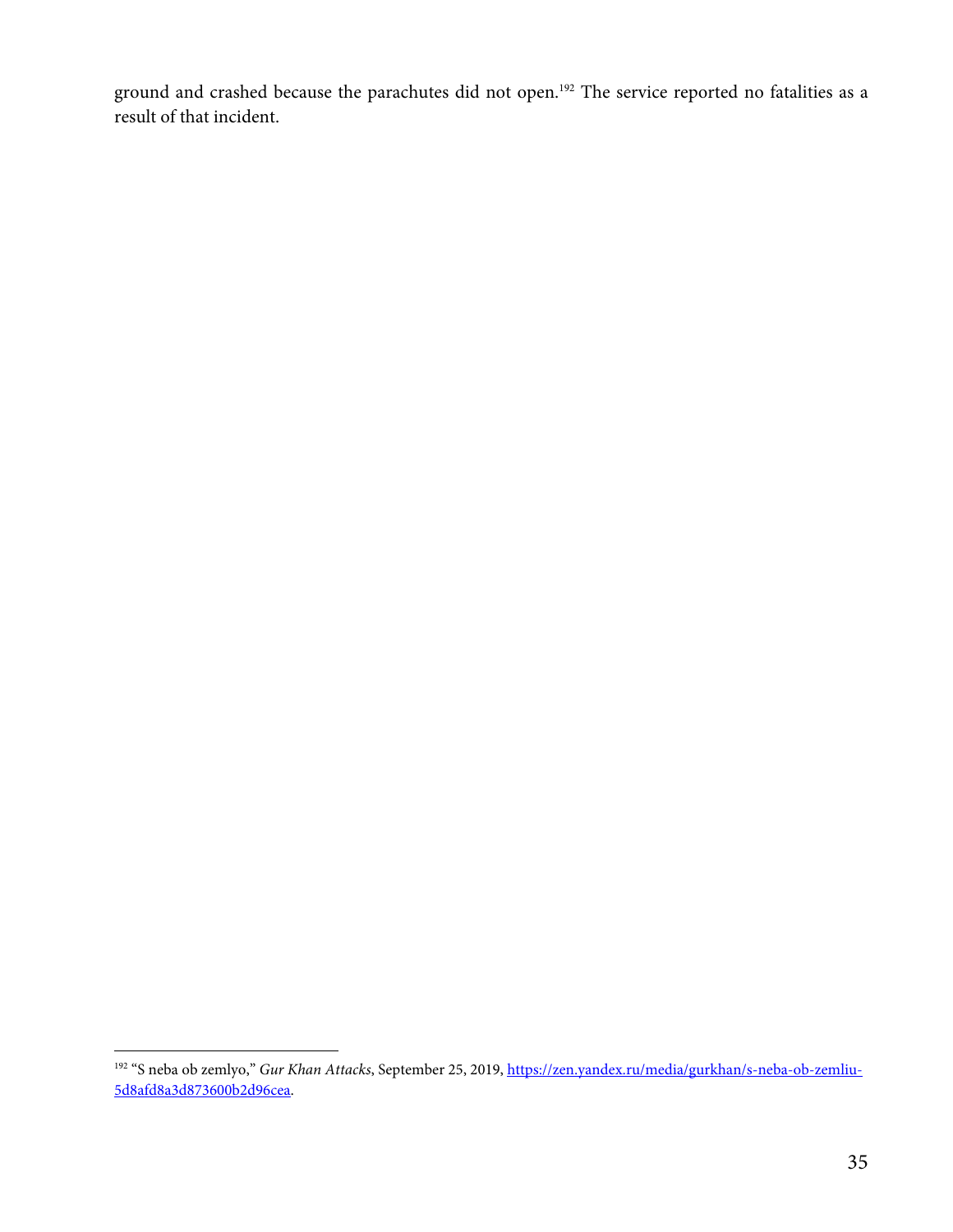## **Air Transport**

As with Russian Naval Infantry, the Airborne Troops' Achilles' heel is a shortage of available transport assets. But at the same time, the VDV lacks its own aircraft and helicopters, which currently all belong to the Aerospace Forces (*Vozdushho-Kosmicheskie Sily*—VKS). That said, these limitations are in the process of being at least partly remedied by the introduction of an organic army aviation brigade in the VDV.

According to *Lenta*, in 2016, Russia possessed 90 Il-76 transport aircraft and the same number was mentioned by *Nezavismoe Voennoe Obozrenie*, in 2018.193 In contrast, *Izvestia* reported that, in 2019, there were 120 Il-76s in active service<sup>194</sup>—figures similar to what *Military Balance 2020* presents, 105 Il-76s. According to *Izvestia*, the number of Il-76s allows Russian forces to air drop only up to two parachute regiments.195 This is a drastic reduction compared to the mid-1980s, when three quarters of the personnel in the Soviet airborne forces could be air transported and dropped.196 Indeed, as *Izvestia* points out, four times as many Il-76s would be needed to simultaneously airdrop both current VDV airborne divisions. Using civilian Il-76s would not solve the problem, as those planes are not intended or equipped for dropping parachutists and could, therefore, only be used to land personnel and equipment. Undoubtedly the Il-76 is a scarce commodity, and the commander of the VTA believes his service needs 150–200 new transport planes of this type.<sup>197</sup>

<sup>193</sup> Vladimir Moiseev, "Vechny transportnik," *Lenta*, March 30, 2016, https://lenta.ru/articles/2016/03/30/snova76/, http://nvo.ng.ru/forces/2018-08-10/7\_1008\_ruslan.html.

<sup>194</sup> Ilya Kramnik, "Granitsy vozmozhnostey," *Izvestia*, July 18, 2018, https://iz.ru/767550/ilia-kramnik/granitcyvozmozhnostei.

<sup>195</sup> Ilya Kramnik, "Perekhod k aeromobilnosti: k chemu pridut desantnye voyska," *Izvestia*, November 21, 2018, https://iz.ru/813997/ilia-kramnik/perekhod-k-aeromobilnosti-k-chemu-pridut-desantnye-voiska; "Kak izmenilis boevye vozmozhnosti izadachi VDV," *Vzglyad*, August 2, 2019, https://vz.ru/society/2019/8/2/990429.html.

<sup>196</sup> Aleksandr Shakovsky, "Voyskam Dyadi Vasi-88let," *Nezavisimaya Gazeta*, July 31, 2018, https://nvo.ng.ru/nvo/2018- 07-31/100\_183107\_88.html.

<sup>197 &</sup>quot;Komandyushchy: boenno transportnaya aviatsiya nuzhdaetsya v bolshom kolichestve novykh samoletov," *Voennoe Obozrenie*, October 6, 2017, https://topwar.ru/126690-komanduyuschiy-voenno-transportnaya-aviaciya-nuzhdaetsya-vbolshom-kolichestve-novyh-samoletov.html.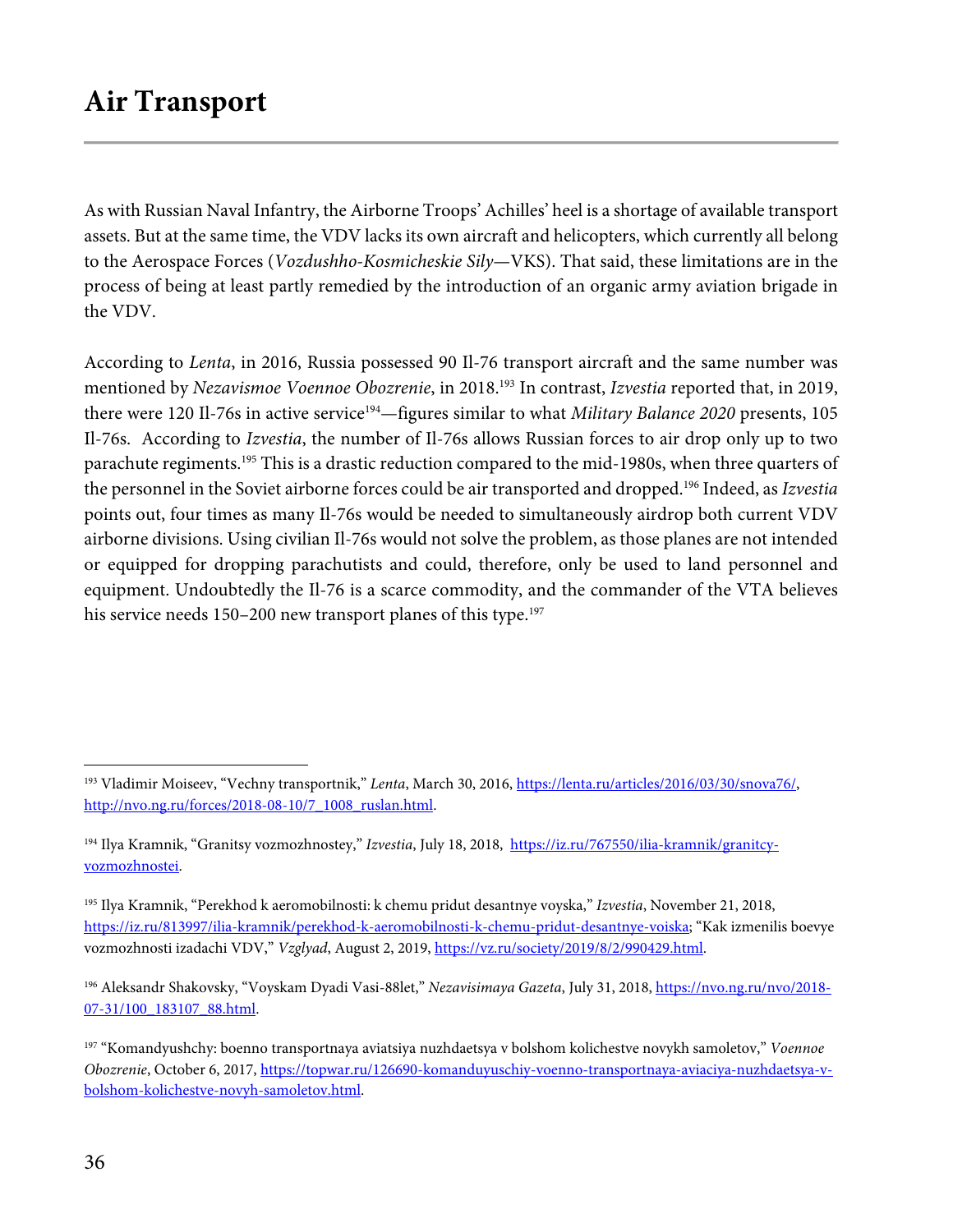In 2012, the Russian Ministry of Defense concluded a contract with aircraft manufacturer Aviastar-SP for delivery of 39 modernized Il-76s—the Il-76MD-90A.198 Of these, only 12 have been produced until the beginning of December 2020.<sup>199</sup> Moreover, Avistar-SP has reportedly encountered technical and economic problems that mean only 13 Il-76MD-90As will be delivered instead of the 39 foreseen in the contract from 2012.<sup>200</sup> As a result, the Russian defense ministry has concluded a new contract with Avistar-SP according to which two Il-76MD-90As will be delivered yearly until 2027—i.e., 14 additional aircraft.<sup>201</sup>

The An-124, the only transport aircraft capable of carrying tanks, is the largest serially produced plane in the world. It is manufactured by the firm Antonov in Kyiv; and until 2004, An-124s were also being built by Aviastar-SP in Ulynaovsk.<sup>202</sup> In 2019, The number of this aircraft in the Russian Aerospace Forces was reportedly 10–16 in active service and about 10 mothballed.<sup>203</sup> Another eight belong to the 224th Flight Squadron of the Russian Ministry of Defense, a subsidiary company to the Russian ministry of defense.<sup>204</sup> But over time, they all face becoming phased out of service due to the lack of spare parts domestically as a result of the ongoing conflict between Russia and Ukraine.<sup>205</sup> Since the mid-2000s, the two countries considered multiple initiatives on restarting joint production and concluded a contract in 2013 to that effect; however, Russia's annexation of Crimea and subsequent

201 Ibid.

203 "Tyazhyoly tranportny samolet," *New Defence Order Strategy*, June 25, 2018, https://dfnc.ru/katalogvooruzhenij/transportnaya-aviatsiya/an-124/; Vladimir Karnozov, "Vozvrashchenie 'Ruslana' s 'grazhdanki,' " *Ezhenedelnik Zvezda*, November 23, 2020, https://zvezdaweekly.ru/news/202011161330-mKqdi.html.

204 "Tyazhyoly tranportny samolet," *New Defence Order Strategy*; "OAO 'GOSUDARSTVENNAYA AVIAKOMPANIYA 224 LETNYY OTRYAD,' " *TTF Air Heavy Lifting*, accessed January 17, 2021, http://224lo.com/ru/.

<sup>198 &</sup>quot;Pervy seriyny samolet Il-76MD-90A peredan Minoborony Rossii," *RIA Novosti*, April 29, 2015, https://ria.ru/20150429/1061634982.html.

<sup>199 &</sup>quot;Trety v 2020 godu Il-76MD-90A izgatovlen v Ylyanovske," *Aviatsia Rossii*, December 9, 2020, https://aviation21.ru/tretij-v-2020-godu-il-76md-90a-izgotovlen-v-ulyanovske/.

<sup>200</sup> German Kostrinsky, "Minobory pereotsenilo transportnye samoleti," *Kommersant*, May 28, 2020, https://www.kommersant.ru/doc/4357839?from=main\_8.

<sup>202 &</sup>quot;V Rossii nachali sozdavat samolet na smenu An-124 'Ruslan,' " *Izvestia*, November 12, 2018, https://iz.ru/811121/2018-11-12/v-rossii-nachali-sozdavat-samolet-na-smenu-124-ruslan; "Poletit li 'Ruslan' na possiyskikh krylyakh," *Pravda*, July 6, 2018, https://www.pravda.ru/economics/1388347-ruslan/.

<sup>205 &</sup>quot; 'Nikakikh prav u Kieva net': kak Rossiya planiruet sozdavat tyazhyoliye samolyoti na baze An-124 'Ruslan' bez uchastiya Ukrainy," *RT*, June 4, 2018, https://russian.rt.com/russia/article/519725-an-124-proizvodstvo-ukraina; "Poletit li 'Ruslan' na possiyskikh krylyakh," *Pravda*, July 6, 2018, https://www.pravda.ru/economics/1388347-ruslan/.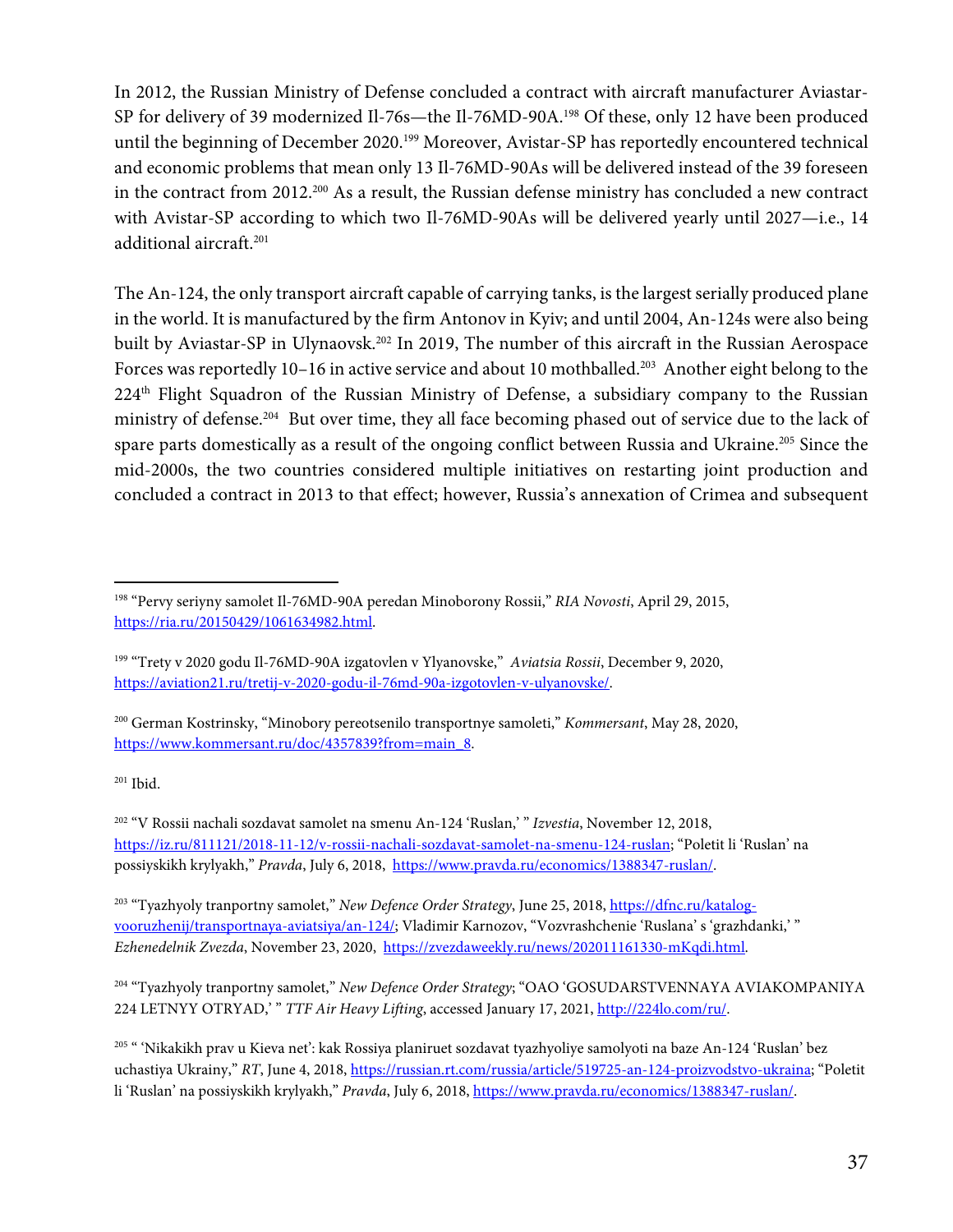invasion of eastern Ukraine starting in 2014 put an end to that project.<sup>206</sup> As a result, Moscow has undertaken a modernization of its existing An-124s, a program initiated in 2017 that will continue until 2022, in order to prolong the airplanes' lifespans until 2040.<sup>207</sup> So far, three aircraft have been modernized and handed over to the VKS, and another two are undergoing modernization.208

Russia also plans to develop a new heavy transport aircraft, the PAK TA (also known as the Il-106), which will be able to carry even heavier cargo than the An-124 and is intended to replace the latter. Development began in 2014, with a first test flight scheduled to take place in 2024, followed by serial production possibly in 2027.<sup>209</sup> The production date is somewhat uncertain, however: in December 2018, Duma Defense Committee chairperson Vladimir Shamanov alleged that the PAK TA will be approved for procurement in "2025–2028."210

Also, of note are plans to develop a new transport helicopter that will effectively serve the role of a flying combat vehicle. Similar plans existed in the Soviet era and beyond, in the form of further development of the Mi-24.<sup>211</sup> The helicopter now being designed will carry eight soldiers; be armed with missiles, unguided rockets and a heavy machine gun; and feature strong armor plating.<sup>212</sup> Reports suggest the new helicopter may start being delivered as early as 2026.213 Until then, a modernized

 206 Ibid.

208 "VKS poluchat eshcho dva modernizirovannykh samoleta An-124 'Ruslan,' " *Novosti VPK*, April 8, 2020 https://vpk.name/news/391285\_vks\_poluchat\_eshe\_dva\_modernizirovannyh\_samoleta\_an-124\_ruslan.html.

209 "PAK TA – proekt tyazholovo transpotnovo samoleta," *Aviatsiya Rossii*, April 14, 2011, https://aviation21.ru/pak-ta/, https://vpk-news.ru/articles/45509, https://aviavent476.ru/archives/32492.

210 Vadim Cinitsyn, " 'Temp ochen vysoki': eks-glavkom VKS RF rasskazal o protsesse sozdaniya PAK DA," *TV Zvezda*, December 26, 2018, https://tvzvezda.ru/news/opk/content/201812262202-l1bs.htm.

211 "Letayushchaya bronya: pochemu novy vertolet dlya VDV hazvali boeboy mashinoy," *Novosti VPK*, August 29, 2018, https://vpk.name/news/226149\_letayushaya\_bronya\_pochemu\_novyii\_vertolet\_dlya\_vdv\_nazvali\_boevoi\_mashinoi.ht ml.

https://vpk.name/news/226149\_letayushaya\_bronya\_pochemu\_novyii\_vertolet\_dlya\_vdv\_nazvali\_boevoi\_mashinoi.ht ml.

<sup>207 &</sup>quot;An-124 'Ruslan' posle modernizatsii stanet 'rossiyskim,' " *Interfax*, August 26, 2019, https://www.interfax.ru/russia/673952.

<sup>212 &</sup>quot;Dlya chevo possiyskiskikh desantnikov peresazhivayut na tankii vertolety," *RIA Novosti*, December 3, 2018, https://ria.ru/20181203/1535571531.html; "Letayushchaya bronya: pochemu novy vertolet dlya VDV hazvali boeboy mashinoy," *Novosti VPK*, August 29, 2018,

<sup>213 &</sup>quot;VDV mogut perspektivny vertolet k 2026 godu," *Novosti VPK*, August 24, 2018, https://vpk.name/news/225600\_vdv\_mogut\_poluchit\_perspektivnyii\_vertolet\_k\_2026\_godu.html.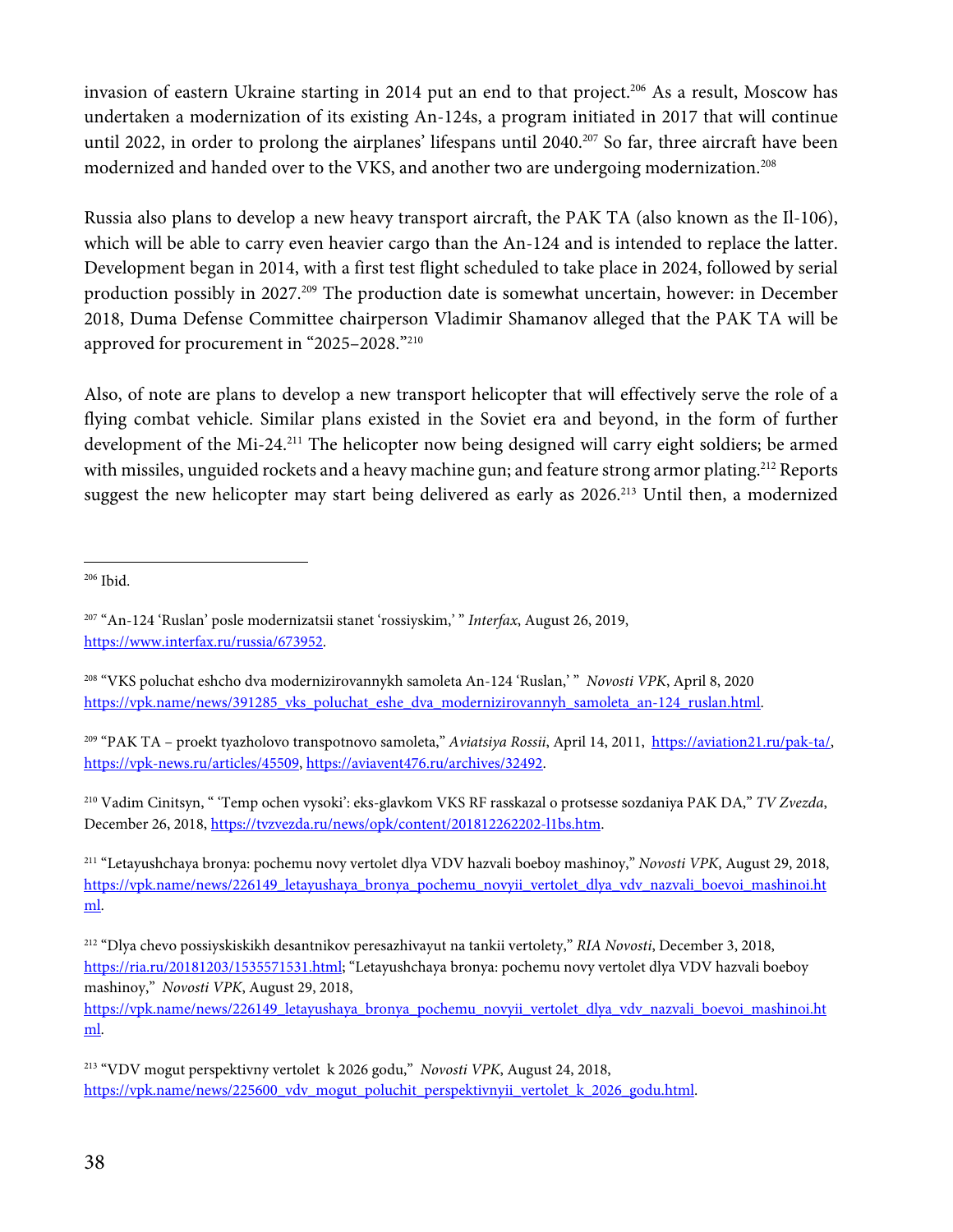version of the Mi-8AMTSh-VN (Sapsan/Peregrine) will be an interim measure.<sup>214</sup> This model began its flight trials in 2020; and it cannot be excluded that the modernized version of the Mi-8AMTSh-VN is actually the new transport helicopter Russian officials have been referring to.<sup>215</sup>

<sup>214</sup> Ibid.

<sup>215</sup> Nadezhda Alekseeva and Alona Medvedeva, " 'Mozhnoe oruzhie': na chto budet sposoben novy vertolet desanta Mi-8AMTSh-VH," *RT*, July 23, 2020, https://russian.rt.com/russia/article/766653-mi-8amtsh-vn-vertolyot-rosteh; " 'Sapsan' ispytali strelboy," *Novosti VPK*, December 22, 2020, https://vpk.name/news/473036\_sapsan\_ispytali\_strelboi.html.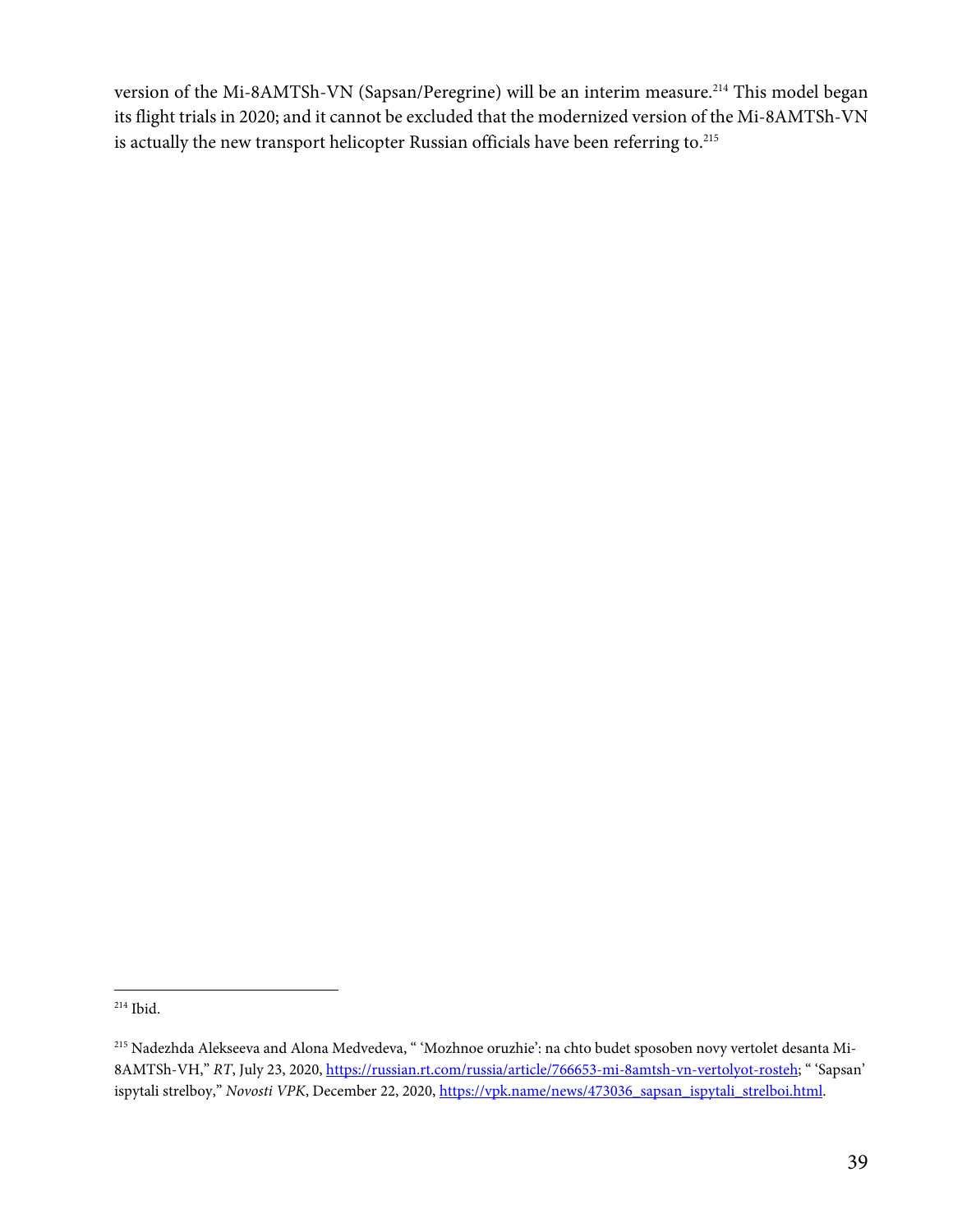Undoubtedly, the Airborne Troops have undergone considerable development and restructuring in recent years, and the process is apparently not yet concluded. In certain respects—as is true in some key reforms in other parts of the Russian Armed Forces—these changes have resembled a return to the Soviet heritage. Whether these recent developments and reforms are the result of self-interested lobbying by various individuals or factions or rather a realistic view on the use of airborne units in a modern or future combat environment is, of course, debatable. In any case, the announced organizational changes were described by the Russian minister of defense, in 2018, as "not only allow[ing] for an increase to the combat capability of VDV units but also prevent[ing] lagging behind a potential opponent with regard to maneuverability and operational capabilities."<sup>216</sup>

Seen from a historical perspective, the Allied air-landing operations carried out during World War II—Crete, Normandy and Arnhem—were not particularly successful and brought great losses of both personnel and equipment. However, it is possible that the Russians are drawing on their own experiences in Czechoslovakia and Afghanistan, where air-dropped units contributed to initial success. This legacy likely informs why, in both January and July 2018, the VDV held exercises in which the initial stage of the simulated conflict involved practicing the use of parachutists to take an airfield/airport and then land in reinforcements. These airdrops would presumably create a bridgehead or possibly even favor Russia's advance on the ground. This mission concept helps explain not only the continued existence of the independent VDV within the Russian Armed Forces, but also this branch of service's undergoing development with regard to organization, new equipment and its specific mix of parachute and airborne units. To this should be added a new concept employed in connection with Kavkaz 2020—the so-called mobile echelon<sup>217</sup>—based on airmobile units. As opposed to the traditional first and second echelon, the mobile echelon gives the commander greater freedom of action, as airmobile units can be employed more flexibly and, for example, be used for defense in a threatened direction or to engage a retreating adversary.

The combination of new equipment and new units being organized into divisions and brigades will, to a greater degree than previously, turn the VDV into a more versatile force. Though in comparison with the Russian mechanized units, the VDV resembles a kind of light infantry, it will certainly boast increased fire power—for instance, exemplified by the introduction of tank units.

<sup>216 &</sup>quot;V Moskve sosotoyalos zasedanie Kollegii Ministerstvo Oborony Rossii," *Ministry of Defense of the Russian Federation*, November 28, 2018, https://function.mil.ru/news\_page/country/more.htm?id=12205914@egNews.

<sup>217</sup> Anton Lavrov, Roman Kretsul, "Boy po novym pravilam: chto uvidel president na ucheniyakh 'Kavkaz-2020,' " *Izvestia*, September 25, 2020, https://iz.ru/1065525/anton-lavrov-roman-kretcul/boi-po-novym-pravilam-chto-uvidelprezident-na-ucheniiakh-kavkaz-2020.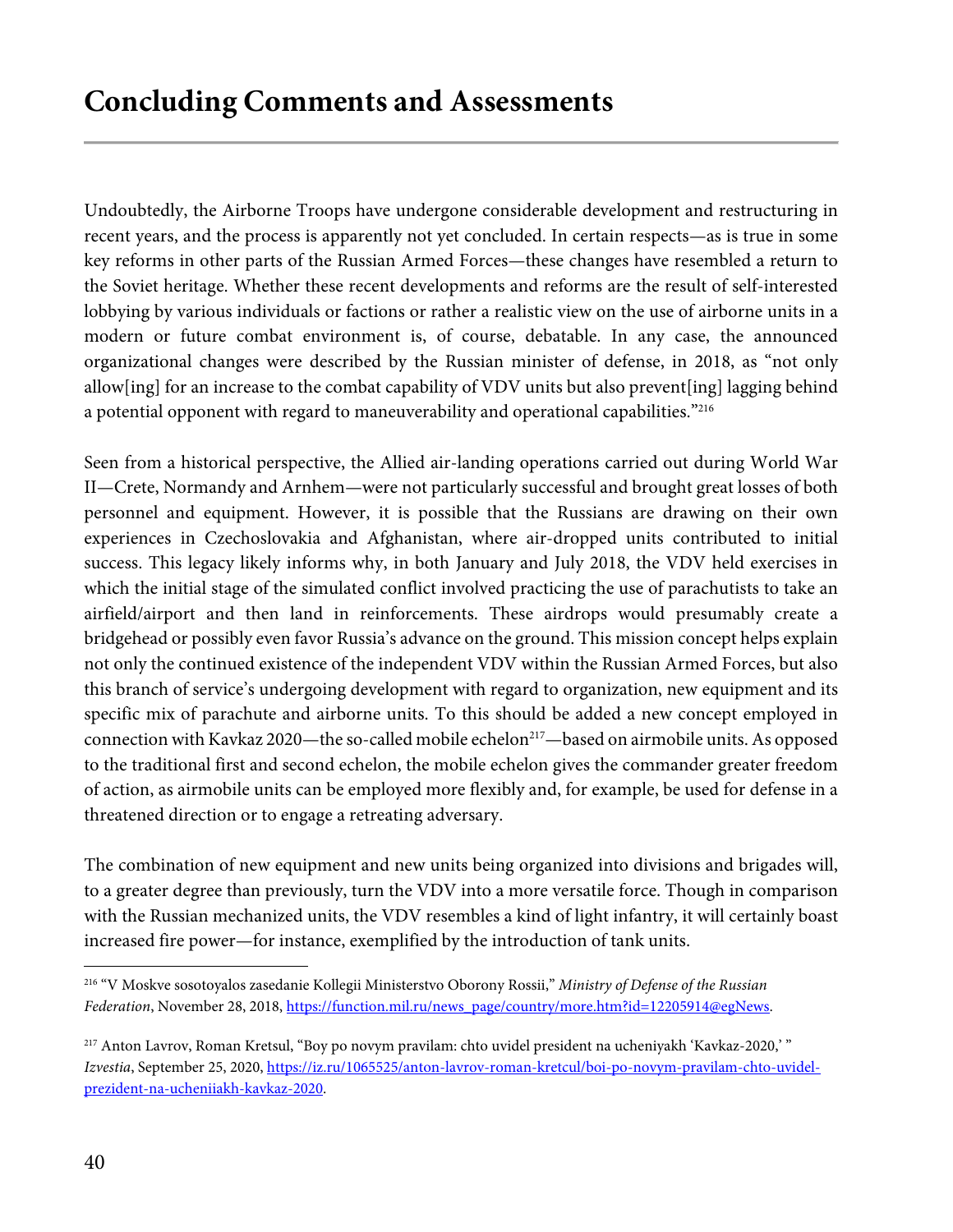As a consequence of its constant high readiness and ability to deploy rapidly by Military Transport Aviation, the VDV can ensure surprise and be employed early in a conflict. This capability is likely what lay behind the 2013 concept of a rapid-reaction force that would include, besides the VDV, also spetsnaz units and, in coastal areas, naval infantry.<sup>218</sup> Since 2015, the rapid-reaction force has rarely been officially mentioned or commented upon; but it does appear to be an established fact, at least judging by what the commander of the VDV said in a speech on February 1, 2019: "As the backbone of the Rapid Reaction Force, the Airborne Troops are ready to carry out any order anywhere on our vast planet."<sup>219</sup>

The introduction, or return, of helicopter units to the VDV is, in principle, a return to the Soviet model; though it is unclear exactly how many such units will be organized. Another outstanding question is whether the Aerospace Forces will hand over a substantial number of their helicopters to the VDV. Helicopters are also needed to support the Ground Forces, so demand on Russia's inventory is likely to increase as a result of the organization of airmobile groups in the Southern Military District.<sup>220</sup> In October 2017, the Russian Armed Forces had 340 attack and 374 transport helicopters; so transferring about 50 of these (the number of helicopters in the VDV's army aviation brigade), from the VKS to the VDV should not be a problem.<sup>221</sup> Of the number of helicopters planned to be delivered in the period 2019–2027, 423, it seems reasonable to assume that some of them will end up in the VDV and its envisaged army aviation brigade.<sup>222</sup> This assessment is supported by the aforementioned announcement about deliveries of the Mi-8AMTSh-VN.

The VDV is expected to comprise five airborne divisions and three to four air-assault brigades by 2025, with most of the divisions presumably expanded with a third regiment. But whether or not it will be possible for the force to meet these goals will depend on the availability of personnel and equipment, namely:

<sup>218</sup> Vladimir Mukhin, "Bystroe reagirovanie Vladimira Shamanova," *Nezavisimaya Gazeta*, November 18, 2013, http://www.ng.ru/armies/2013-11-18/1\_reagirovanie.html.

<sup>219 &</sup>quot;Komanduyoshchiy VDV vruchil Boevoe znamya novomu komandiru 7-y gvardeyskoy Krasnoznamennoy desantnoshturmovy divisi (gornoy)," *Ministry of Defense of the Russian Federation*, February 1, 2019, https://structure.mil.ru/structure/forces/airborne/news/more.htm?id=12215419@egNews.

<sup>220</sup> Stanislav Blokhin, "Rossiya perenimaet taktiku sovetskoy armii: rymynskiy ekspert rasskazal pro effektivnost boevykh aermobilnykh grupp, sozdayushchikhsya v RF," *Polit Rossiya*, February 19, 2019, https://politros.com/139238-rossiyaperenimaet-taktiku-sovetskoi-armii-rumynskii-ekspert-rasskazal-pro-effektivnost-boevykh-aeromobilnykh-gruppsozdayushikhsya-v-rf?utm\_source=warfiles.ruю.

<sup>221</sup> Svatoslav Petrov, Aleksy Zakvasin, "Podderzkas vozdukha: kak Rossiya usilivaetmoshch vertoletnovo flota," *RT*, October 28, 2017, https://russian.rt.com/russia/article/443892-rossiya-vertolety-flot.

<sup>222 &</sup>quot;423 sovremennykh vertoleta pustoyat v VS Rossii dp 2007 goda – Shoygu," *Regnum*, September 3, 2019, https://regnum.ru/news/2706918.html.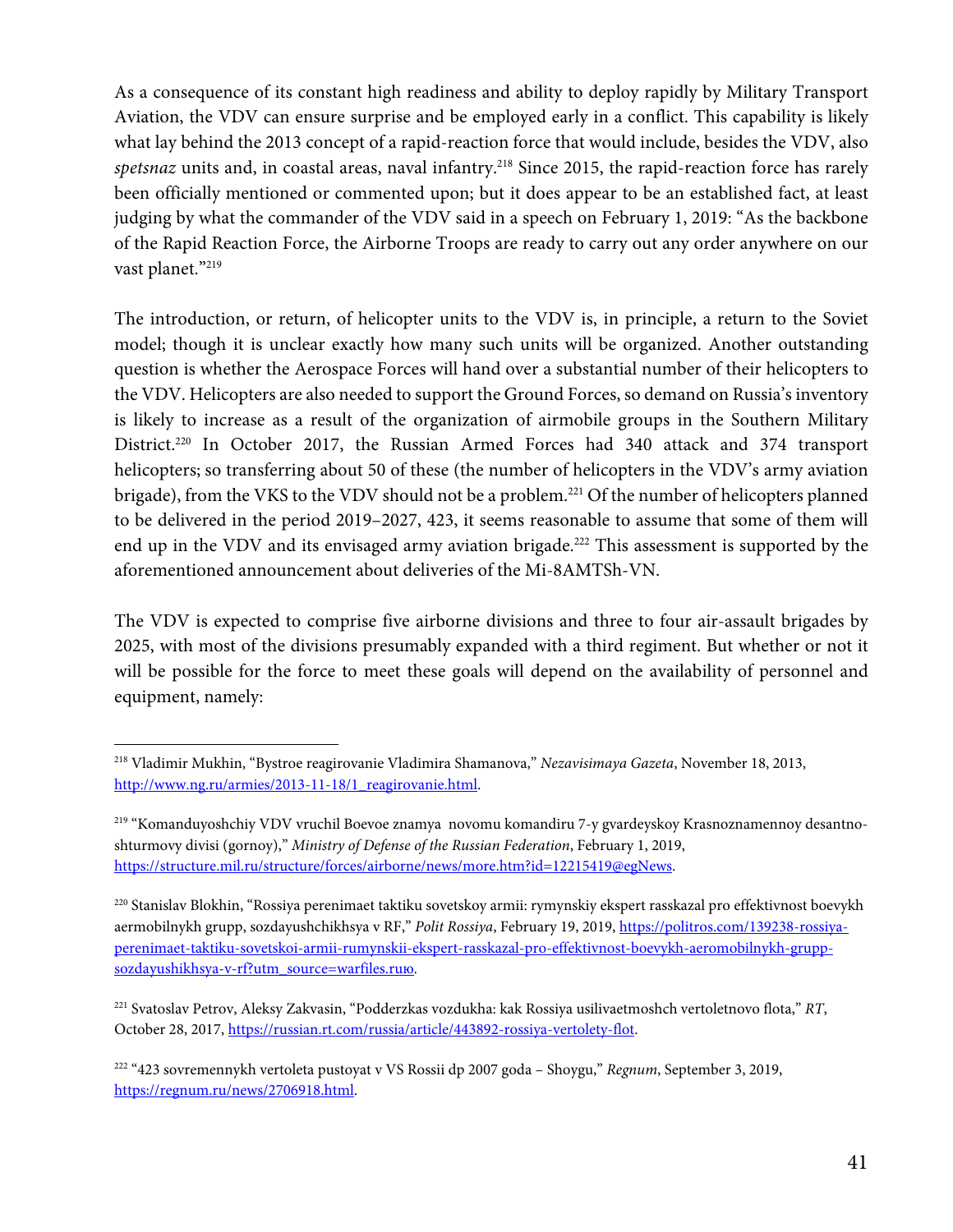- The foreseen force structure implies, at a maximum, about 18 additional airborne and airassault battalions manned by, at a minimum, around 7,200 soldiers, assuming a personnel strength of about 400 soldiers in a battalion.
- The 18 VDV battalions would require approximately 558 BMD-4Ms and 144 BTR-MDMs, or the corresponding number of older combat vehicles. This process could be completed in around ten years' time if the battalion sets comprise BMD-4Ms BTR-MDM with a delivery of two sets yearly.
- To this should be added other vehicles and equipment and what will be needed to organize the aforementioned new army aviation brigade and artillery brigade.

If this expansion is successfully realized by 2025, the Airborne Troops will truly feature increased firepower, greater air-defense capabilities as well as higher mobility. Of course, based on the history of previous Russian military reform plans that stalled out when confronted with reality, the same could certainly be the case when it comes to the fulfillment of the VDV's rearmament and restructuring not least considering the ability to recruit the needed contract soldiers. Therefore, it can be assumed that the expansion envisaged by the commander of the VDV will not be implemented in its entirety until well after 2025, and maybe not even until 2030 or so.

From the Russian point of view, the VDV has been and, evidently, continues to be a service of great importance on today's and tomorrow's battlefield. Despite this, there are doubts concerning the utility of airborne forces in general. Those doubts within the Russian context surfaced during the abovementioned Ogarkov Readings lecture, where, among other expressed points, the presenters suggested that the method of employing the VDV (vertical maneuver) had not been proven or was even exaggerated and, thus, required creative reassessment. Nevertheless, the importance attached to the VDV was explicitly underscored by the fact that 11 airborne/air-assault battalions participated in Russia's annexation of Crimea in 2014.<sup>223</sup>

The Russian Airborne Troops are already a respectable adversary and will become even more so if the development plans to 2025 materialize. All this provides compelling reasons for Western defense experts and policymakers to more closely follow the continued development of this distinctive branch of service.

223 Juriiy Barash, "Vosdushno-desantnye voyska Rossii: Etap perevoorusheniya. Chast 1," *OPK*, August 6, 2028, http://opk.com.ua/%D0%B2%D0%BE%D0%B7%D0%B4%D1%83%D1%88%D0%BD%D0%BE- %D0%B4%D0%B5%D1%81%D0%B0%D0%BD%D1%82%D0%BD%D1%8B%D0%B5- %D0%B2%D0%BE%D0%B9%D1%81%D0%BA%D0%B0-%D1%80%D0%BE%D1%81%D1%81%D0%B8%D0%B8- %D1%8D%D1%82%D0%B0/.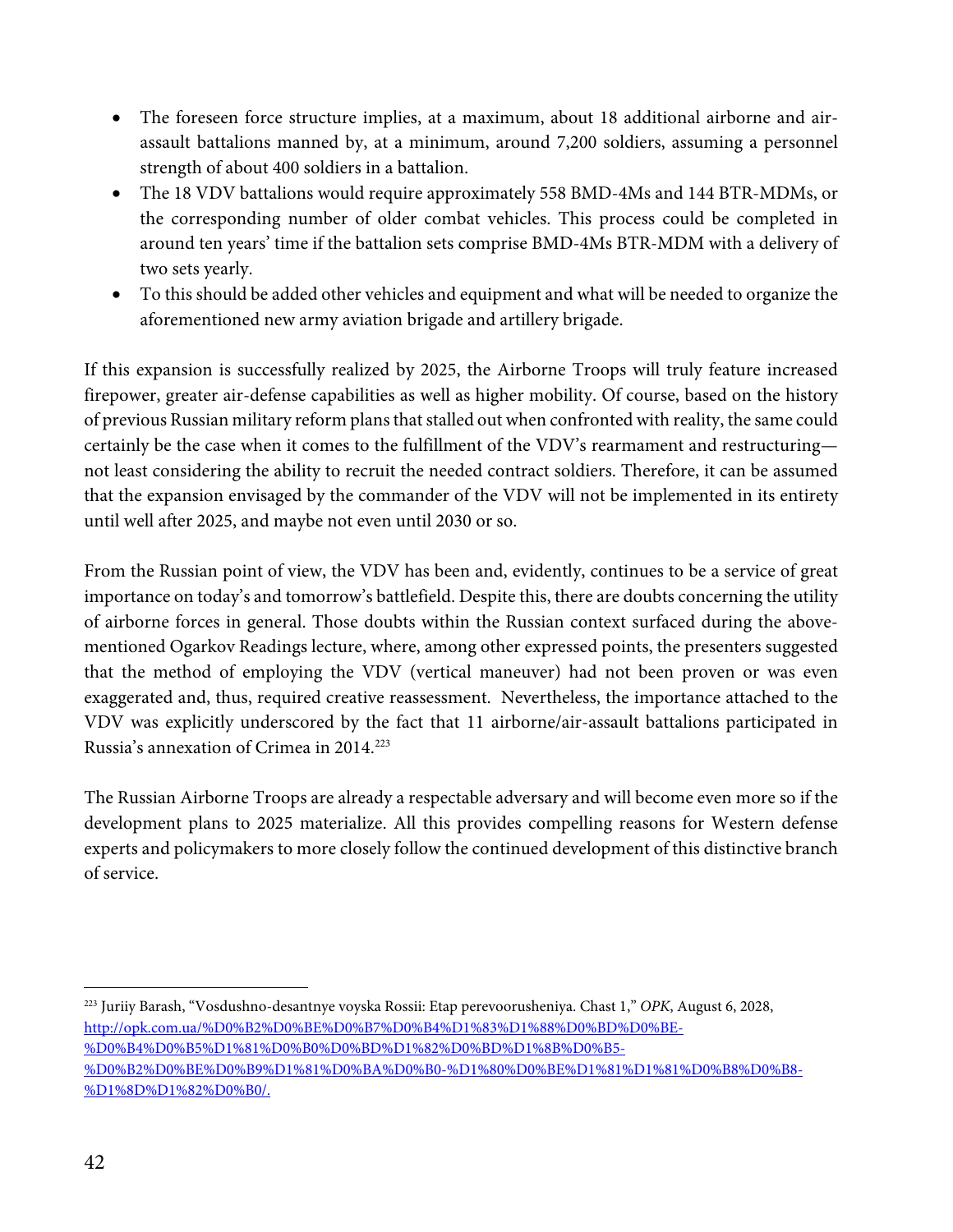**Jörgen Elfving** is a former Swedish army and general staff officer. During his military career, he mainly served in staff positions handling the Soviet Union/Russia. He has also previously been posted as a assistant military *attaché* to the Baltic States. After retiring from the Swedish Armed Forces, Elfving has worked for a number of Swedish government agencies as a consultant and participated in a research project at the Swedish National Defense University regarding the development of Russia's military capabilities. In addition, he has been active as a translator and written a number of articles about the Russian military for a Swedish and a foreign audience as well as a book about reforms of the Russian Armed Forces.